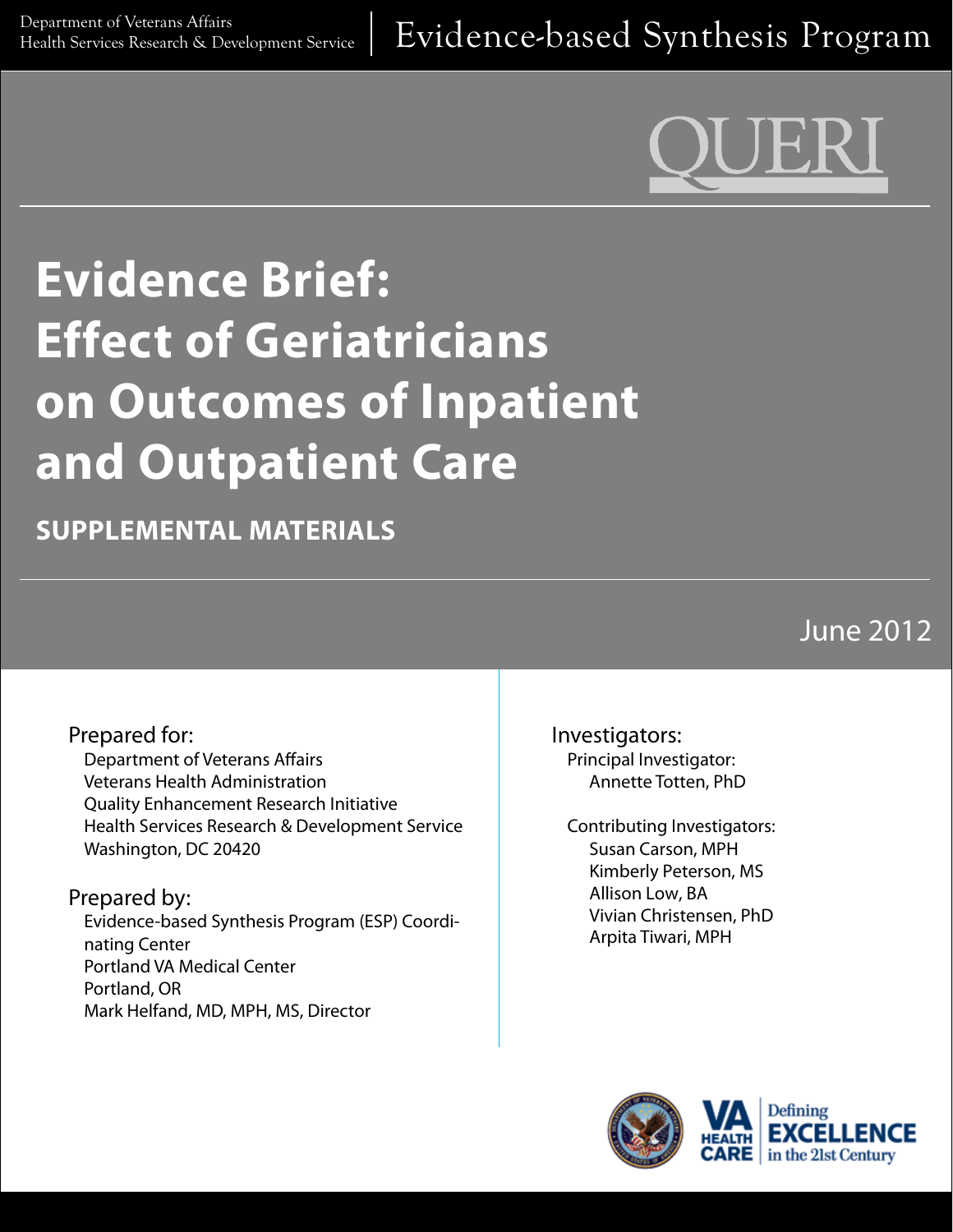# **TABLE OF CONTENTS**

| <b>QUALITY RATING OF SYSTEMATIC REVIEWS: INPATIENT  4</b> |  |
|-----------------------------------------------------------|--|
|                                                           |  |
|                                                           |  |
|                                                           |  |
|                                                           |  |
| <b>OUTPATIENT STUDIES WITH POOR QUALITY RATINGS </b> 11   |  |
|                                                           |  |
|                                                           |  |
|                                                           |  |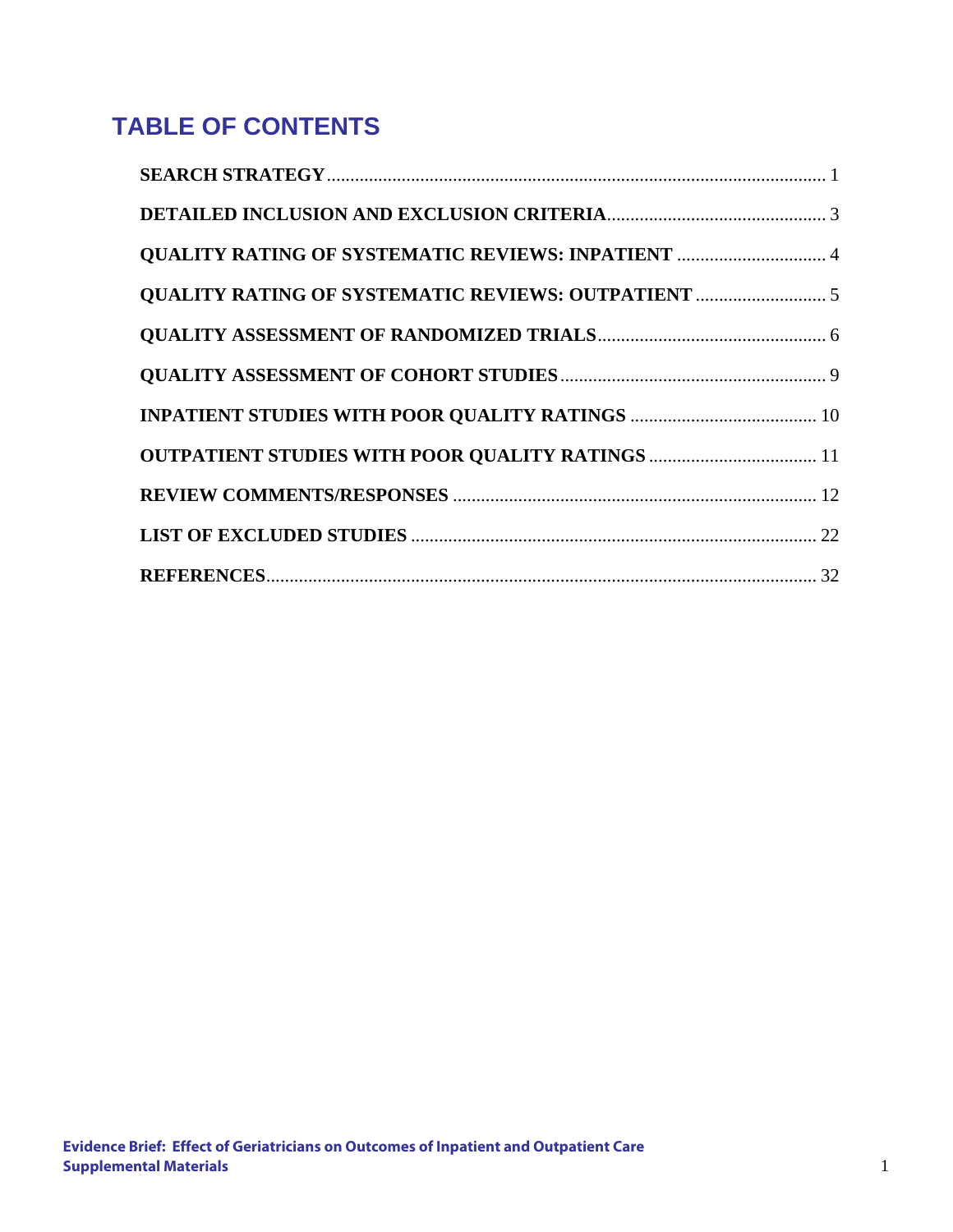# **SEARCH STRATEGY**

| MEDLINE (PubMed) searched 3/2/2012 |         |                                                  |                |                                  |
|------------------------------------|---------|--------------------------------------------------|----------------|----------------------------------|
| <b>Concept</b>                     | Search# | <b>Search string</b>                             | <b>Results</b> | <b>Notes</b>                     |
| Geriatrics                         | #1      | "Geriatrics"[Mesh]                               | 25696          | Note: Mesh terms                 |
|                                    | #2      | (((gerontologist) OR geriatrician) OR            | 57551          | aged, and aged                   |
|                                    |         | geriatrics) OR gerontology                       |                | 80 and over                      |
|                                    | #3      | #1 AND #2                                        | 57551          | retrieved too                    |
|                                    |         |                                                  |                | many irrelevant                  |
|                                    |         |                                                  |                | hits to include                  |
| Care models                        | #4      | <b>IIIIIIII''Geriatric Assessment"[Mesh]) OR</b> | 677349         |                                  |
|                                    |         | "Personnel Staffing and                          |                |                                  |
|                                    |         | <b>Scheduling"[Mesh]) OR "Health Services</b>    |                |                                  |
|                                    |         | for the Aged"[Mesh]) OR "Referral and            |                |                                  |
|                                    |         | <b>Consultation"[Mesh]) OR "Patient-</b>         |                |                                  |
|                                    |         | <b>Centered Care"[Mesh]) OR ( "Patient</b>       |                |                                  |
|                                    |         | <b>Care"[Mesh] OR "Patient Care</b>              |                |                                  |
|                                    |         | Team"[Mesh] )) OR "Case                          |                |                                  |
|                                    |         | Management"[Mesh]) OR "Program                   |                |                                  |
|                                    |         | Evaluation"[Mesh]) OR "Interdisciplinary         |                |                                  |
|                                    |         | <b>Communication"[Mesh]</b>                      |                |                                  |
| Non-                               | #5      | ((("Medical Staff"[Mesh]) OR                     | 263691         | These broad                      |
| geriatricians                      |         | "Physicians"[Mesh]) OR "Primary Health           |                | Mesh terms                       |
|                                    |         | Care"[Mesh]) OR "Internal                        |                | include primary                  |
|                                    |         | Medicine"[Mesh]) OR "General                     |                | care physicians                  |
|                                    |         | <b>Practice"[Mesh]</b>                           |                | and hospitalists,                |
|                                    |         |                                                  |                | and attempt to                   |
|                                    |         |                                                  |                | cover inpatient                  |
|                                    |         |                                                  |                | and outpatient                   |
|                                    |         |                                                  |                | settings, and are                |
|                                    |         |                                                  |                | included to                      |
|                                    |         |                                                  |                | capture the                      |
|                                    |         |                                                  |                | relationship of                  |
|                                    |         |                                                  |                | geriatrics to other              |
| Union of                           | #6      | #3 AND #4 AND #5                                 | 848            | providers                        |
|                                    |         |                                                  |                |                                  |
| concepts<br>Geriatric              | #7      | ("Geriatrics"[Mesh]) AND "Referral and           | 212            |                                  |
| referrals                          |         | <b>Consultation"[Mesh]</b>                       |                | Targeted search<br>for geriatric |
|                                    |         |                                                  |                |                                  |
|                                    |         |                                                  |                | consults                         |
|                                    | #8      | #6 OR #7                                         | 987            |                                  |

|                                                                  |                                                                        | Cochrane Central Register of Controlled Trials ; Cochrane Library of Systematic Reviews ; |                |                                                                        |  |  |  |  |
|------------------------------------------------------------------|------------------------------------------------------------------------|-------------------------------------------------------------------------------------------|----------------|------------------------------------------------------------------------|--|--|--|--|
| Cochrane Database of Reviews of Effects (OVID) Searched 3/2/2012 |                                                                        |                                                                                           |                |                                                                        |  |  |  |  |
| <b>Concept</b>                                                   | Search#                                                                | <b>Search string</b>                                                                      | <b>Results</b> | <b>Notes</b>                                                           |  |  |  |  |
| Geriatrics                                                       | #6                                                                     | exp Geriatrics/<br>geriatrics.mp.<br>geriatrition.mp.<br>З<br>gerontology.mp.<br>4        | 460            | With such a small<br>retrieval<br>(especially after<br>deduplication), |  |  |  |  |
|                                                                  |                                                                        | gerontologist.mp.<br>5<br>1 or 2 or 3 or 4 or 5<br>6                                      |                | rather than further<br>specify the<br>search, it was left<br>as is     |  |  |  |  |
| Deduplication                                                    | After deduplication with MEDLINE citations 103 unique citations remain |                                                                                           |                |                                                                        |  |  |  |  |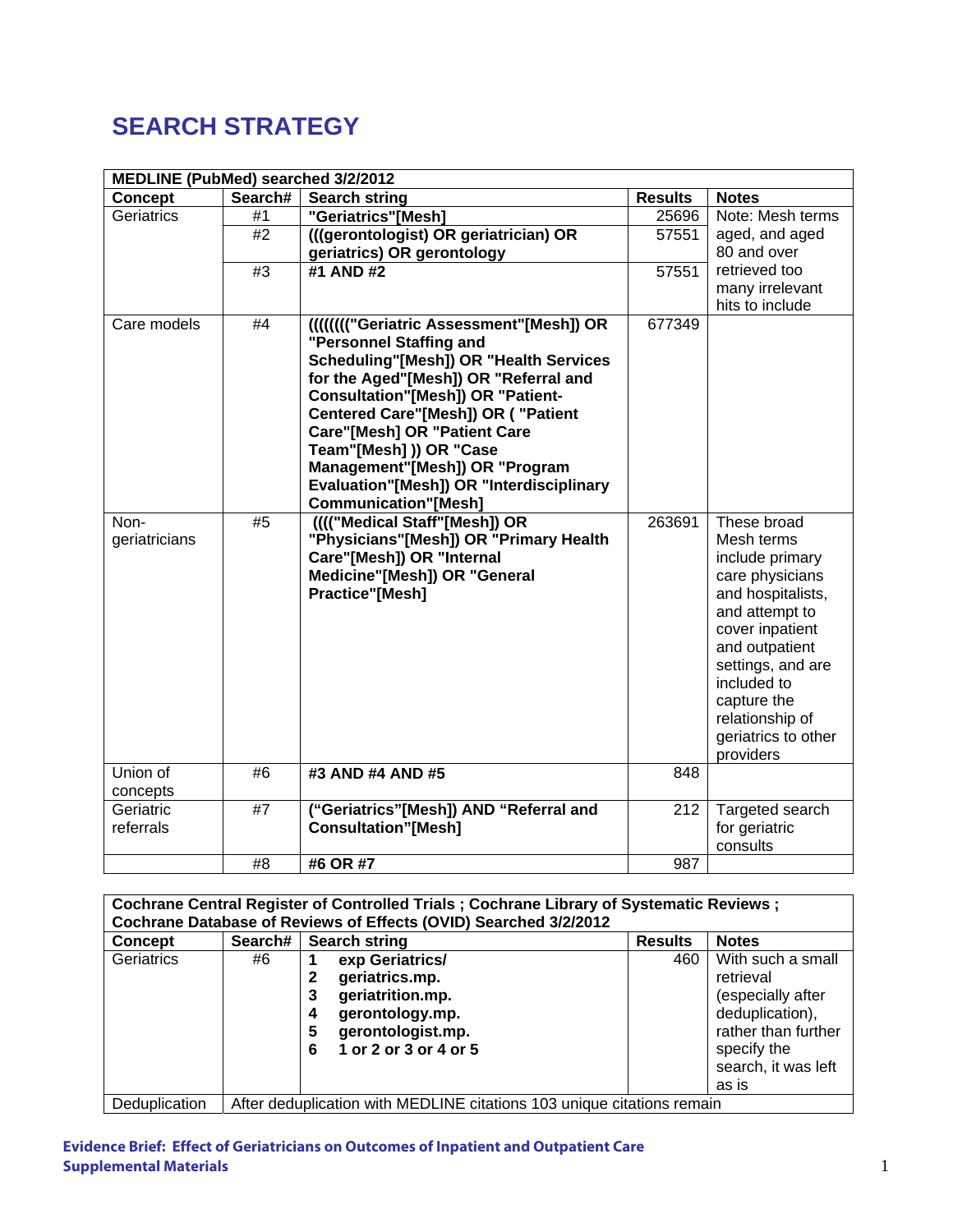| MEDLINE (PubMed) searched 3/9/2012 |         |                                                                  |                |                   |
|------------------------------------|---------|------------------------------------------------------------------|----------------|-------------------|
| <b>Concept</b>                     | Search# | <b>Search string</b>                                             | <b>Results</b> | <b>Notes</b>      |
| Geriatric                          | #1      | "Geriatric Assessment"[Mesh]                                     | 15550          | Informed by Ellis |
| assessment                         | #2      | "Health Services for the Aged"[Mesh]                             | 13697          | 2011 Cochrane     |
|                                    | #3      | "Geriatrics"[Mesh]                                               | 25701          | <b>Review</b>     |
|                                    | #4      | (((((("Needs Assessment"[Mesh]) OR                               | 2353860        |                   |
|                                    |         | "Risk Assessment"[Mesh]) OR                                      |                |                   |
|                                    |         | "Diagnostic Services"[Mesh]) OR "Health                          |                |                   |
|                                    |         | Services Needs and Demand"[Mesh]) OR                             |                |                   |
|                                    |         | "Health Services"[Mesh]) OR "Delivery of                         |                |                   |
|                                    |         | Health Care"[Mesh]) OR "Outcome and                              |                |                   |
|                                    |         | <b>Process Assessment (Health</b>                                |                |                   |
|                                    |         | Care)"[Mesh]                                                     |                |                   |
|                                    | #5      | <b>3 AND 4</b>                                                   | 6030           |                   |
|                                    | #6      | 1 OR 3 OR 5                                                      | 32979          |                   |
| Geriatrics in                      | #7      | ("Hospitals"[Mesh]) AND                                          | 1051           |                   |
| the hospital                       |         | "Geriatrics"[Mesh]                                               |                |                   |
|                                    | #8      | 7 OR 6                                                           | 33370          |                   |
| <b>RCT</b>                         | #9      |                                                                  | 2941705        | Cochrane RCT      |
|                                    |         | (randomly[tiab])) OR (drug therapy[sh]))                         |                | hedge             |
|                                    |         | OR (placebo[tiab])) OR                                           |                |                   |
|                                    |         | (randomized[tiab])) OR (controlled clinical                      |                |                   |
|                                    |         | trial[pt])) OR (randomized controlled                            |                |                   |
|                                    |         | trial[pt])                                                       |                |                   |
|                                    | #10     | <b>8 AND 9</b>                                                   | 975            |                   |
|                                    |         | After deduplication with previous searches: 877 unique citations |                |                   |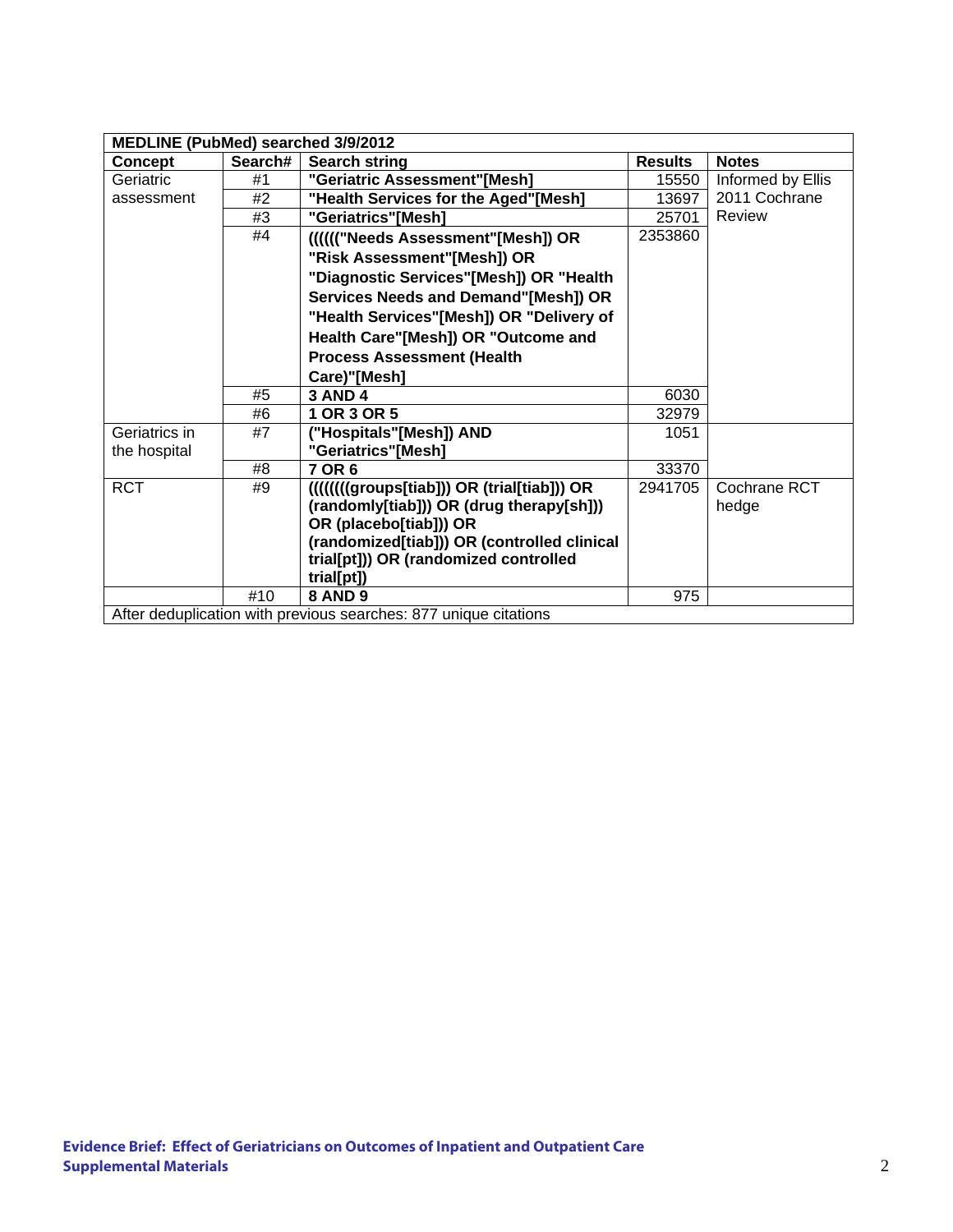## **DETAILED INCLUSION AND EXCLUSION CRITERIA**

#### **Inclusion criteria for inpatient studies (PICOTS):**

- *Population:* Medical and surgical in-patients
- *Intervention*: A geriatrician serving in the role of consultant or co-manager either individually or as part of a care team
- *Comparator*: Standard care (without the care of a geriatrician)
- *Outcomes:* Mortality, falls, length of hospital stay, re-admission rates, functional status, incident reports, discharge to nursing home, and the number of prescriptions prescribed
- *Timing:* No restriction on minimum study duration
- *Setting*: In-patient medical and surgical wards

#### **Inclusion criteria for outpatient studies (PICOTS):**

- *Population:* Outpatient (primary care) patients
- *Intervention*: A geriatrician serving in the role of consultant or as part of a co-management team, or as a primary care physician
- *Comparator*: Standard care (without the care of a geriatrician)
- *Outcomes:* Mortality, hospital admission, emergency department visits, functional status, nursing home placement, falls, and the number of prescriptions prescribed
- *Timing:* No restriction on minimum study duration
- *Setting*: Outpatient (primary care) facilities
- *Additional inclusion criteria*: International studies (studies conducted outside of the United States) will be reviewed and included on an individual basis per their applicability to the specified outcomes of interest.
- In order to focus on the current and thus more relevant literature, we will include studies published after 1985

#### **Exclusions:**

- *Population*: Studies that focus on disease specific populations, such as elderly cancer patients or patients with diabetes
- *Intervention*: (providers) Studies that do not include a geriatrician, including only other geriatric care providers such as Geriatric Nurse Practitioners (GNPs) and other non-physician health care providers such as geriatric pharmacists, as well as specialists who have extra geriatric training
- *Intervention*: (model of care) Studies that examine models of care that integrate acute and long-term care, such as PACE and EVERCARE
- *Comparator*: Studies that do not include an appropriate comparison group
- *Outcomes*: Studies that do not include outcomes (e.g., opinion articles, descriptive/discussion articles, and consensus statements.) and studies that examine outcomes outside of the proposed scope of work (e.g., patient satisfaction, physician job satisfaction)
- *Setting*: Nursing homes or other long-term care facilities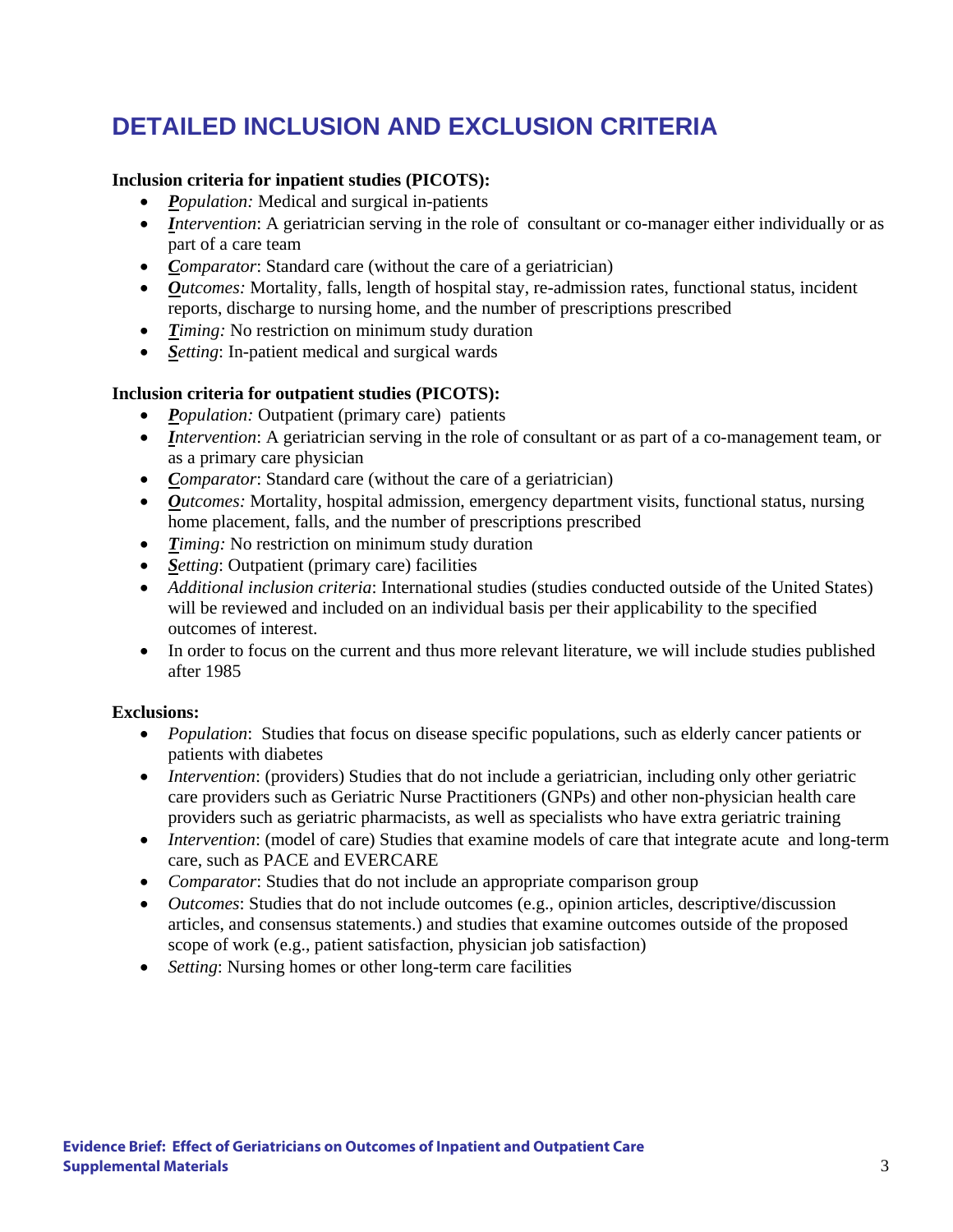#### **QUALITY RATING OF SYSTEMATIC REVIEWS: INPATIENT**

USING AMSTAR CRITERIA\*

|                      | -1                                          | $\mathbf{2}$                                                                   | 3                                                         | 4                                                                                                                 | 5                                                                      | 6                                                                      | $\overline{7}$                                                                                | 8                                                                                                                      | 9                                                                                    | 10                                                                    | 11                                                      |                         |
|----------------------|---------------------------------------------|--------------------------------------------------------------------------------|-----------------------------------------------------------|-------------------------------------------------------------------------------------------------------------------|------------------------------------------------------------------------|------------------------------------------------------------------------|-----------------------------------------------------------------------------------------------|------------------------------------------------------------------------------------------------------------------------|--------------------------------------------------------------------------------------|-----------------------------------------------------------------------|---------------------------------------------------------|-------------------------|
| Author.<br>year      | Was an 'a<br>priori'<br>design<br>provided? | <b>Was there</b><br>duplicate<br>study<br>selection<br>and data<br>extraction? | Was a<br>comprehensive<br>literature search<br>performed? | Was the<br>status of<br>publication<br>(i.e., grey<br>literature)<br>used as an<br><i>inclusion</i><br>criterion? | Was a list<br>of studies<br>(included<br>and<br>excluded)<br>provided? | Were the<br>characteristics<br>of the included<br>studies<br>provided? | Was the<br>scientific<br>quality of the<br>included<br>studies<br>assessed and<br>documented? | Was the<br>scientific quality<br>of the included<br>studies used<br>appropriately in<br>formulating<br>conclusions?    | Were the<br>methods used<br>to combine the<br>findings of<br>studies<br>appropriate? | Was the<br>likelihood of<br>publication<br>bias<br>assessed?          | Was the<br>conflict<br><b>of</b><br>interest<br>stated? | <b>Number</b><br>of yes |
| Bachmann<br>$2010^7$ | Can't<br>answer                             | Yes                                                                            | Yes                                                       | Yes; included<br>some<br>unpublished<br>data                                                                      | Yes<br><i>(excluded)</i><br>studies list<br>available on<br>request)   | Yes                                                                    | Yes                                                                                           | Yes                                                                                                                    | Yes                                                                                  | Yes; funnel<br>plots, and<br>Begg and<br>Egger tests                  | Yes                                                     | 10                      |
| Baztan<br>$2009^2$   | Can't<br>answer                             | Yes                                                                            | Yes                                                       | Yes                                                                                                               | No for<br>excluded<br>studies; yes<br>for included<br>studies          | Yes                                                                    | Yes                                                                                           | Unclear; reported<br>results of QA, but<br>not clear how<br>quality was used<br>in synthesis                           | Yes                                                                                  | Yes:<br>attempted<br>funnel plots                                     | Yes                                                     | 8                       |
| Conroy<br>$20113$    | Can't<br>answer                             | Yes                                                                            | Yes                                                       | Yes; appears<br>to have<br>included<br>published data<br>only, excluded<br>one study for<br>abstract-only         | No for<br>excluded<br>studies; yes<br>for included<br>studies          | Yes                                                                    | Yes                                                                                           | Trials scoring<br>less than a mean<br>of 9 on the van<br><b>Tulder critical</b><br>appraisal<br>score were<br>excluded | Yes                                                                                  | Yes: funnel<br>plots                                                  | Yes                                                     | 9                       |
| Day<br>$2004^4$      | Can't<br>answer                             | Can't answer;<br>not reported                                                  | Yes                                                       | No; published<br>studies only;<br>English<br>language only                                                        | Yes                                                                    | Yes                                                                    | Yes                                                                                           | Yes                                                                                                                    | Yes                                                                                  | Yes:<br>assessed<br>publication<br>bias within<br>reviews<br>included | Yes                                                     | 8                       |
| Ellis<br>20115       | Can't<br>answer                             | Yes                                                                            | Yes                                                       | Yes                                                                                                               | Yes                                                                    | Yes                                                                    | Yes                                                                                           | Yes                                                                                                                    | Yes                                                                                  | <b>No</b>                                                             | Yes                                                     | 9                       |

\*Shea BJ, Grimshaw JM, Wells GA, et al. Development of AMSTAR: a measurement tool to assess the methodological quality of systematic reviews. *BMC Medical Research Methodology.* 2007;7:10.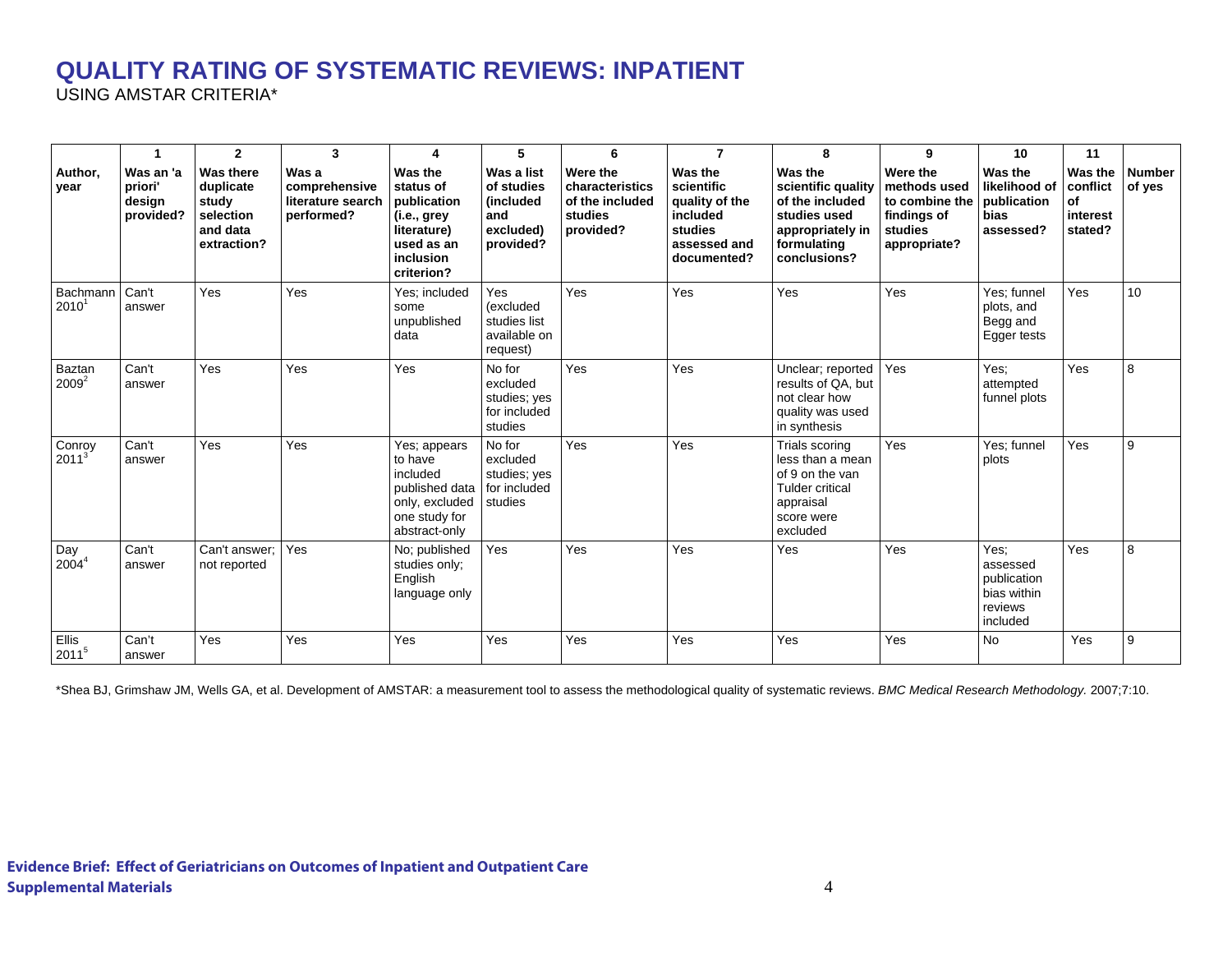#### **QUALITY RATING OF SYSTEMATIC REVIEWS: OUTPATIENT**

USING AMSTAR CRITERIA\*

|                            | $\mathbf{1}$                                | $\overline{2}$                                                                  | $\mathbf{3}$                                                      | 4                                                                                                                | 5                                                                       | 6                                                                      | $\overline{7}$                                                                                | 8                                                                                                                   | 9                                                                                    | 10                                                                  | 11                                               |                         |
|----------------------------|---------------------------------------------|---------------------------------------------------------------------------------|-------------------------------------------------------------------|------------------------------------------------------------------------------------------------------------------|-------------------------------------------------------------------------|------------------------------------------------------------------------|-----------------------------------------------------------------------------------------------|---------------------------------------------------------------------------------------------------------------------|--------------------------------------------------------------------------------------|---------------------------------------------------------------------|--------------------------------------------------|-------------------------|
| Author.<br>year            | Was an 'a<br>priori'<br>design<br>provided? | <b>Was there</b><br>duplicate<br>study<br>selection<br>and data<br>extraction?  | Was a<br>comprehensive<br>literature search<br>performed?         | Was the<br>status of<br>publication<br>(i.e. grey<br>literature)<br>used as an<br><i>inclusion</i><br>criterion? | Was a list<br>of studies<br>lincluded<br>land<br>excluded)<br>provided? | Were the<br>characteristics<br>of the included<br>studies<br>provided? | Was the<br>scientific<br>quality of the<br>included<br>studies<br>assessed and<br>documented? | Was the<br>scientific quality<br>of the included<br>studies used<br>appropriately in<br>formulating<br>conclusions? | Were the<br>methods used<br>to combine the<br>findings of<br>studies<br>appropriate? | Was the<br>likelihood of<br>publication<br><b>bias</b><br>assessed? | Was the<br>conflict<br>of<br>interest<br>stated? | <b>Number</b><br>of yes |
| <b>Beswick</b><br>$2008^6$ | Can't<br>answer                             | No for study<br>selection; yes<br>for data<br>extraction                        | Yes                                                               | <b>No</b>                                                                                                        | Yes for<br>included; no<br>for excluded                                 | Yes                                                                    | Yes                                                                                           | Yes                                                                                                                 | Yes                                                                                  | Yes                                                                 | Yes for<br>SR; no<br>for<br>included<br>studies  | $\mathsf{R}$            |
| <b>Byles</b><br>$2000^7$   | Can't<br>answer                             | Can't answer<br>for study<br>selection; yes<br>for data<br>extraction and<br>QA | Yes                                                               | Yes; only<br>included<br>published<br>studies                                                                    | Yes for<br>included; no<br>for excluded                                 | Yes                                                                    | Yes                                                                                           | Yes                                                                                                                 | N/A: meta-<br>analysis not<br>attempted                                              | <b>No</b>                                                           | Yes for<br>SR; no<br>for<br>included<br>studies  | 6                       |
| Eklund<br>$2009^{8}$       | Can't<br>answer                             | Yes                                                                             | Yes                                                               | Yes; only<br>English<br>language and<br>published in<br>peer-reviewed<br>iournals                                | Yes for<br>included: no<br>for excluded                                 | Yes                                                                    | Yes                                                                                           | Yes                                                                                                                 | N/A; meta-<br>analysis not<br>attempted                                              | <b>No</b>                                                           | Yes for<br>SR; no<br>for<br>included<br>studies  |                         |
| Huss<br>2008 <sup>9</sup>  | Can't<br>answer                             | Yes                                                                             | Yes                                                               | No: no<br>language<br>restrictions;<br>included<br>unpublished<br>data                                           | Yes for<br>included; no<br>for excluded                                 | Yes                                                                    | Yes                                                                                           | Yes                                                                                                                 | Yes                                                                                  | Yes                                                                 | Yes for<br>SR; no<br>for<br>included<br>studies  | 8                       |
| Kuo<br>$2004^{10}$         | Can't<br>answer                             | Yes                                                                             | No: only 1<br>electronic source<br>(Medline) plus<br>supplemental | <b>No</b>                                                                                                        | Yes for<br>included; no<br>for excluded                                 | Yes                                                                    | <b>No</b>                                                                                     | N/A                                                                                                                 | Yes                                                                                  | Yes                                                                 | Yes for<br>SR; no<br>for<br>included<br>studies  | 6                       |

\*Shea BJ, Grimshaw JM, Wells GA, et al. Development of AMSTAR: a measurement tool to assess the methodological quality of systematic reviews. *BMC Medical Research Methodology.* 2007;7:10.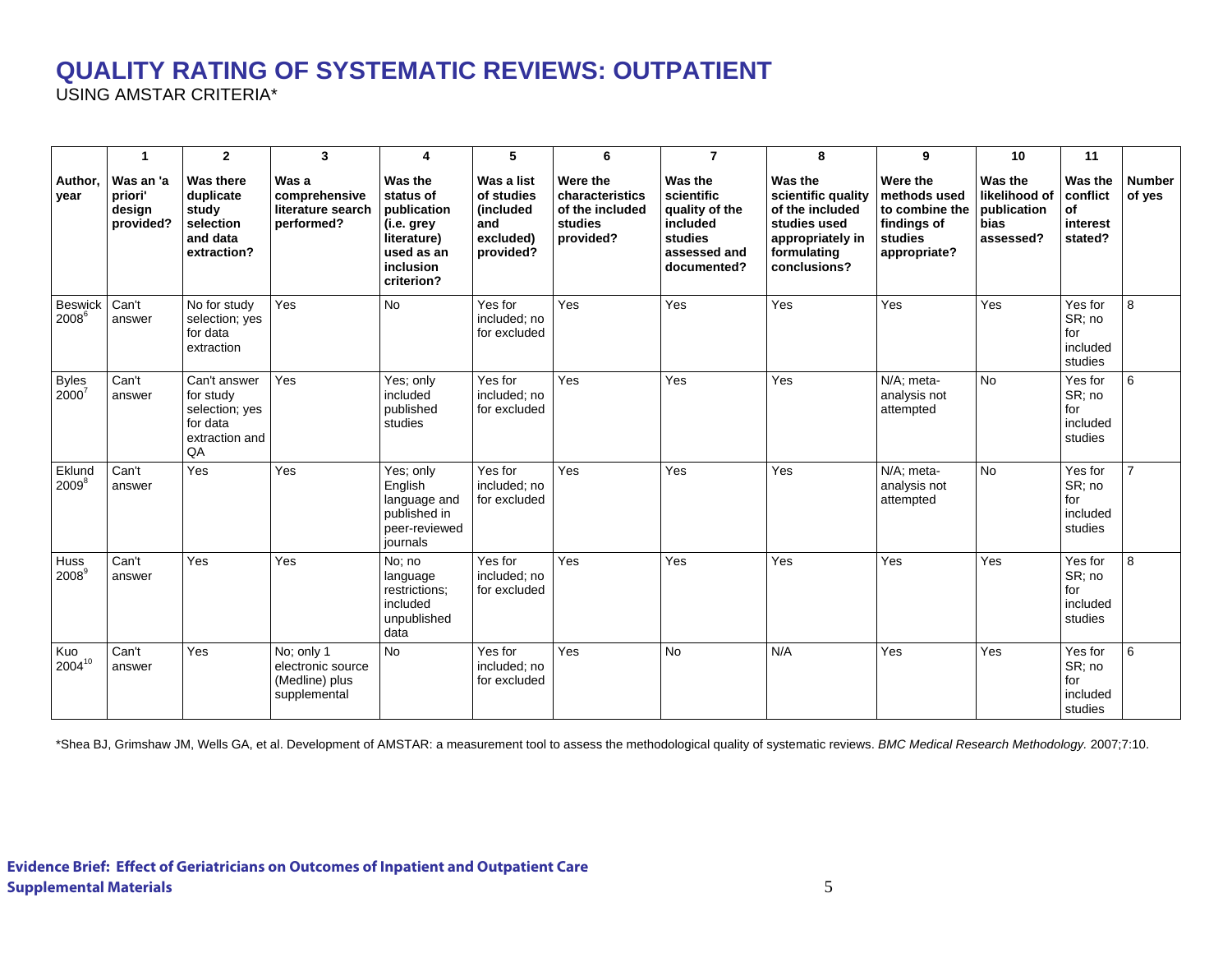#### **QUALITY ASSESSMENT OF RANDOMIZED TRIALS**

|                                  |            |            | $\overline{1}$                            | $\overline{2}$                         | 3                                                               | $\overline{4}$                        | 5                               | 6                                                                                                     | $\overline{7}$                     | 8                                        | 9                                      |                   |                                                                                                      |
|----------------------------------|------------|------------|-------------------------------------------|----------------------------------------|-----------------------------------------------------------------|---------------------------------------|---------------------------------|-------------------------------------------------------------------------------------------------------|------------------------------------|------------------------------------------|----------------------------------------|-------------------|------------------------------------------------------------------------------------------------------|
| Author,<br>Year                  | Setting    | Country    | Appropriate<br>randomization<br>technique | Allocation<br>concealment<br>adequate? | Groups<br>(intervention and<br>control) similar at<br>baseline? | Eligibility<br>criteria<br>specified? | Outcome<br>assessors<br>masked? | Reporting of:<br>a) attrition<br>b) crossovers<br>c) adherence<br>d) contamination                    | Drop out<br>rate $<$ 20<br>percent | Intention-to-<br>treat (ITT)<br>analysis | Appropriate<br>statistical<br>analyses | Quality<br>rating | <b>Funding source</b>                                                                                |
| Bula<br>199911                   | Outpatient | <b>USA</b> | Unclear                                   | N <sub>0</sub>                         | Yes                                                             | Yes                                   | <b>No</b>                       | 6a) attrition: yes<br>6b) crossovers: no<br>6c) adherence: no<br>6d) contamination:<br>yes            | <b>No</b>                          | Unclear                                  | Yes                                    | Fair              | Not mentioned                                                                                        |
| Counsell<br>2007 &<br>200912, 13 | Outpatient | <b>USA</b> | Yes                                       | Yes                                    | Yes                                                             | Yes                                   | Yes                             | 6a) attrition: yes<br>6b) crossovers: no<br>6c) adherence: no<br>6d) contamination:<br>yes            | Yes                                | Yes                                      | Yes                                    | Good              | NIA, private foundations                                                                             |
| Eloniemi-<br>Sulkava<br>200914   | Outpatient | Finland    | Yes                                       | Yes                                    | Yes                                                             | Yes                                   | Unclear                         | 6a) attrition: yes<br>6b) crossovers: no<br>6c) adherence: no<br>6d) contamination:<br>no             | Yes                                | Yes                                      | Yes                                    | Good              | Finnish Slot Machine<br>Association                                                                  |
| Fallon<br>200615                 | Inpatient  | <b>USA</b> | <b>No</b>                                 | N <sub>o</sub>                         | N <sub>0</sub>                                                  | Yes                                   | <b>No</b>                       | 6a) attrition: yes<br>6b) crossovers: no<br>6c) adherence: no<br>6d) contamination:<br>n <sub>0</sub> | Unclear                            | Yes                                      | Yes                                    | Poor              | Non random<br>trialassignment based on<br>day/time of admission                                      |
| Gayton<br>198716                 | Inpatient  | Canada     | <b>No</b>                                 | No                                     | Yes                                                             | Yes                                   | Yes                             | 6a) attrition: yes<br>6b) crossovers: no<br>6c) adherence: sort<br>6d) contamination:<br>no           | <b>No</b>                          | <b>No</b>                                | No                                     | Poor              | National Health and<br>Welfare, Canada                                                               |
| Germain<br>199517                | Inpatient  | <b>US</b>  | Yes                                       | Unclear                                | <b>No</b>                                                       | Yes                                   | <b>No</b>                       | 6a) attrition: yes<br>6b) crossovers: no<br>6c) adherence: no<br>6d) contamination:<br>yes            | Yes                                | No                                       | Yes                                    | Fair              | Regional Council 05<br>(Eastern Township) and the<br>Ministry of Health and<br><b>Social Affairs</b> |
| Hogan<br>199018                  | Inpatient  | Canada     | Unclear                                   | Yes                                    | Yes                                                             | Yes                                   | Unclear                         | 6a) attrition: yes<br>6b) crossovers: no<br>6c) adherence: no<br>6d) contamination:<br>yes            | Yes                                | Yes                                      | Yes                                    | Fair              | University Internal Medicine<br>Research Fund                                                        |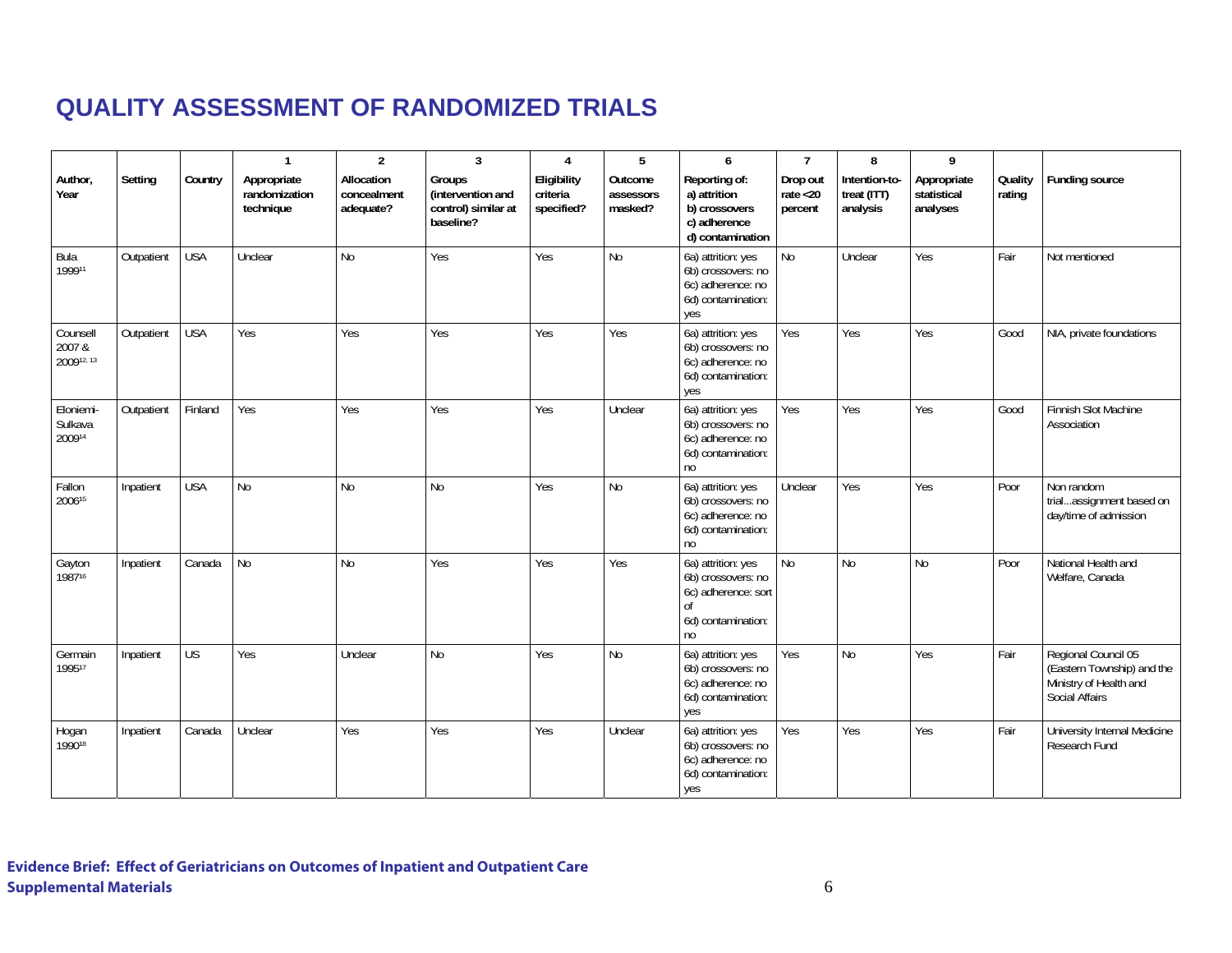|                      |                          |            | $\overline{1}$                            | $\overline{2}$                         | $\overline{3}$                                                  | $\overline{4}$                        | 5                               | $\overline{6}$                                                                                        | $\overline{7}$                     | 8                                        | 9                                      |                   |                                                                            |
|----------------------|--------------------------|------------|-------------------------------------------|----------------------------------------|-----------------------------------------------------------------|---------------------------------------|---------------------------------|-------------------------------------------------------------------------------------------------------|------------------------------------|------------------------------------------|----------------------------------------|-------------------|----------------------------------------------------------------------------|
| Author,<br>Year      | Setting                  | Country    | Appropriate<br>randomization<br>technique | Allocation<br>concealment<br>adequate? | Groups<br>(intervention and<br>control) similar at<br>baseline? | Eligibility<br>criteria<br>specified? | Outcome<br>assessors<br>masked? | Reporting of:<br>a) attrition<br>b) crossovers<br>c) adherence<br>d) contamination                    | Drop out<br>rate $<$ 20<br>percent | Intention-to-<br>treat (ITT)<br>analysis | Appropriate<br>statistical<br>analyses | Quality<br>rating | Funding source                                                             |
| Kerski<br>198719     | Outpatient               | <b>USA</b> | Unclear                                   | Unclear                                | Yes                                                             | Yes                                   | Unclear                         | 6a) attrition: yes,<br>6b) crossovers: no<br>6c) adherence: no<br>6d) contamination:<br>no            | Yes                                | Unclear                                  | Yes                                    | Poor              | VA                                                                         |
| Legrain<br>201120    | Inpatient                | France     | Yes                                       | Yes                                    | Yes                                                             | Yes                                   | Unclear                         | 6a) attrition: yes<br>6b) crossovers: no<br>6c) adherence: no<br>6d) contamination:<br>no             | Yes                                | Yes                                      | Yes                                    | Good              | French Ministry of Health                                                  |
| Li<br>201021         | Outpatient               | Taiwan     | No                                        | Unclear                                | Yes                                                             | Yes                                   | No                              | 6a) attrition: yes<br>6b) crossovers: no<br>6c) adherence: no<br>6d) contamination:<br>no             | No                                 | No                                       | Yes                                    | Fair              | National Taiwan University                                                 |
| McLean<br>199422     | Inpatient                | UK         | No                                        | No                                     | Unclear                                                         | Unclear                               | Unclear                         | Unclear                                                                                               | Unclear                            | Unclear                                  | Yes                                    | Poor              | Not reported                                                               |
| Monteserin<br>201023 | Outpatient               | <b>USA</b> | Yes                                       | No                                     | Yes                                                             | Yes                                   | Yes                             | 6a) attrition: yes<br>6b) crossovers: no<br>6c) adherence: no<br>6d) contamination:<br>no             | Yes                                | No                                       | Yes                                    | Fair              | Research Unit, Sardenya<br>Primary Health Care Center,<br>Barcelona, Spain |
| Phelan<br>200724     | Outpatient               | <b>USA</b> | Yes                                       | Yes                                    | Yes                                                             | Yes                                   | Yes                             | 6a) attrition: yes<br>6b) crossovers: no<br>6c) adherence: no<br>6d) contamination:<br>no             | No                                 | Yes                                      | Yes                                    | Good              | John A. Hartford<br>Foundation, NIA                                        |
| Phelan<br>200825     | Outpatient               | <b>USA</b> | Yes                                       | Yes                                    | Yes                                                             | Yes                                   | Yes                             | 6a) attrition: yes,<br>6b) crossovers: no<br>6c) adherence: no<br>6d) contamination:<br>no            | No                                 | Yes                                      | Yes                                    | Good              | Jonn A. Hartford<br>Foundation, NIA                                        |
| Rubenstein<br>200726 | Outpatient               | <b>USA</b> | Unclear                                   | Unclear                                | Yes                                                             | Yes                                   | No                              | 6a) attrition: yes<br>6b) crossovers: no<br>6c) adherence: no<br>6d) contamination:<br>yes            | No                                 | Unclear                                  | Yes                                    | Fair              | VA                                                                         |
| Schmader<br>200427   | Inpatient,<br>outpatient | <b>USA</b> | Yes                                       | Yes                                    | Yes                                                             | Yes                                   | Yes                             | 6a) attrition: yes<br>6b) crossovers: no<br>6c) adherence: no<br>6d) contamination:<br>n <sub>0</sub> | Yes                                | Yes                                      | Yes                                    | Good              | VA, NIA                                                                    |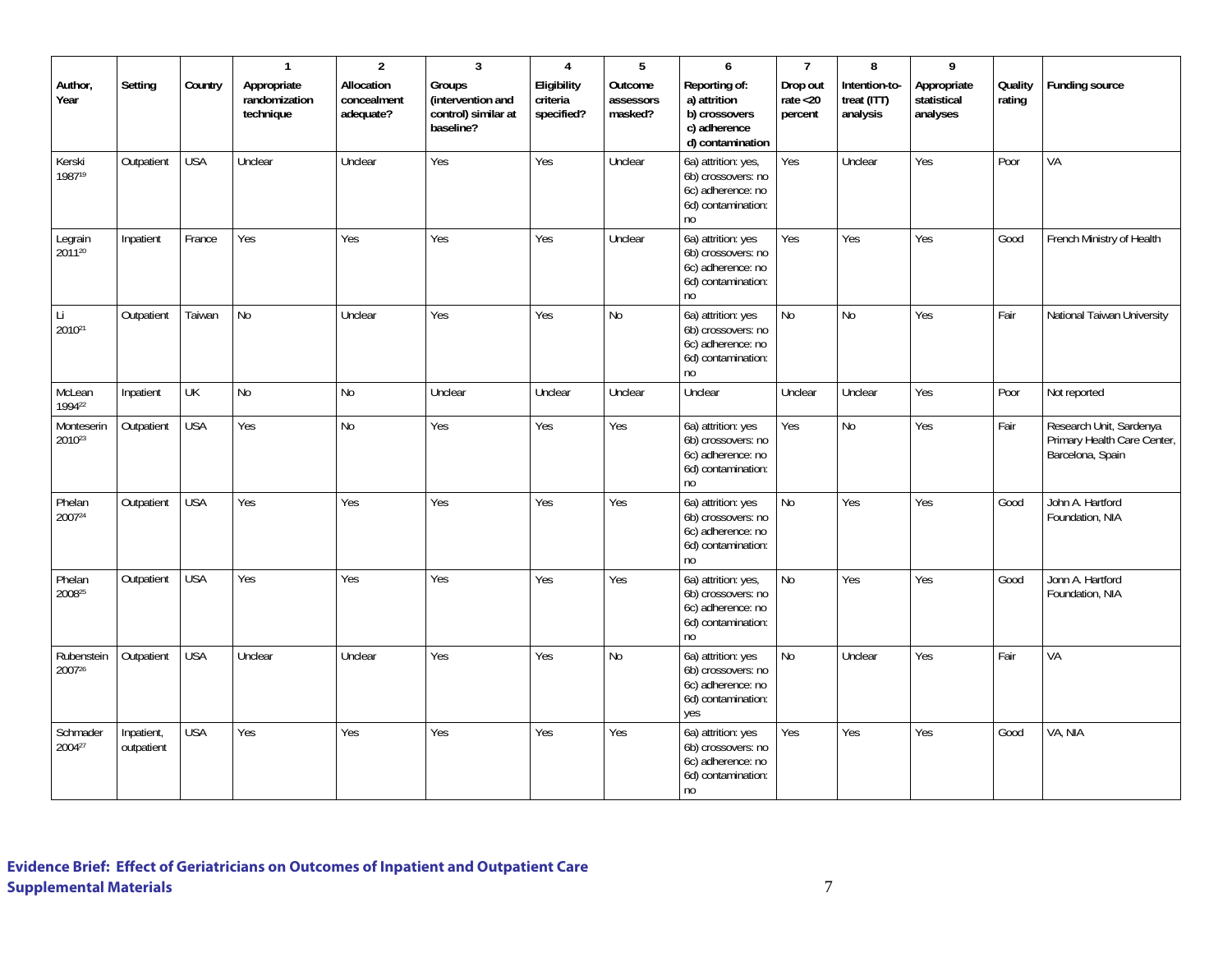| Author,<br>Year  | Setting   | Country                 | Appropriate<br>randomization<br>technique | Allocation<br>concealment<br>adequate? | <b>Groups</b><br>(intervention and<br>control) similar at<br>baseline? | Eligibility<br>criteria<br>specified? | Outcome<br>assessors<br>masked? | Reporting of:<br>a) attrition<br>b) crossovers<br>c) adherence<br>d) contamination         | Drop out<br>rate $<$ 20<br>percent | õ<br>Intention-to-<br>treat (ITT)<br>analysis | Appropriate<br>statistical<br>analyses | Quality<br>rating | Funding source |
|------------------|-----------|-------------------------|-------------------------------------------|----------------------------------------|------------------------------------------------------------------------|---------------------------------------|---------------------------------|--------------------------------------------------------------------------------------------|------------------------------------|-----------------------------------------------|----------------------------------------|-------------------|----------------|
| Slaets<br>199728 | Inpatient | The<br>Nether-<br>lands | Unclear                                   | Yes                                    | <b>Yes</b>                                                             | Yes                                   | <b>No</b>                       | 6a) attrition: yes<br>6b) crossovers: no<br>6c) adherence: no<br>6d) contamination:<br>yes | Yes                                | Yes                                           | Yes                                    | Fair              | Not reported   |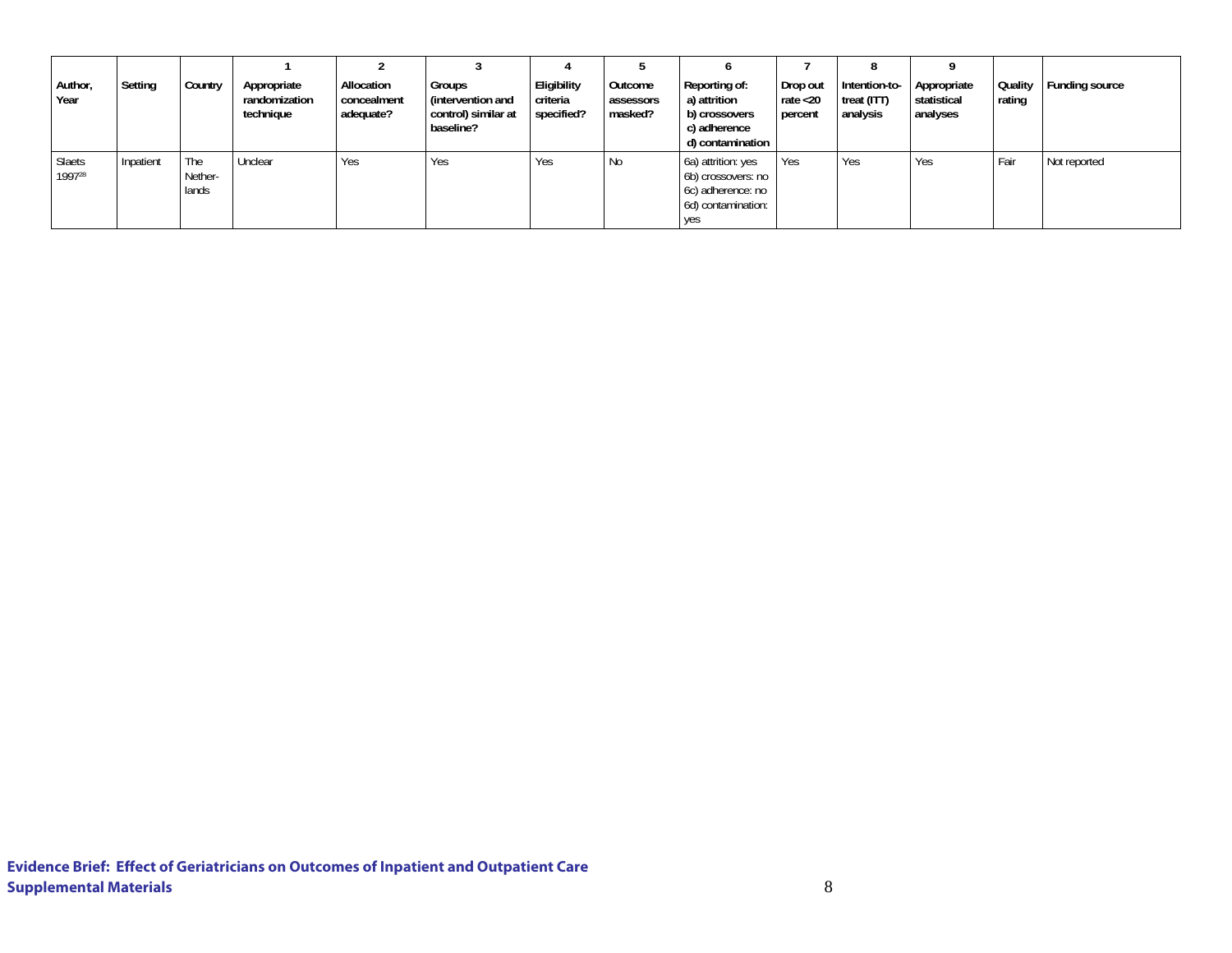#### **QUALITY ASSESSMENT OF COHORT STUDIES**

|                             |            |                 | $\mathbf{1}$                                                                                                                                              | $\overline{2}$                                                                                                      | 3                                                                                 | 4                                                                                                       | 5                                                                                                 | 6                                          | $\overline{7}$                                                                               | 8                                                                                                   |                     |                                                                                                                                                         |
|-----------------------------|------------|-----------------|-----------------------------------------------------------------------------------------------------------------------------------------------------------|---------------------------------------------------------------------------------------------------------------------|-----------------------------------------------------------------------------------|---------------------------------------------------------------------------------------------------------|---------------------------------------------------------------------------------------------------|--------------------------------------------|----------------------------------------------------------------------------------------------|-----------------------------------------------------------------------------------------------------|---------------------|---------------------------------------------------------------------------------------------------------------------------------------------------------|
| Author,<br>year             | Setting    | Country         | Did the study attempt<br>to enroll all (or a<br>random sample of)<br>patients meeting<br>inclusion criteria, or a<br>random sample<br>(inception cohort)? | Were the groups<br>comparable at<br>baseline on key<br>prognostic factors<br>(e.g., by restriction<br>or matching)? | Did the study<br>maintain<br>comparable<br>groups through<br>the study<br>period? | Did the study use<br>accurate methods for<br>ascertaining<br>exposures and<br>potential<br>confounders? | Were outcome<br>assessors and/or<br>data analysts<br>blinded to the<br>exposure being<br>studied? | Did the<br>article<br>report<br>attrition? | Did the study<br>perform appropriate<br>statistical analyses<br>on potential<br>confounders? | Is there<br>important<br>differential loss<br>to follow-up or<br>overall high loss<br>to follow-up? | Quality  <br>rating | <b>Funding source</b>                                                                                                                                   |
| Avila-<br>Beltran<br>200829 | Outpatient | Mexico          | Yes                                                                                                                                                       | N <sub>o</sub>                                                                                                      | N <sub>0</sub>                                                                    | Yes                                                                                                     | <b>No</b>                                                                                         | Yes                                        | Yes                                                                                          | N <sub>o</sub>                                                                                      | Fair                |                                                                                                                                                         |
| Egger<br>200630             | Inpatient  | Switzerland Yes |                                                                                                                                                           | No                                                                                                                  | <b>No</b>                                                                         | Yes                                                                                                     | Unclear                                                                                           |                                            | <b>No</b>                                                                                    | N <sub>o</sub>                                                                                      | Poor                | <b>Swiss National Science</b><br><b>Foundation Grant</b>                                                                                                |
| Famadas<br>200831           | Outpatient | <b>USA</b>      | Yes                                                                                                                                                       | Yes                                                                                                                 | Yes                                                                               | Yes                                                                                                     | No                                                                                                | Yes                                        | Yes                                                                                          | N <sub>0</sub>                                                                                      | Good                |                                                                                                                                                         |
| Fenton<br>200632            | Outpatient | <b>USA</b>      | Yes                                                                                                                                                       | Yes                                                                                                                 | Yes                                                                               | Yes                                                                                                     | Unclear                                                                                           | Yes                                        | Yes                                                                                          | No                                                                                                  | Fair                | Robert Wood Johnson<br>Foundation                                                                                                                       |
| Hermush<br>200933           | Outpatient | Israel          | Unclear                                                                                                                                                   | N <sub>o</sub>                                                                                                      | <b>No</b>                                                                         | N <sub>o</sub>                                                                                          | <b>No</b>                                                                                         | <b>No</b>                                  | <b>No</b>                                                                                    | Unclear                                                                                             | Poor                | No study sponsors.                                                                                                                                      |
| Inouye<br>199334            | Inpatient  | <b>USA</b>      | No                                                                                                                                                        | No                                                                                                                  | <b>No</b>                                                                         | Yes                                                                                                     | Yes                                                                                               | Yes                                        | Yes                                                                                          | N <sub>o</sub>                                                                                      | Fair                | Various grants,<br>including one from<br>Sandoz Foundation                                                                                              |
| Pawlson<br>198835           | Inpatient  | <b>USA</b>      | Yes                                                                                                                                                       | No                                                                                                                  | <b>No</b>                                                                         | Unclear                                                                                                 | Unclear                                                                                           | <b>No</b>                                  | <b>No</b>                                                                                    | N <sub>o</sub>                                                                                      | Poor                | National Institute on<br>Aging Geriatric<br>Medicine Academic<br>Award                                                                                  |
| Peleg<br>200836             | Outpatient | Israel          | Yes                                                                                                                                                       | Unclear                                                                                                             | Unclear                                                                           |                                                                                                         | <b>No</b>                                                                                         | <b>No</b>                                  | <b>No</b>                                                                                    | Unclear                                                                                             | Poor                | Not reported                                                                                                                                            |
| Phillips<br>200537          | Outpatient | <b>USA</b>      | Yes                                                                                                                                                       | No                                                                                                                  | Unclear                                                                           | N <sub>o</sub>                                                                                          | Unclear                                                                                           | <b>No</b>                                  | <b>No</b>                                                                                    | Unclear                                                                                             | Poor                | Not reported                                                                                                                                            |
| Sennour<br>200938           | Inpatient  | <b>USA</b>      | Unclear                                                                                                                                                   | Unclear                                                                                                             | Unclear                                                                           | Unclear                                                                                                 | <b>No</b>                                                                                         | <b>No</b>                                  | N <sub>0</sub>                                                                               | Unclear                                                                                             | Poor                | Methodist Health<br>Foundation, Donald W<br>Reynolds Foundation,<br>John A Hartford<br>Foundation, National<br>Institute on Aging and<br>Clarian Health |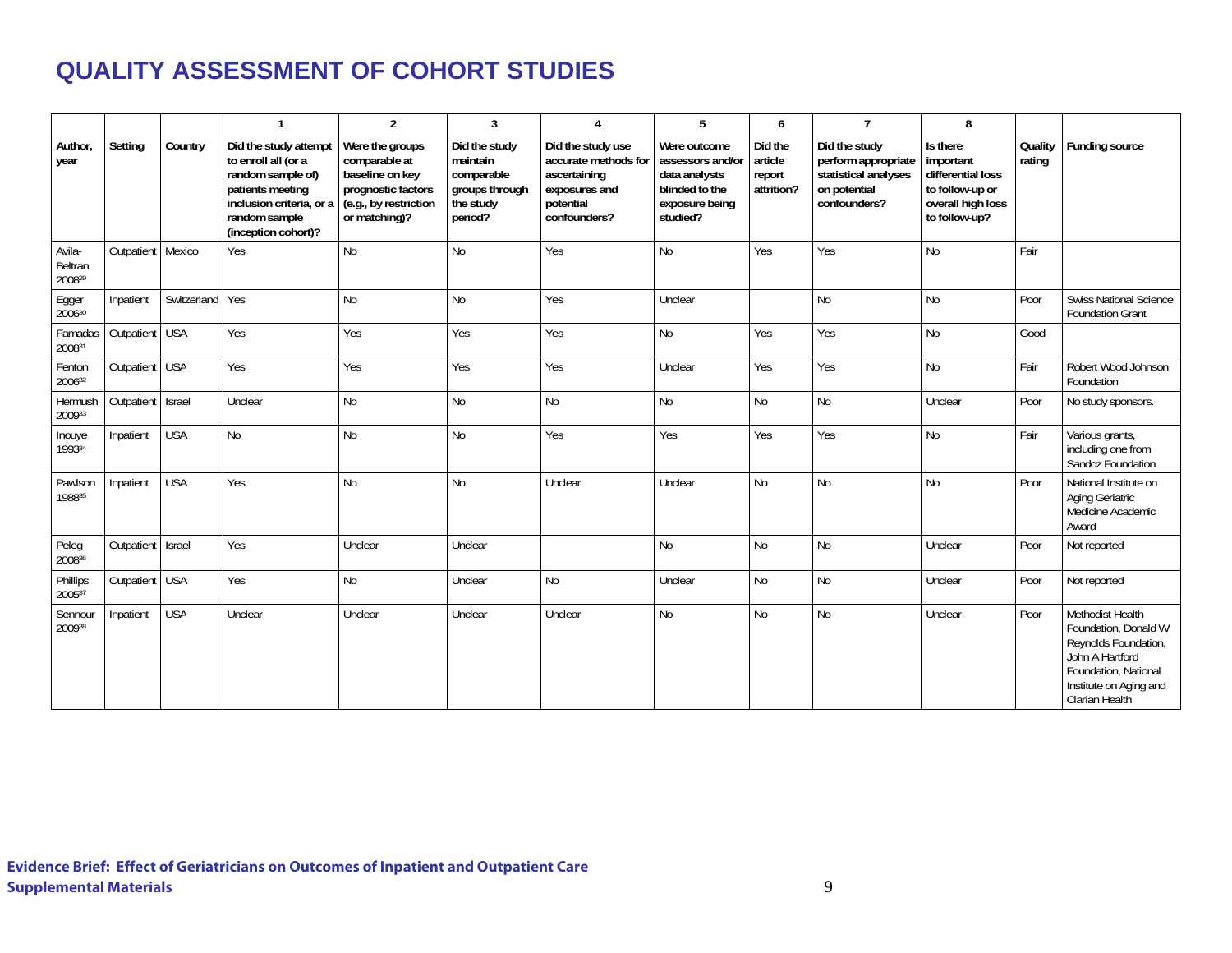## **INPATIENT STUDIES WITH POOR QUALITY RATINGS**

| Year, First<br><b>Author</b><br><b>Study Design</b><br>(# subjects) | Type of<br><b>Intervention</b> | <b>Comments/Reason for Poor Rating</b>                                                                                                                                                                                          |
|---------------------------------------------------------------------|--------------------------------|---------------------------------------------------------------------------------------------------------------------------------------------------------------------------------------------------------------------------------|
| 2006, Egger <sup>30</sup><br>Obs<br>(800)                           | <b>Special Units</b>           | Unit patients had lower mortality and fewer prescriptions at follow-up<br>compared to baseline, but results must be interpreted with caution<br>given baseline differences in groups and methodological challenges.             |
| 2006, Fallon <sup>15</sup><br>Trial<br>(285)                        | Consultation                   | Non-random assignment by time of day of admissions determined if<br>patient received a consultation. Additionally, other study design<br>elements have the potential to introduce significant bias in the results.              |
| 1987, Gayton <sup>16</sup><br>RT<br>(402)                           | Team                           | No difference in mortality, LOS, NH admission or function.<br>Poor quality due to randomization issues, drop out and non intention<br>to treat approach to analyses.                                                            |
| 1994<br>McLean <sup>22</sup><br>Obs<br>(2, 496)                     | Consultation                   | Based on need patients were assessed when admitted, and assigned<br>both a general physician and a geriatrician. Several elements of the<br>study were not described.                                                           |
| 1988, Pawlson <sup>35</sup><br>Obs<br>(270)                         | Consultation                   | Study compared inpatient management by geriatricians to<br>management by general internists; however, groups were not<br>comparable at baseline, and data collection and measurement issues<br>were not described or addressed. |
| 2009, Sennour <sup>38</sup><br>Obs<br>(1,538)                       | Consultation                   | A descriptive study of consultation model in one hospital. Many<br>elements of the evaluation study were not described and data were<br>not always provided for the comparison group.                                           |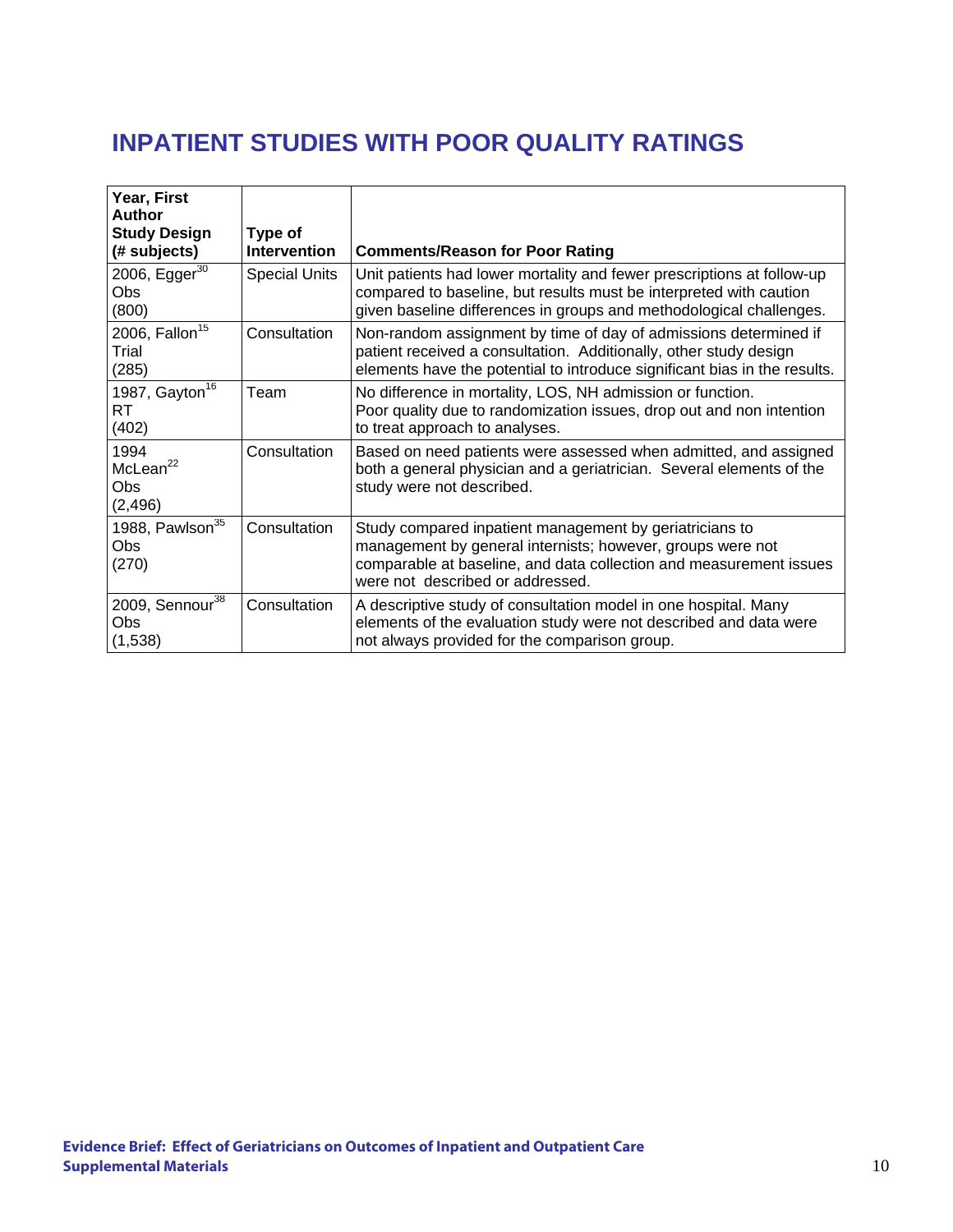# **OUTPATIENT STUDIES WITH POOR QUALITY RATINGS**

| Year, First<br><b>Author</b><br><b>Study Design</b> | Type of<br>Intervention | <b>Comments/Primary Reasons for Poor Rating</b>                                                                                                                                                                                                                                                                                         |
|-----------------------------------------------------|-------------------------|-----------------------------------------------------------------------------------------------------------------------------------------------------------------------------------------------------------------------------------------------------------------------------------------------------------------------------------------|
| 2007,<br>Famadas <sup>31</sup><br><b>Obs</b>        | Team/Clinic             | Primarily descriptive study of new program and most elements of the<br>evaluation component are not described. Authors caution that selection<br>bias is likely to be very high.                                                                                                                                                        |
| 2009,<br>Hermush <sup>33</sup><br>Obs               | Consultation            | Visits to general practitioners were lower in patients seen by the<br>geriatrician, but groups differed; confounding was not addressed<br>sufficiently, and key criteria were not reported or met.                                                                                                                                      |
| 1987, Kerski <sup>19</sup><br><b>RT</b>             | Team                    | All patients received a CGA, and then were randomized to follow-up in<br>geriatric clinic with an interdisciplinary team or a general clinic with no<br>team. No difference was found in key outcomes. Rating is based on lack<br>of reporting of key characteristics of the trial.                                                     |
| 2008, Peleg <sup>36</sup><br>Obs                    | Consultation            | Hospitalizations declined after the implementation of a multipart<br>intervention that included a geriatric liaison service to the primary care<br>clinic. The study is a pre-post design that did not meet many quality<br>criteria and did not provide statistical tests of reported differences.                                     |
| 2005,<br>Phillips <sup>37</sup><br>Obs              | <b>Primary Care</b>     | Study compares patients in geriatric primary care practice to those in<br>general medicine practices in the same health plan and finds that they<br>have different utilization patterns and lower costs. However, differences<br>are not statistically significant; the groups differ and confounding is not<br>sufficiently addressed. |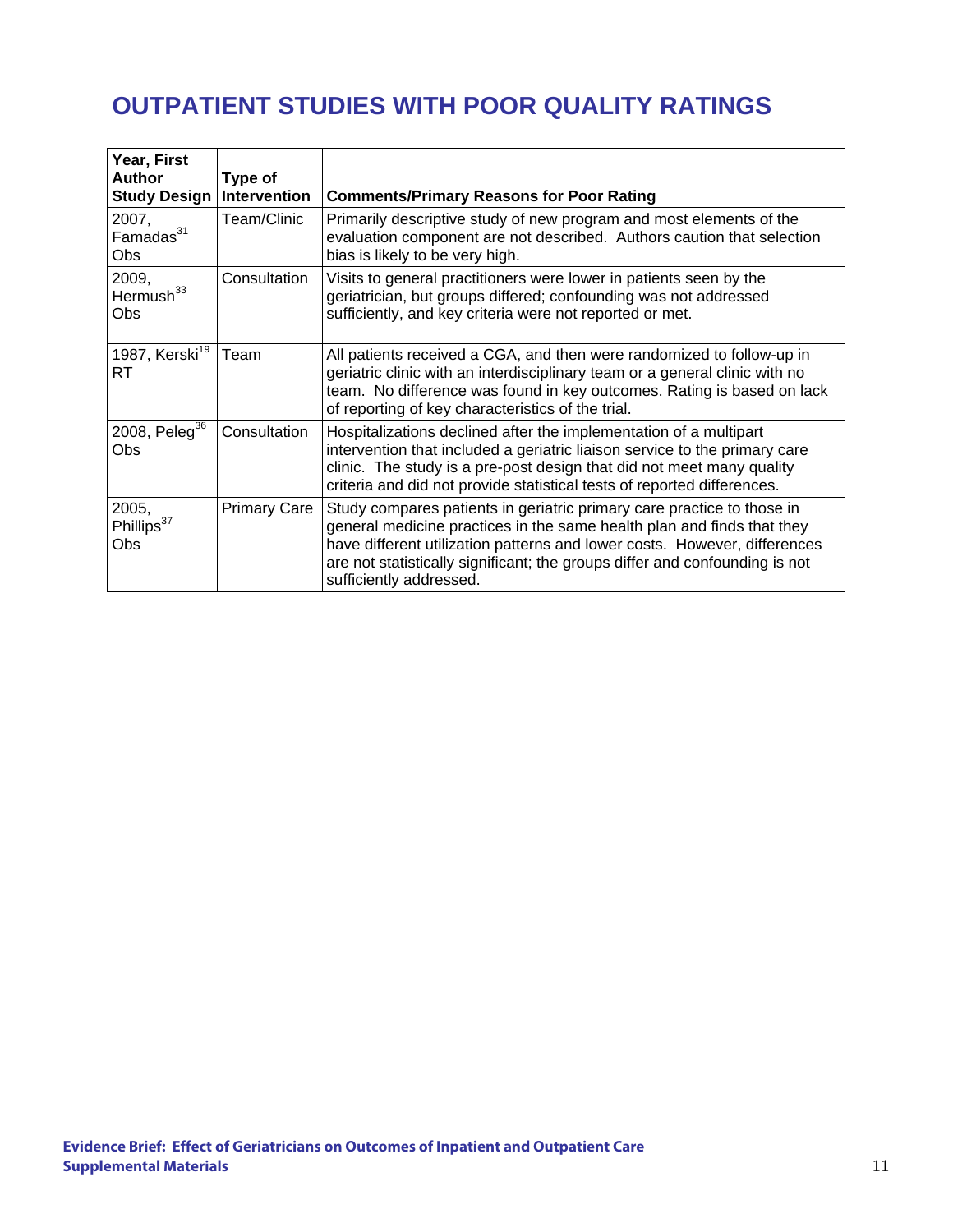#### **REVIEW COMMENTS/RESPONSES**

|    | <b>Reviewer</b><br>No. | <b>Comment</b>                                                                                                                                                                                                                                                                                                                                                                                                                                                                                                                                                                                                                                                                                                                                                                                                                                                                                                                                                                                                                                                                                                                                                                                                                                                                                                                                                                                                    |                | <b>Response</b>                                                                                                                                                                                                                                                                                                                                                                                                                                                                                                                                                                                                                                                                                                                                                                                                                                                                                                                                           |
|----|------------------------|-------------------------------------------------------------------------------------------------------------------------------------------------------------------------------------------------------------------------------------------------------------------------------------------------------------------------------------------------------------------------------------------------------------------------------------------------------------------------------------------------------------------------------------------------------------------------------------------------------------------------------------------------------------------------------------------------------------------------------------------------------------------------------------------------------------------------------------------------------------------------------------------------------------------------------------------------------------------------------------------------------------------------------------------------------------------------------------------------------------------------------------------------------------------------------------------------------------------------------------------------------------------------------------------------------------------------------------------------------------------------------------------------------------------|----------------|-----------------------------------------------------------------------------------------------------------------------------------------------------------------------------------------------------------------------------------------------------------------------------------------------------------------------------------------------------------------------------------------------------------------------------------------------------------------------------------------------------------------------------------------------------------------------------------------------------------------------------------------------------------------------------------------------------------------------------------------------------------------------------------------------------------------------------------------------------------------------------------------------------------------------------------------------------------|
| 1. |                        | Are the objectives, scope, and methods for this review clearly described?                                                                                                                                                                                                                                                                                                                                                                                                                                                                                                                                                                                                                                                                                                                                                                                                                                                                                                                                                                                                                                                                                                                                                                                                                                                                                                                                         |                |                                                                                                                                                                                                                                                                                                                                                                                                                                                                                                                                                                                                                                                                                                                                                                                                                                                                                                                                                           |
|    | 1                      | Yes.                                                                                                                                                                                                                                                                                                                                                                                                                                                                                                                                                                                                                                                                                                                                                                                                                                                                                                                                                                                                                                                                                                                                                                                                                                                                                                                                                                                                              |                | --                                                                                                                                                                                                                                                                                                                                                                                                                                                                                                                                                                                                                                                                                                                                                                                                                                                                                                                                                        |
|    | $\overline{2}$         | Yes -- The Authors have done a complete analysis of<br>the available data.                                                                                                                                                                                                                                                                                                                                                                                                                                                                                                                                                                                                                                                                                                                                                                                                                                                                                                                                                                                                                                                                                                                                                                                                                                                                                                                                        |                |                                                                                                                                                                                                                                                                                                                                                                                                                                                                                                                                                                                                                                                                                                                                                                                                                                                                                                                                                           |
|    | 3                      | No -- As noted in the comments below and attached<br>documents, many of the terms and outcomes are<br>poorly or loosely defined, i.e. effectiveness. Even the<br>title, value of geriatricians, while catchy, is vague.                                                                                                                                                                                                                                                                                                                                                                                                                                                                                                                                                                                                                                                                                                                                                                                                                                                                                                                                                                                                                                                                                                                                                                                           |                | We have attempted to be more precise<br>in specifying outcomes when reporting<br>results.<br>We have changed the title of the<br>review.                                                                                                                                                                                                                                                                                                                                                                                                                                                                                                                                                                                                                                                                                                                                                                                                                  |
|    | 4                      | Yes.                                                                                                                                                                                                                                                                                                                                                                                                                                                                                                                                                                                                                                                                                                                                                                                                                                                                                                                                                                                                                                                                                                                                                                                                                                                                                                                                                                                                              |                |                                                                                                                                                                                                                                                                                                                                                                                                                                                                                                                                                                                                                                                                                                                                                                                                                                                                                                                                                           |
|    | 5                      | Yes.                                                                                                                                                                                                                                                                                                                                                                                                                                                                                                                                                                                                                                                                                                                                                                                                                                                                                                                                                                                                                                                                                                                                                                                                                                                                                                                                                                                                              |                | --                                                                                                                                                                                                                                                                                                                                                                                                                                                                                                                                                                                                                                                                                                                                                                                                                                                                                                                                                        |
|    | 6                      | Yes.                                                                                                                                                                                                                                                                                                                                                                                                                                                                                                                                                                                                                                                                                                                                                                                                                                                                                                                                                                                                                                                                                                                                                                                                                                                                                                                                                                                                              |                | --                                                                                                                                                                                                                                                                                                                                                                                                                                                                                                                                                                                                                                                                                                                                                                                                                                                                                                                                                        |
|    | $\overline{7}$         | Yes.                                                                                                                                                                                                                                                                                                                                                                                                                                                                                                                                                                                                                                                                                                                                                                                                                                                                                                                                                                                                                                                                                                                                                                                                                                                                                                                                                                                                              |                | --                                                                                                                                                                                                                                                                                                                                                                                                                                                                                                                                                                                                                                                                                                                                                                                                                                                                                                                                                        |
|    | 8                      | Yes.                                                                                                                                                                                                                                                                                                                                                                                                                                                                                                                                                                                                                                                                                                                                                                                                                                                                                                                                                                                                                                                                                                                                                                                                                                                                                                                                                                                                              |                | --                                                                                                                                                                                                                                                                                                                                                                                                                                                                                                                                                                                                                                                                                                                                                                                                                                                                                                                                                        |
| 2. |                        | Is there any indication of bias in our synthesis of the evidence?                                                                                                                                                                                                                                                                                                                                                                                                                                                                                                                                                                                                                                                                                                                                                                                                                                                                                                                                                                                                                                                                                                                                                                                                                                                                                                                                                 |                |                                                                                                                                                                                                                                                                                                                                                                                                                                                                                                                                                                                                                                                                                                                                                                                                                                                                                                                                                           |
|    | 1                      | No.                                                                                                                                                                                                                                                                                                                                                                                                                                                                                                                                                                                                                                                                                                                                                                                                                                                                                                                                                                                                                                                                                                                                                                                                                                                                                                                                                                                                               |                | --                                                                                                                                                                                                                                                                                                                                                                                                                                                                                                                                                                                                                                                                                                                                                                                                                                                                                                                                                        |
|    | $\overline{2}$         | No.                                                                                                                                                                                                                                                                                                                                                                                                                                                                                                                                                                                                                                                                                                                                                                                                                                                                                                                                                                                                                                                                                                                                                                                                                                                                                                                                                                                                               |                |                                                                                                                                                                                                                                                                                                                                                                                                                                                                                                                                                                                                                                                                                                                                                                                                                                                                                                                                                           |
|    | 3                      | Yes.                                                                                                                                                                                                                                                                                                                                                                                                                                                                                                                                                                                                                                                                                                                                                                                                                                                                                                                                                                                                                                                                                                                                                                                                                                                                                                                                                                                                              | 1.             | We revised the methods section to                                                                                                                                                                                                                                                                                                                                                                                                                                                                                                                                                                                                                                                                                                                                                                                                                                                                                                                         |
|    |                        | 1. The choice of the impact of the geriatrician on<br>mortality as the main outcome measure is<br>problematic. The vast majority of geriatric<br>consults and management issues focus on<br>geriatric syndromes, quality of life, rehabilitation,<br>case management in older adults with multiple<br>medical problems. A priori one would not<br>anticipate that in the majority of the settings, the<br>intervention, often only one of many that these<br>complex patients have received would have any<br>measureable impact on mortality. Delayed<br>admission to a nursing facility, reduced stress in<br>a caregiver, reduced polypharmacy, etc. are<br>highly significant outcomes in this population.<br>The focus on mortality sends the wrong<br>message.<br>2. The study eliminates PACE and other<br>interventions that are more broadly integrated<br>along the continuum of care in older adults<br>(supplement). These are the types of<br>interventions that would most likely show benefit,<br>and potentially reduce mortality yet they have<br>been excluded from this paper.<br>3. The VA health care system has its own rewards<br>and challenges. The vast majority of studies<br>quoted were not conduced in the VA and their<br>applicability to the integrated VA health care<br>system is uncertain. The authors should temper<br>their conclusions given the scarcity of high quality | 2.<br>3.<br>4. | clarify that our outcomes included<br>mortality, function, nursing home<br>admission/or living at home,<br>utilization (hospital admission or<br>readmission, emergency<br>department visits, outpatient visits),<br>or medication management<br>(appropriateness, number, or<br>adverse events). These were<br>specified at the start of the review,<br>before the evidence was collected.<br>We excluded PACE and similar<br>interventions because long-term<br>care was excluded in the scope of<br>work for this review. Programs<br>such as PACE integrate long term<br>care and acute care and the<br>impact cannot be separated. This<br>was specified before we conducted<br>the search and corresponded to<br>the priorities of the requestors.<br>We agree that direct evidence is<br>sparse. Our objective was to<br>summarize all available research.<br>This is a 'future research need' and<br>could be a possible result of the<br>review. |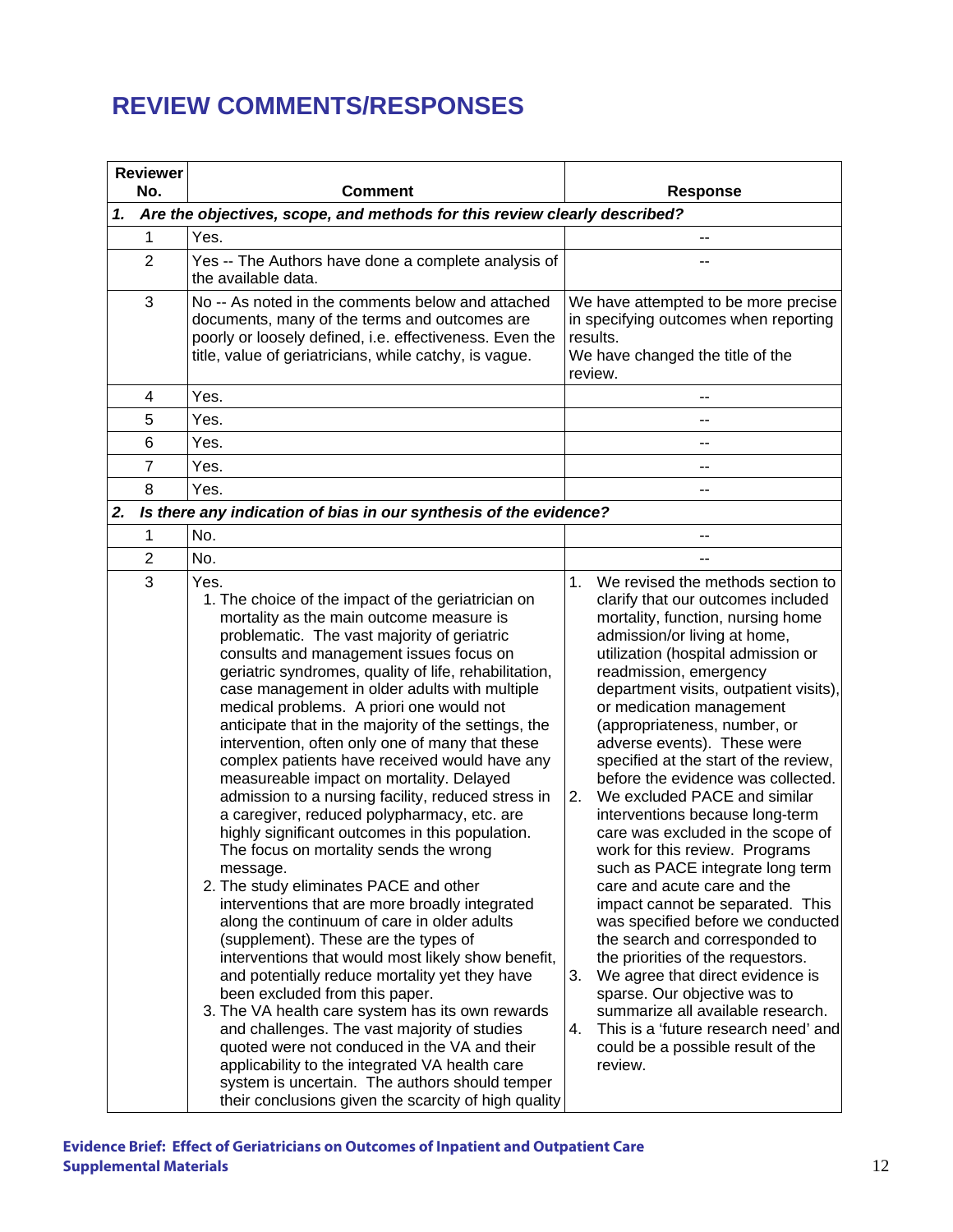| <b>Reviewer</b><br>No. | <b>Comment</b>                                                                                                                                                                                                                                                                                                                                                                                         | <b>Response</b>                                                                                                                                                                                                                                                                                                                                                                                                                                                                                       |
|------------------------|--------------------------------------------------------------------------------------------------------------------------------------------------------------------------------------------------------------------------------------------------------------------------------------------------------------------------------------------------------------------------------------------------------|-------------------------------------------------------------------------------------------------------------------------------------------------------------------------------------------------------------------------------------------------------------------------------------------------------------------------------------------------------------------------------------------------------------------------------------------------------------------------------------------------------|
|                        | randomized clinical trials in older veterans.<br>Certainly except for the GEM trial conducted<br>more than a decade ago, few if any trials have<br>sufficient power to detect changes in mortality.<br>4. QUERI and cooperative studies programs at the<br>VA should partner with the GRECCs to initiative<br>multicenter trials to more definitively examine the<br>issues raised in this manuscript. |                                                                                                                                                                                                                                                                                                                                                                                                                                                                                                       |
| 4                      | No.                                                                                                                                                                                                                                                                                                                                                                                                    |                                                                                                                                                                                                                                                                                                                                                                                                                                                                                                       |
| 5                      | No.                                                                                                                                                                                                                                                                                                                                                                                                    | --                                                                                                                                                                                                                                                                                                                                                                                                                                                                                                    |
| 6                      | No.                                                                                                                                                                                                                                                                                                                                                                                                    |                                                                                                                                                                                                                                                                                                                                                                                                                                                                                                       |
| $\overline{7}$         | No.                                                                                                                                                                                                                                                                                                                                                                                                    |                                                                                                                                                                                                                                                                                                                                                                                                                                                                                                       |
| 8                      | Yes -- No really bias but more a misunderstanding of<br>the goals of the review. For example mortality is an<br>irrelevant outcome when evaluating the value of<br>geriatricians but the synthesis makes it look like the<br>most important (negative) outcome                                                                                                                                         | The organizations requesting this brief<br>specified a priori that mortality was one<br>of several outcomes of interest. When<br>appropriate, we have edited the report<br>to clarify that mortality was not our only<br>outcome of interest (e.g., by reporting<br>other outcomes before mortality<br>outcomes in summary statements,<br>etc). However, we cannot change the<br>fact that it is one of the most frequently<br>studied outcomes, and we believe we<br>should report that information. |
| 3.                     | Are there any published or unpublished studies that we may have overlooked?                                                                                                                                                                                                                                                                                                                            |                                                                                                                                                                                                                                                                                                                                                                                                                                                                                                       |
| 1                      | No -- I have limited experience to really address this<br>question.                                                                                                                                                                                                                                                                                                                                    |                                                                                                                                                                                                                                                                                                                                                                                                                                                                                                       |
| 2                      | No.                                                                                                                                                                                                                                                                                                                                                                                                    |                                                                                                                                                                                                                                                                                                                                                                                                                                                                                                       |
| 3                      | Yes -- No overt mention about interventions to<br>prevent or manage delirium in hospitalized patients.<br>These studies should be included.                                                                                                                                                                                                                                                            | When identifying and managing<br>delirium was part of geriatric care, the<br>studies were included.                                                                                                                                                                                                                                                                                                                                                                                                   |
| 4                      | No.                                                                                                                                                                                                                                                                                                                                                                                                    |                                                                                                                                                                                                                                                                                                                                                                                                                                                                                                       |
| 5                      | Yes -- Possibly, see #4 re: search strategy.                                                                                                                                                                                                                                                                                                                                                           | See response below.                                                                                                                                                                                                                                                                                                                                                                                                                                                                                   |
| 6                      | No.                                                                                                                                                                                                                                                                                                                                                                                                    |                                                                                                                                                                                                                                                                                                                                                                                                                                                                                                       |
| 7                      | No.                                                                                                                                                                                                                                                                                                                                                                                                    |                                                                                                                                                                                                                                                                                                                                                                                                                                                                                                       |
| 8                      | Yes -- Studies related to patient/family satisfaction,<br>improved communication and its relation to tort<br>claims.                                                                                                                                                                                                                                                                                   | These outcomes were specifically<br>excluded by the scope of work agreed<br>to by the researchers and the groups<br>requesting this review.                                                                                                                                                                                                                                                                                                                                                           |
|                        | 4. Please write additional suggestions or comments below. If applicable, please indicate the page<br>and line numbers from the draft report.                                                                                                                                                                                                                                                           |                                                                                                                                                                                                                                                                                                                                                                                                                                                                                                       |
| 1                      | Page 17: under Bottom line: the second para must<br>have been truncated. " an initial assessment are<br>more like????                                                                                                                                                                                                                                                                                  | Text was revised.                                                                                                                                                                                                                                                                                                                                                                                                                                                                                     |
| 1                      | Page 6. It is unclear if you are referring to comparison<br>between care on an acute medicine unit and a<br>specialized geriatric unit. (para 2.) It has not been<br>my experience that acute admissions are made to a                                                                                                                                                                                 | In the RCTs, patient who are admitted<br>are randomly assigned to these<br>specialized units. These are not long-<br>term care or transitional units. They                                                                                                                                                                                                                                                                                                                                            |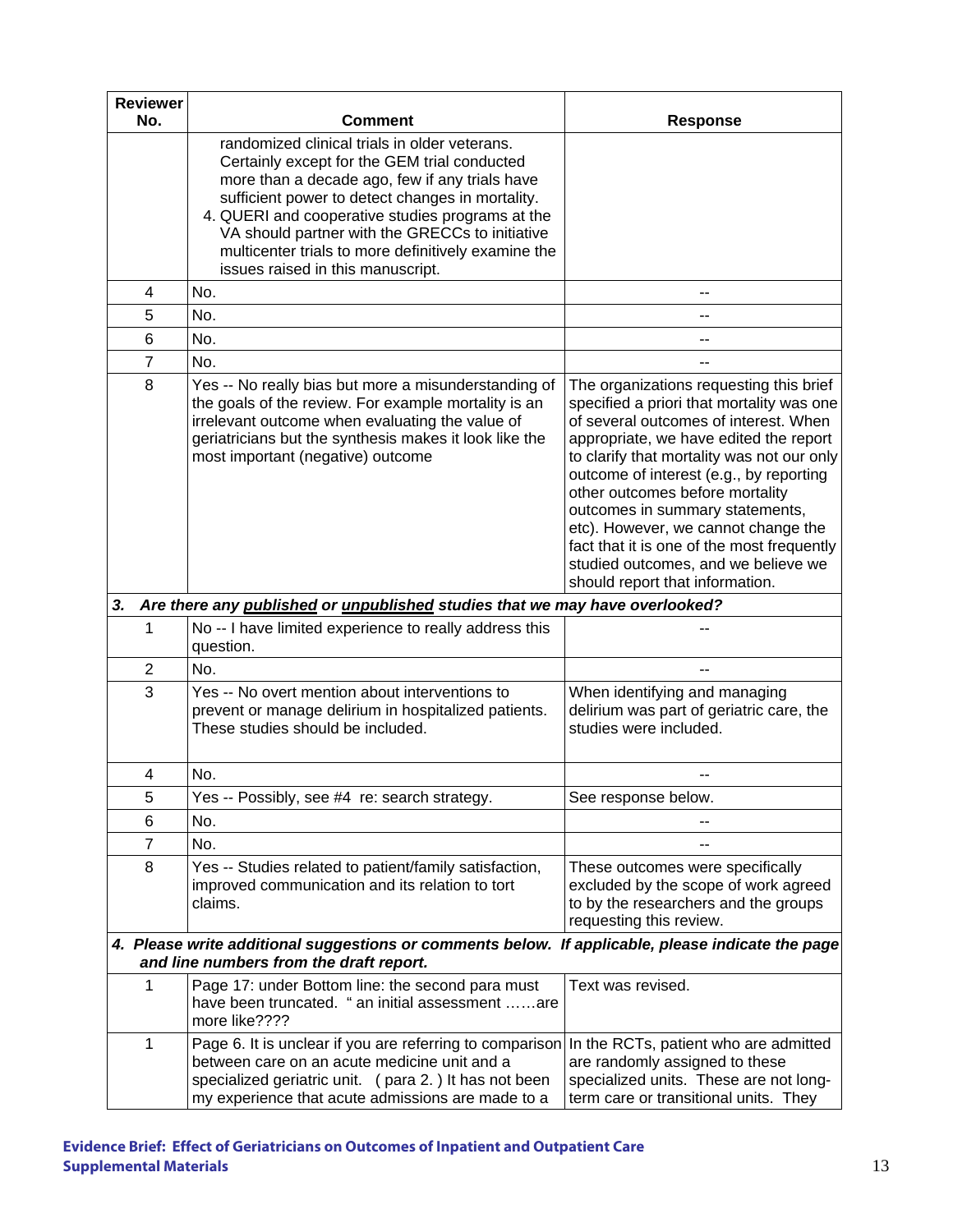| <b>Reviewer</b> |                                                                                                                                                                                                                                                                                                                                                                                                                                                                                                                                                                                                                                                                                                                                                                                                                                  |                                                                                                                                                                                                                                                                                                                                                                                                                                                                                                                                                                                  |
|-----------------|----------------------------------------------------------------------------------------------------------------------------------------------------------------------------------------------------------------------------------------------------------------------------------------------------------------------------------------------------------------------------------------------------------------------------------------------------------------------------------------------------------------------------------------------------------------------------------------------------------------------------------------------------------------------------------------------------------------------------------------------------------------------------------------------------------------------------------|----------------------------------------------------------------------------------------------------------------------------------------------------------------------------------------------------------------------------------------------------------------------------------------------------------------------------------------------------------------------------------------------------------------------------------------------------------------------------------------------------------------------------------------------------------------------------------|
| No.             | <b>Comment</b>                                                                                                                                                                                                                                                                                                                                                                                                                                                                                                                                                                                                                                                                                                                                                                                                                   | <b>Response</b>                                                                                                                                                                                                                                                                                                                                                                                                                                                                                                                                                                  |
|                 | geriatric specialized unit but rather to an acute<br>medicine unit and then once stable the patient is sent<br>to the specialized geriatric unit. It is unclear whether<br>this is truly a direct comparison.<br>SIMILAR COMMENT FROM EMAIL MESSAGE: Just<br>a question for clarity:<br>Page: 6. Interventions on specialized units vs. floats<br>on units. Were the "floats" providing care on rehab<br>specialized units or acute medicine wards units?<br>Were the" specialized hospital units"<br>rehab or<br>considered acute medicine units?                                                                                                                                                                                                                                                                               | are acute care units that specialize in<br>the care of elderly patients.<br>The assignment of the teams varied<br>somewhat by study, but from the<br>descriptions in most studies the<br>'floating teams' provided care across a<br>variety of units. What varies is how the<br>patients are referred to the team<br>(automatically or at the request of a<br>treating physician), and whether the<br>team becomes directly involved in care<br>or if its recommendations are given to<br>the clinicians with primary<br>responsibility.<br>We have edited the report to clarify |
|                 |                                                                                                                                                                                                                                                                                                                                                                                                                                                                                                                                                                                                                                                                                                                                                                                                                                  | these points.                                                                                                                                                                                                                                                                                                                                                                                                                                                                                                                                                                    |
| 1               | "Veterans who seek medical care are aging. The<br>proportion of all Veterans 65 and older who enroll in<br>the VA health care system is projected to increase to<br>43 percent in 2013, up from 31 percent in 2003. $^{\prime}$<br>Enrollees age 85 and older are expected to have an<br>even greater growth: from 20 percent in 2003 to 51<br>percent in 2013."<br>Do they mean who are enrolled? Or are these data<br>for expected new enrollments?                                                                                                                                                                                                                                                                                                                                                                            | The text has been revised to clarify<br>that this is the percent of older<br>Veterans who enroll in VHA for health<br>care.                                                                                                                                                                                                                                                                                                                                                                                                                                                      |
| $\overline{2}$  | Clearly one of the reasons why a CGA done on<br>inpatients may not have as much benefit if there is no<br>direct involvement by the Geriatrician in the patient's<br>care is the lack of follow-through by the primary care<br>team on the recommendations made by the Geriatric<br>Assessment Team. A mechanism to insure better<br>follow-through would improve care/outcome in my<br>opinion and the data should not be misinterpreted<br>that the CGA has no value it does!                                                                                                                                                                                                                                                                                                                                                  | The commenter raises a good point,<br>but because studies within our scope<br>did not report results according to<br>whether primary care teams followed<br>through on the geriatrician's<br>recommendations, it is not possible to<br>draw conclusions about this. Studies<br>of follow through on recommendations<br>probably do exist but they were outside<br>the scope of this review.                                                                                                                                                                                      |
| 3               | This document has been reviewed by myself and my<br>colleague Dr. Jacob Blumenthal, a geriatrician who<br>co-directs our geriatric medicine fellowship program<br>and geriatric assessment clinics. We both had major<br>concerns about this manuscript, particularly the use<br>of mortality as the main outcome metric. We have<br>provided many comments in the reviewer sheets and<br>throughout the document (including one major typo).<br>It is clear that few high quality larger randomized<br>clinical trials have been performed that would<br>specifically address many of the issues that this<br>review is examining. QUERI and cooperative studies<br>programs at the VA should partner with the GRECCs<br>to initiative multicenter trials to more definitively<br>examine the issues raised in this manuscript. | Thank you for the comments and we<br>have revised the text.<br>Mortality is one of several outcomes<br>included in the scope of work as<br>agreed to and specified by the<br>requestor. We have edited the text to<br>clarify this point.                                                                                                                                                                                                                                                                                                                                        |
| 3               | The key messages (page 1) seem frankly biased, and We believe an evidence review should                                                                                                                                                                                                                                                                                                                                                                                                                                                                                                                                                                                                                                                                                                                                          |                                                                                                                                                                                                                                                                                                                                                                                                                                                                                                                                                                                  |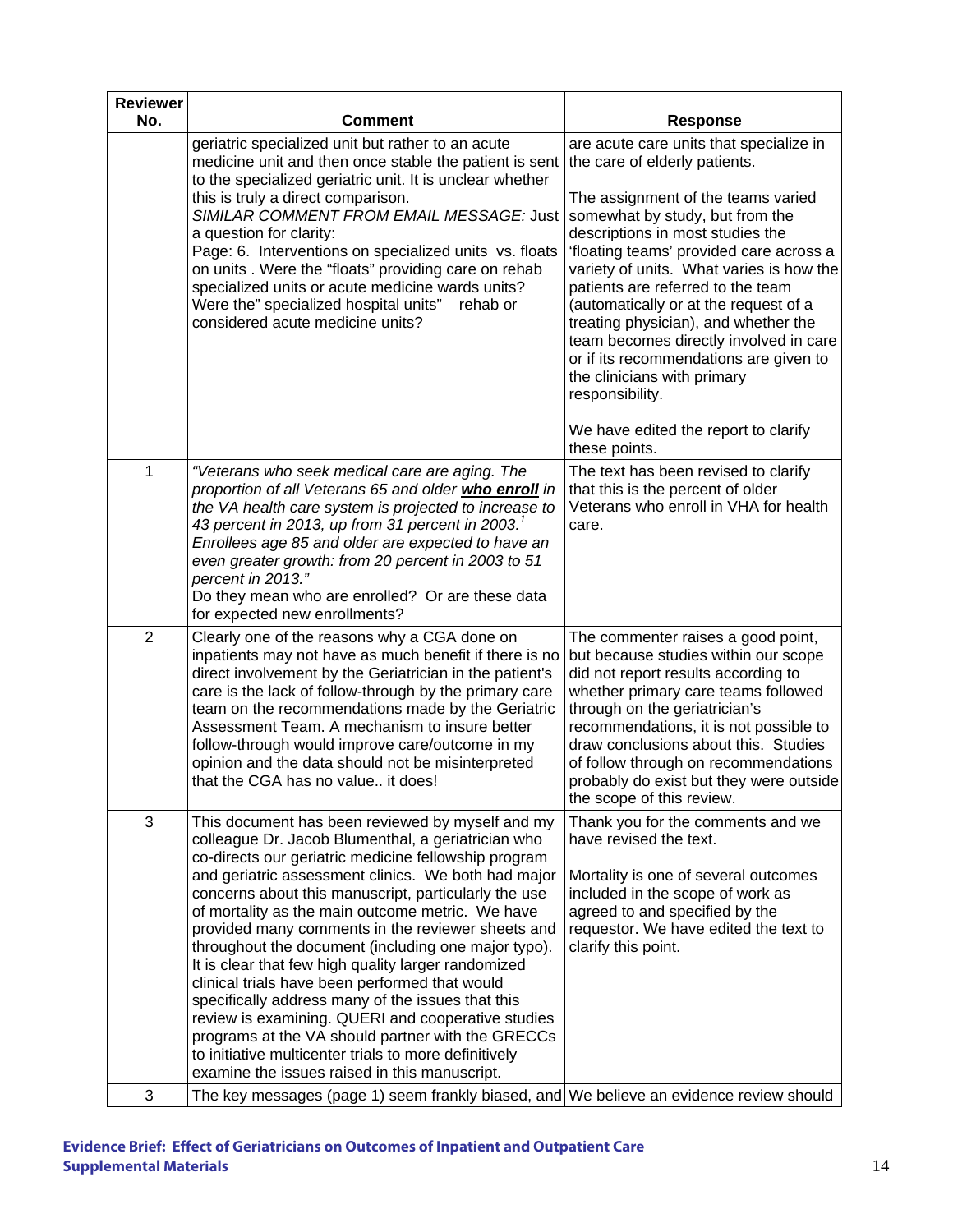| <b>Reviewer</b><br>No. | Comment                                                                                                                                                                                                                                                                                                                                                                                                                                                                                                                                                                                                                                                                                                                                                                                                                                                                                                                                                                                                                                                       | <b>Response</b>                                                                                                                                                                                                                                                                                                                                                                                                                                                                                                                                                                                                                                                                                                                                                                                                                                               |
|------------------------|---------------------------------------------------------------------------------------------------------------------------------------------------------------------------------------------------------------------------------------------------------------------------------------------------------------------------------------------------------------------------------------------------------------------------------------------------------------------------------------------------------------------------------------------------------------------------------------------------------------------------------------------------------------------------------------------------------------------------------------------------------------------------------------------------------------------------------------------------------------------------------------------------------------------------------------------------------------------------------------------------------------------------------------------------------------|---------------------------------------------------------------------------------------------------------------------------------------------------------------------------------------------------------------------------------------------------------------------------------------------------------------------------------------------------------------------------------------------------------------------------------------------------------------------------------------------------------------------------------------------------------------------------------------------------------------------------------------------------------------------------------------------------------------------------------------------------------------------------------------------------------------------------------------------------------------|
|                        | not the conclusion I draw from the scant literature. I<br>would argue that what is the message from this<br>review is that there is insufficient research into the<br>value of Geriatrician involvement. The null<br>hypothesis is that there is no difference in outcomes<br>when Geriatricians are involved, and if any conclusion<br>is to be drawn, it is that there is insufficient evidence<br>to reject this.                                                                                                                                                                                                                                                                                                                                                                                                                                                                                                                                                                                                                                          | summarize what is known from the<br>available research. Reviews may also<br>highlight where more research is<br>needed, but to avoid conclusions and<br>only suggest more research is needed<br>is not sufficient in our opinion.<br>We have revised the key point                                                                                                                                                                                                                                                                                                                                                                                                                                                                                                                                                                                            |
|                        | 1. However, I would point out that certainly,<br>mortality is likely the wrong primary metric! It<br>may be interesting to compare mortality among<br>patients cared for by Geriatricians/not, but to do<br>these sort of randomized controlled trials would<br>likely involve huge numbers, given the high<br>likelihood of the outcome regardless of group<br>assignment.<br>2. A number of more meaningful metrics might<br>include measures of morbidity such as<br>ED/unplanned office visits, falls, adverse drug<br>events, dependency, institutionalization<br>3. For example, I would suspect that post discharge<br>geriatric follow-up would be associated with lower<br>readmission (as follow-up arrangements have<br>been demonstrated to do in a number of other<br>settings - c.f. CHF, psych, ED), although this is<br>by no means universal in the literature. This<br>latter point highlights the importance of also<br>understanding/accounting for the baseline<br>characteristics of the group(s) examined (c.f.<br>below $-$ point 7). | wording.<br>1 and 2: Outcome measures were pre-<br>specified. Mortality was one of but not<br>our primary outcome measure. We<br>included these other outcomes (ED<br>visits, adverse drug events,<br>institutionalization, etc.) and reported<br>them when available. We have revised<br>the text to clarify this.<br>3. Follow-up was not reported in all<br>studies, but was included when it was<br>available. Our ability to address this is<br>limited by the research available.<br>Results for Key Question 1B include<br>what information we were able to<br>locate. The recent Cochrane review<br>did compare the results of studies of<br>interventions that included outpatient<br>follow-up after inpatient geriatric care<br>and those that did not. They found no<br>difference in the outcomes across<br>studies when they compared these two |
| 3                      | On the same page, Geriatric Syndromes may<br>contribute to, but don't necessarily cause many of the                                                                                                                                                                                                                                                                                                                                                                                                                                                                                                                                                                                                                                                                                                                                                                                                                                                                                                                                                           | groups.<br>Edited as suggested.                                                                                                                                                                                                                                                                                                                                                                                                                                                                                                                                                                                                                                                                                                                                                                                                                               |
| 3                      | problems listed.<br>The handling of systemic reviews in these analyses is<br>unclear (page 3). Are data from included studies<br>"double-counted" (once as individual trial and again<br>as meta-analysis?                                                                                                                                                                                                                                                                                                                                                                                                                                                                                                                                                                                                                                                                                                                                                                                                                                                    | We revised the methods to clarify that<br>we only included individual studies that<br>were not already included in a<br>systematic review.                                                                                                                                                                                                                                                                                                                                                                                                                                                                                                                                                                                                                                                                                                                    |
| 3                      | On page 4, and following, the metric upon which<br>these conclusions are made remains unclear. The<br>words "effectiveness" is used (Key Question #1A,<br>page 4 and following), but the measure appears to be<br>mortality (problematic as above). Furthermore, also<br>unclear (?uniform across study) is at what point in<br>time it is assessed No one gets out of this world<br>alive, and certainly those cared for by Geriatricians<br>are no exception                                                                                                                                                                                                                                                                                                                                                                                                                                                                                                                                                                                                | (Page 4 lists the key question)<br>We have listed our outcome measures<br>(which include, but are not limited to,<br>mortality) and when discussing<br>particular studies, have made sure to<br>note the time period of the outcome<br>measure.                                                                                                                                                                                                                                                                                                                                                                                                                                                                                                                                                                                                               |
| 3                      | The final paragraph on page 5 seems all alone and<br>without a conclusion. What was the conclusion of the<br>"technology assessment" (and what is this?)                                                                                                                                                                                                                                                                                                                                                                                                                                                                                                                                                                                                                                                                                                                                                                                                                                                                                                      | The technology assessment is not<br>discussed in detail because it included<br>the same studies that are also included                                                                                                                                                                                                                                                                                                                                                                                                                                                                                                                                                                                                                                                                                                                                        |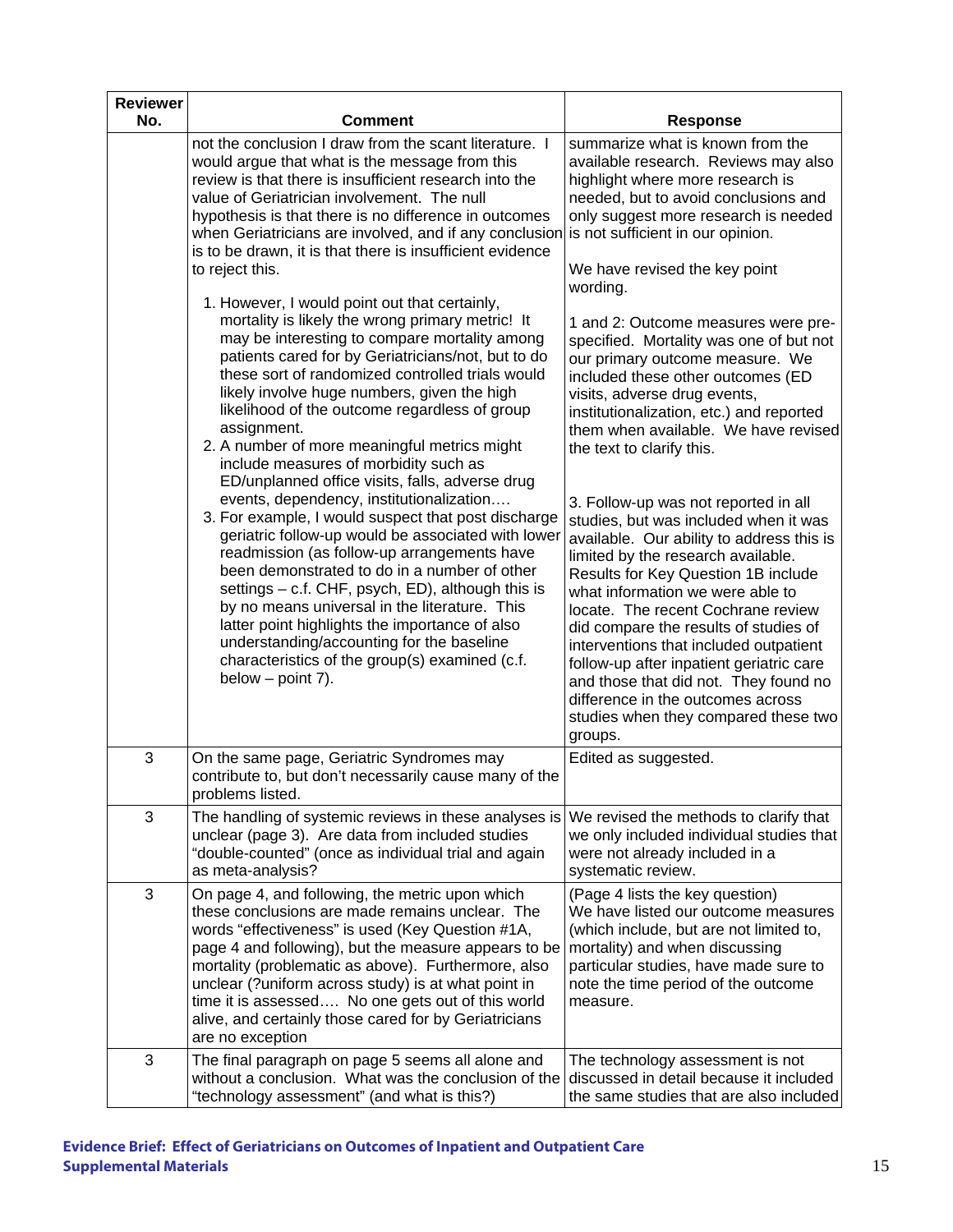| <b>Reviewer</b><br>No. | <b>Comment</b>                                                                                                                                                                                                                                                                                                                                                                                                                                                                                                                                                                                                                                                                                                      | <b>Response</b>                                                                                                                                                                                                                                                                                                                                                                                                                                                                                                  |
|------------------------|---------------------------------------------------------------------------------------------------------------------------------------------------------------------------------------------------------------------------------------------------------------------------------------------------------------------------------------------------------------------------------------------------------------------------------------------------------------------------------------------------------------------------------------------------------------------------------------------------------------------------------------------------------------------------------------------------------------------|------------------------------------------------------------------------------------------------------------------------------------------------------------------------------------------------------------------------------------------------------------------------------------------------------------------------------------------------------------------------------------------------------------------------------------------------------------------------------------------------------------------|
|                        | conducted by the New Zealand Department of Public<br>Health and General Practice? What model(s) of care<br>were examined? What were the measures?<br>outcomes?                                                                                                                                                                                                                                                                                                                                                                                                                                                                                                                                                      | in another, more recent systematic<br>review. We have clarified this in the<br>text.                                                                                                                                                                                                                                                                                                                                                                                                                             |
| 3                      | The speculation of the authors cited on page 6<br>"special units allow the geriatric team to have more<br>control over care, including implementation of the<br>recommendations based on CGA, and permit the<br>development of greater expertise among everyone<br>who works on the unit" is certainly a reasonable and<br>testable hypothesis. This again points out another<br>"hole" in the literature needing filling. Although,<br>again, just because we don't know what the effect<br>is/haven't proven its existence, does not mean that<br>there is no effect. Prior to the DCCT, the value of<br>"tighter" glycemic control was unproven, yet such an<br>approach certainly was beneficial prior to 1993. | We revised the text to clarify that this<br>speculation was made by the authors<br>of the cited review, not the authors of<br>this brief. The literature and the<br>summary in this brief suggest several<br>potential avenues for future research;<br>however, developing a future research<br>agenda is outside the scope of an<br>Evidence Brief. We do hope the Brief<br>might inform others who might take on<br>this task in the future.                                                                   |
| 3                      | With regards to Key Question 1b, on page 8, if<br>outcome $=$ 3 month mortality, not surprising that no<br>relationship found with follow-up Certainly it is<br>intuitive (at least to me) that there are "baseline"<br>characteristics that are predictive of better outcomes.<br>If data is insufficient to account for these, I don't see<br>how one can dismiss this likely "confounder." As<br>above, would suspect that post discharge follow-up<br>(geriatric or otherwise) would be associated with<br>lower readmission, but this is likely significantly<br>impacted by characteristics of the discharged patient.                                                                                        | Yes, this is a possible and a potentially<br>useful area for future research. In<br>conducting a brief review of existing<br>evidence, we are limited to the studies<br>available, and have attempted to<br>provide enough information without<br>making this Brief excessively long to<br>allow different readers to assess these<br>potential issues.                                                                                                                                                          |
| 3                      | Bottom lines on page 9 are overstated, as above. In<br>particular:<br>1. I should hope that Geriatric Teams don't reduce<br>MORALITY (sic)<br>2. Similarly, this statement (understood as referring<br>to mortality) is not evidence-based, as intimated<br>above in #1.                                                                                                                                                                                                                                                                                                                                                                                                                                            | Corrected typo. Thank you for pointing<br>this out.                                                                                                                                                                                                                                                                                                                                                                                                                                                              |
| З                      | On page 12, it is noted that the summarized<br>systematic reviews have a "focus on models of care<br>andsummarize a mix of studies that both include<br>and do not include geriatricians." Furthermore, the<br>role(s) of the Geriatrician(s) is often unclear, and<br>certainly not obviously uniform. Given these<br>limitations, it is difficult to then use these as blanket<br>indictments of Geriatrician involvement.                                                                                                                                                                                                                                                                                        | Text has been revised to clarify. We<br>agree that it is difficult to separate out<br>the effect of the geriatrician in many<br>studies - this was a major limitation of<br>the evidence base. However, we did<br>not include a systematic review unless<br>it was possible to tell if studies included<br>geriatricians, and we provided this<br>information in Tables 1 and 3. We<br>used results based on the studies that<br>include geriatricians when presenting<br>the conclusions of systematic reviews. |
| 3                      | Certainly the "bottom line" found on page 17 does not<br>make it to the "Key Messages" on page 1and likely<br>should.                                                                                                                                                                                                                                                                                                                                                                                                                                                                                                                                                                                               | The Bottom Line box is about the<br>finding for outpatient studies, and the<br>Key Messages are the overall<br>conclusions of the review. We have<br>clarified wording, but they are not<br>meant to be the same.                                                                                                                                                                                                                                                                                                |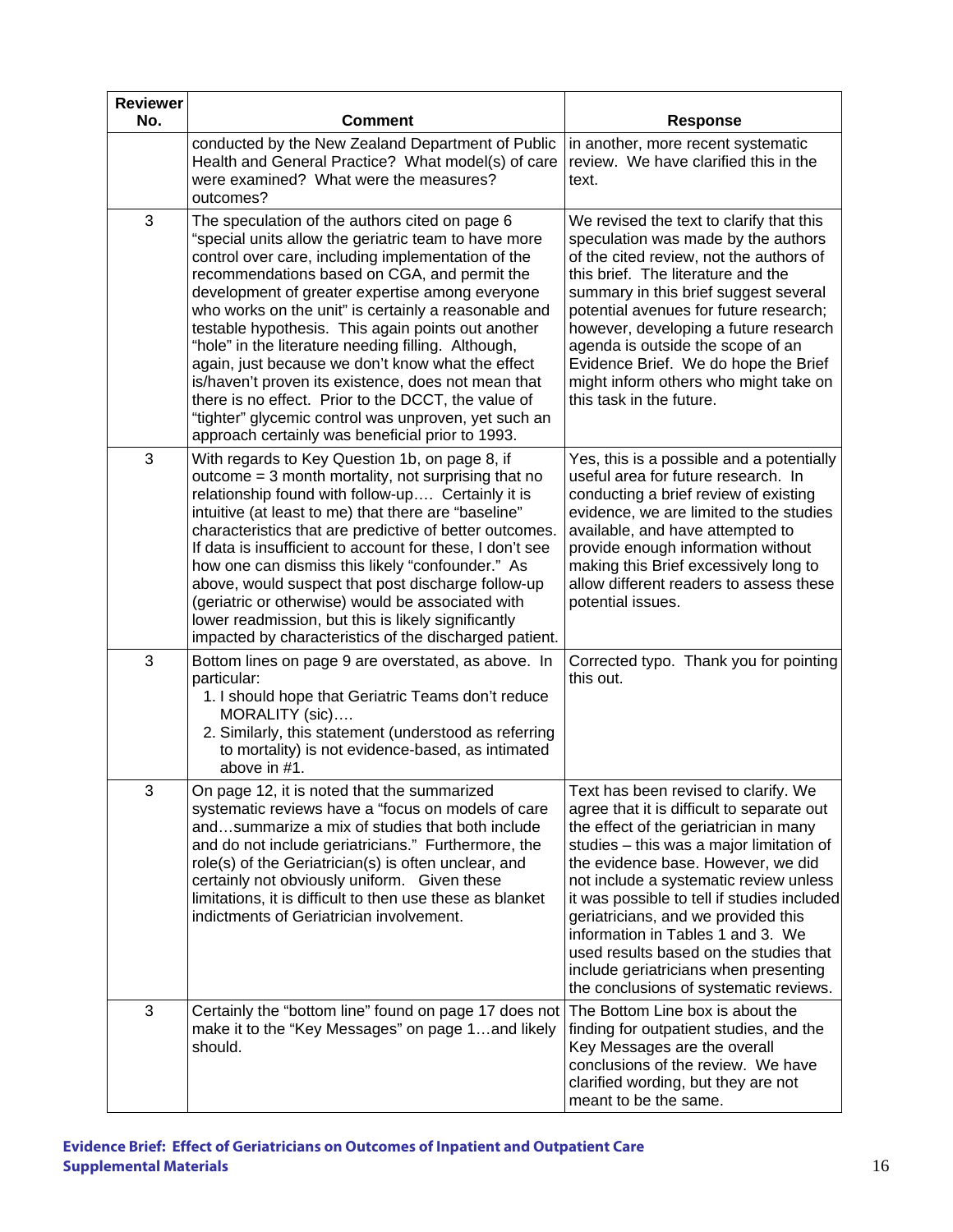| <b>Reviewer</b><br>No. | <b>Comment</b>                                                                                                                                                                                                                                                                                                                                                                                                                                                                                                                                                                                                                                                                                                                                                                                                                                                                                                                                                                                                                                                                                                                                       | <b>Response</b>                                                              |
|------------------------|------------------------------------------------------------------------------------------------------------------------------------------------------------------------------------------------------------------------------------------------------------------------------------------------------------------------------------------------------------------------------------------------------------------------------------------------------------------------------------------------------------------------------------------------------------------------------------------------------------------------------------------------------------------------------------------------------------------------------------------------------------------------------------------------------------------------------------------------------------------------------------------------------------------------------------------------------------------------------------------------------------------------------------------------------------------------------------------------------------------------------------------------------|------------------------------------------------------------------------------|
| 3                      | With regards to the limitations listed on page 22,<br>these are understated. Certainly, the "large number"<br>of studies cited is somewhat of an overstatement<br>given their broad diversity. It is exactly because "the<br>model was usually evaluated" and it differs between<br>studies, that it is difficult reach blanket conclusions<br>about "Geriatric Assessment" or Geriatrician<br>"involvement." Nonetheless, evaluating "parts" of<br>what is often a multidisciplinary process, and always<br>a multifaceted one, will likely underestimate its net<br>effect(s).                                                                                                                                                                                                                                                                                                                                                                                                                                                                                                                                                                     | Text has been revised to clarify and<br>incorporate these points.            |
| 3                      | The "take home" message of this review is that there<br>is a paucity of data regarding the effect Geriatricians<br>have, as well as the reasons behind this. The "key<br>questions" outlined on page 2 are excellent starting<br>points, and should (with specific, measurable and<br>clinically meaningful outcomes) be the subject of<br>large, randomized controlled trials.                                                                                                                                                                                                                                                                                                                                                                                                                                                                                                                                                                                                                                                                                                                                                                      | Text has been revised to highlight the<br>limitations of the data available. |
| 4                      | On page 17 in Bottom Line box: the 3 <sup>rd</sup> item, second<br>sentence (beginning "An initial assessment<br>suggests") has a typo or missing words.                                                                                                                                                                                                                                                                                                                                                                                                                                                                                                                                                                                                                                                                                                                                                                                                                                                                                                                                                                                             | Text has been revised to address this.                                       |
| 4                      | See copy of draft for more suggestions.                                                                                                                                                                                                                                                                                                                                                                                                                                                                                                                                                                                                                                                                                                                                                                                                                                                                                                                                                                                                                                                                                                              | Comments in the draft have been<br>addressed.                                |
| 5                      | RE: 3/2/12 search (#1,2,5,6,7) add a [tiab] tag at the<br>end of the search term so it only searches for the<br>keyword phrase in the title and abstract of a PubMed<br>record, which helps improve precision in the retrieval.<br>RE: 3/2/12 search (#4) The subject terms used in the<br>current search strategy in the document you sent are<br>pretty thorough and appropriate. The main issue I see<br>after further searching is that there's no good/precise<br>Medical Subject Heading (MeSH) term in<br>PubMed/Medline and other databases that captures<br>"Care Model" as a concept.<br>Below are some keywords that could be used for<br>searching the titles and abstracts in PubMed to<br>perhaps pull in some relevant articles related to Care<br>Models.<br>management model[tiab]<br>model of care[tiab]<br>care approach[tiab]<br>care intervention[tiab]<br>care program[tiab]<br>integrated approach[tiab]<br>integrated system[tiab]<br>integrated model[tiab]<br>system of care[tiab]<br>framework[tiab]<br>paradigm[tiab]<br>I would "OR" these phrases together and combine<br>them with other relevant MeSH terms, such as | Thank you for these suggestions.                                             |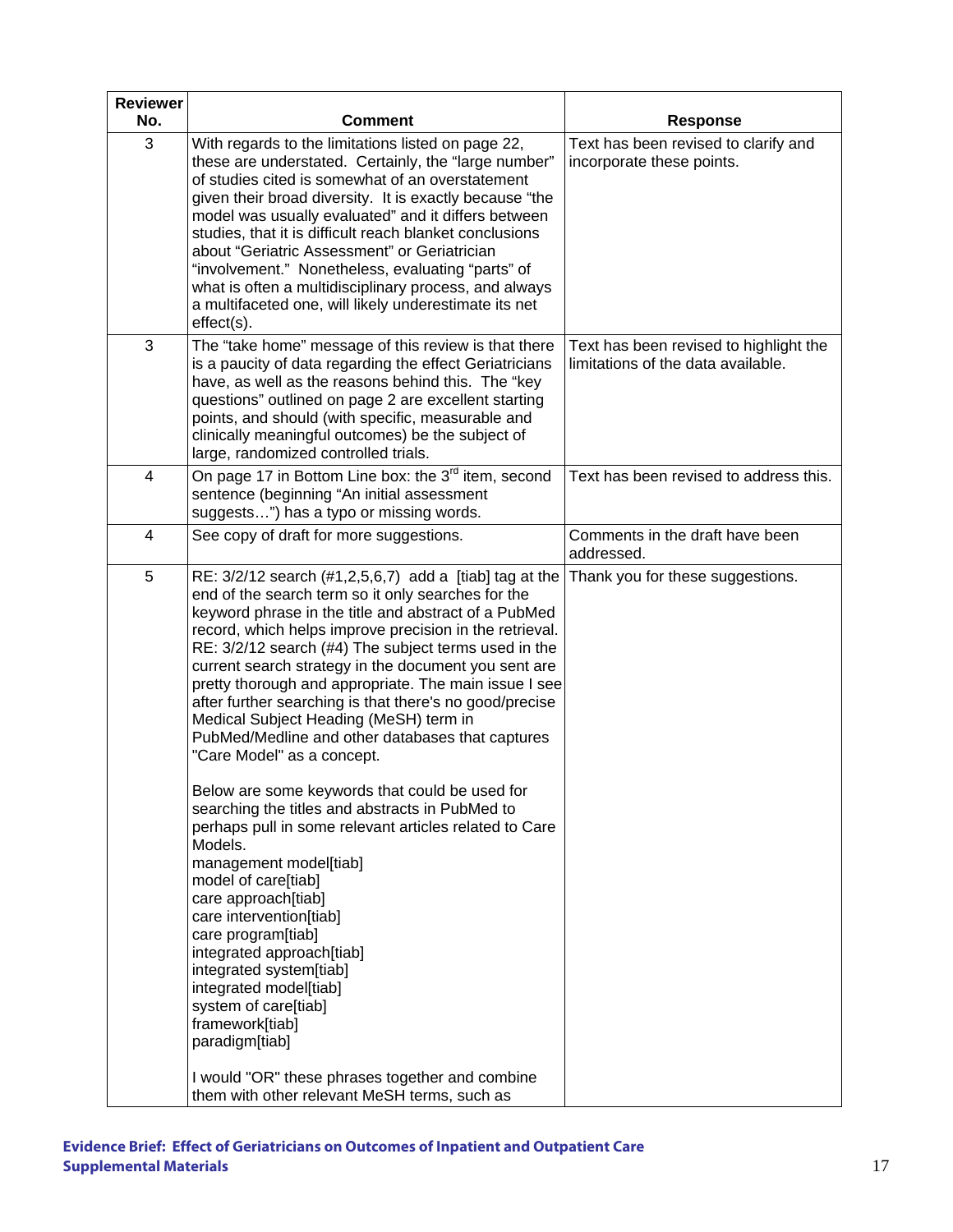| <b>Reviewer</b><br>No. | <b>Comment</b>                                                                                                                                                                                                                                                                                                                                                                                                  | <b>Response</b>                                                                                                                 |
|------------------------|-----------------------------------------------------------------------------------------------------------------------------------------------------------------------------------------------------------------------------------------------------------------------------------------------------------------------------------------------------------------------------------------------------------------|---------------------------------------------------------------------------------------------------------------------------------|
|                        | Geriatrics Assessment or Health Services for the<br>Aged and then NOT the publications I don't want,<br>such as letters, case reports, editorials, etc.                                                                                                                                                                                                                                                         |                                                                                                                                 |
|                        | Example:<br>(management model[tiab] OR model of care[tiab] OR<br>care approach[tiab] OR care intervention[tiab] OR<br>care program[tiab] OR integrated approach[tiab] OR<br>integrated system[tiab] OR integrated model[tiab] OR<br>system of care[tiab]) AND ("Health Services for the<br>Aged"[Mh] OR "Geriatric Assessment"[tw]) NOT<br>(letter[pt] OR case reports[pt] OR editorial[pt]) AND<br>english[la] |                                                                                                                                 |
|                        | The strategy above yields about 237 citations. Many<br>will be related to a specific disease or condition (e.g.,<br>falls, dementia, depression), but you may also find<br>some that are specific to geriatric assessment and<br>care models in general.                                                                                                                                                        |                                                                                                                                 |
|                        | RE $3/9-12$ Search (#1-10) add a [tiab] tag at the end<br>of the search term so it only searches for the keyword<br>phrase in the title and abstract of a PubMed record,<br>which helps improve precision in the retrieval.                                                                                                                                                                                     |                                                                                                                                 |
| 6                      | Page 1: "Key Messages"—I would reorder so that the Edited as suggested.<br>first bullet is the last (i.e., list positive findings first,<br>then negative finding)                                                                                                                                                                                                                                              |                                                                                                                                 |
| 6                      | Page 1: "Introduction" $3^{rd}$ paragraph, $4^{th}$ - $5^{th}$ line:<br>"Given these small numbers"-not very informative.<br>Why are those numbers small? (e.g., 500,000 MDs<br>for 300M people is a ratio of 600:1; 7000 geriatricians<br>for 40M people age 65 and over is 1:5,700)                                                                                                                           | The sentence has been deleted.<br>Discussing why there is a shortage of<br>geriatricians is outside the scope of<br>this Brief. |
| 6                      | Page 2: "Methods"-paragraph 2. insert ":" following<br>the first use of "intervention" in line 3.; Iline 4, change<br>"living at home" to "discharge to home"; line5, insert<br>"Bed Days of Care" after "readmission" [only if this is<br>true, of course)                                                                                                                                                     | Text revisions have been made to<br>address these points.                                                                       |
| 6                      | Page 6: bottom 1/3 of page, third bullet point "And<br>no difference in readmission at three months"-<br>following the Confidence Interval, should the word<br>"or" instead be the word "among?"                                                                                                                                                                                                                | Text corrected as suggested.                                                                                                    |
| 6                      | Page 9: "Bottom Line"—would move 2 <sup>nd</sup> bullet to<br>become first bullet (as above, Positive finding, then<br>negative findings).                                                                                                                                                                                                                                                                      | Text edited as suggested.                                                                                                       |
| 6                      | Page 14: top of page, second open bullet: after<br>Relative Riak figures, should this read "and a few<br>instances" instead of "and few instances?"                                                                                                                                                                                                                                                             | Text corrected.                                                                                                                 |
| 6                      | Page 17: top 1/3 of page, first open bullet: "then"<br>should be "than"                                                                                                                                                                                                                                                                                                                                         | Text corrected.                                                                                                                 |
| 6                      | Page 17, bottom 1/3 of page, red-bordered box:<br>1. any reason for the different format compared to<br>"Bottom Line" on page 9?                                                                                                                                                                                                                                                                                | 1.<br>Made format consistent<br>2.<br>Edited as suggested<br>3.<br>Corrected typo                                               |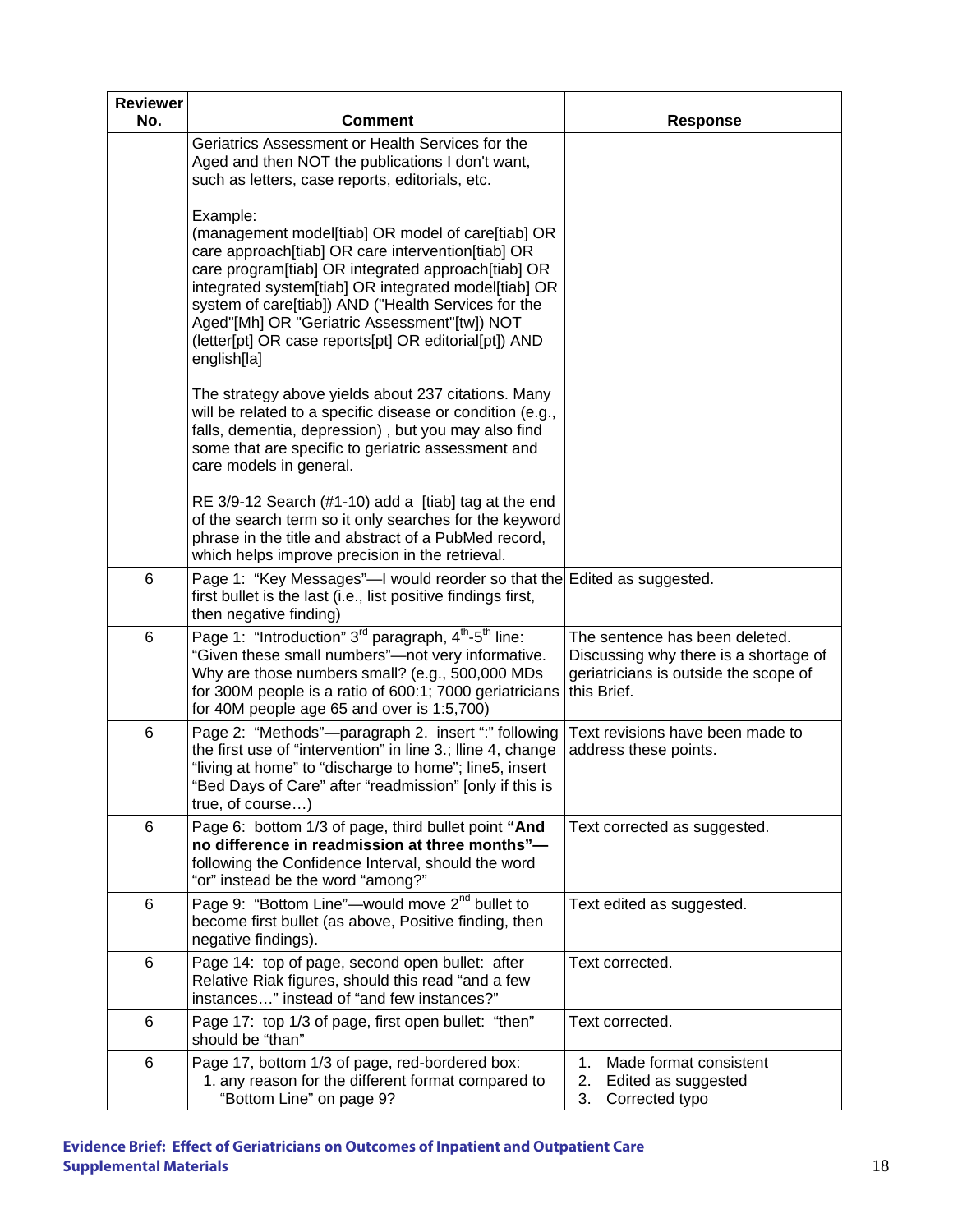| <b>Reviewer</b><br>No. | Comment                                                                                                                                                                                                                                                                                                                                                                                                                                                                                                                                                                                                                                                                                                                                                                                                                                                                                                                                                                                                                                                                                       |                                                                                                                                                                                                  |
|------------------------|-----------------------------------------------------------------------------------------------------------------------------------------------------------------------------------------------------------------------------------------------------------------------------------------------------------------------------------------------------------------------------------------------------------------------------------------------------------------------------------------------------------------------------------------------------------------------------------------------------------------------------------------------------------------------------------------------------------------------------------------------------------------------------------------------------------------------------------------------------------------------------------------------------------------------------------------------------------------------------------------------------------------------------------------------------------------------------------------------|--------------------------------------------------------------------------------------------------------------------------------------------------------------------------------------------------|
|                        |                                                                                                                                                                                                                                                                                                                                                                                                                                                                                                                                                                                                                                                                                                                                                                                                                                                                                                                                                                                                                                                                                               | <b>Response</b>                                                                                                                                                                                  |
|                        | 2. move second statement to end (positive findings,<br>negative findings)<br>3. second line: change "bout" to "about"<br>4. Third paragraph, third line, I am guessing this<br>should read "are more likely to improve<br>outcomes than intervention where"                                                                                                                                                                                                                                                                                                                                                                                                                                                                                                                                                                                                                                                                                                                                                                                                                                   | 4.<br><b>Edited sentence</b>                                                                                                                                                                     |
| $\overline{7}$         | I was very interested in the primacy that the outcome                                                                                                                                                                                                                                                                                                                                                                                                                                                                                                                                                                                                                                                                                                                                                                                                                                                                                                                                                                                                                                         | Mortality was one of our outcomes, but                                                                                                                                                           |
|                        | of mortality seemed to take in the manuscript. While<br>this is clearly one of the outcomes that emerged as<br>being common to many of the individual studies, for<br>this analysis there is no reason to place the mortality<br>outcomes first in each area of discussion. I believe<br>that many geriatricians would feel that mortality is a<br>confounded outcome in many of these studies. The<br>goal of geriatric care and geriatric models of care is<br>frequently not to extend mortality. I have been<br>involved in studies of models where the geriatric<br>approach led to early referral to hospice or comfort<br>care, making the mortality effects difficult to interpret.<br>Since functional outcomes are likely to be more<br>valued by patients and providers for this population,<br>there is no reason to present the functional effects as                                                                                                                                                                                                                            | not our primary outcome measure.<br>This has been clarified in the text. The<br>frequency with which mortality is<br>discussed is the result of how many<br>studies included this as an outcome. |
|                        | a "secondary outcome."                                                                                                                                                                                                                                                                                                                                                                                                                                                                                                                                                                                                                                                                                                                                                                                                                                                                                                                                                                                                                                                                        |                                                                                                                                                                                                  |
| $\overline{7}$         | I also felt that there is a lack of parallelism between<br>the inpatient and outpatient analyses as presented in<br>the manuscript. On face value the key messages<br>seemed the same across the inpatient and outpatient<br>realms, i.e. that more direct involvement by<br>geriatricians produced better functional outcomes.<br>However, the split for inpatient was most important for<br>who had charge of the patient i.e. special geriatric<br>unit vs. float team or consultation. This seems quite<br>different from the split in the outpatient realm which<br>fell between direct patient contact and indirect<br>involvement. The difference can be highlighted by<br>the role of consultation by an individual geriatrician<br>which seemed to be not effective on the inpatient<br>side, but associated with positive outcomes on the<br>outpatient side. I think that the analyses and choices<br>of split were fine for inpatient and outpatient side, but<br>they were presented as showing parallel and<br>analogous outcomes that are really not justified by<br>the data. | We have attempted to clarify this in the<br>text revisions.                                                                                                                                      |
| 8                      | Please see numerous comments entered directly on<br>the draft document.                                                                                                                                                                                                                                                                                                                                                                                                                                                                                                                                                                                                                                                                                                                                                                                                                                                                                                                                                                                                                       | Thank you. These have been<br>addressed.                                                                                                                                                         |
| 5.                     | Are there any VA clinical performance measures, programs, quality improvement measures,<br>patient care services, or conferences that will be directly affected by this report? If so, please<br>provide detail.                                                                                                                                                                                                                                                                                                                                                                                                                                                                                                                                                                                                                                                                                                                                                                                                                                                                              |                                                                                                                                                                                                  |
| 1                      | Yes, an increase in outpatient geriatricians was<br>requested and this will be used in that deliberation.                                                                                                                                                                                                                                                                                                                                                                                                                                                                                                                                                                                                                                                                                                                                                                                                                                                                                                                                                                                     |                                                                                                                                                                                                  |
| 3                      | If in fact this report is accepted as providing evidence<br>of minimal impact of geriatricians on healthcare<br>outcomes in a variety of settings in older adults,                                                                                                                                                                                                                                                                                                                                                                                                                                                                                                                                                                                                                                                                                                                                                                                                                                                                                                                            |                                                                                                                                                                                                  |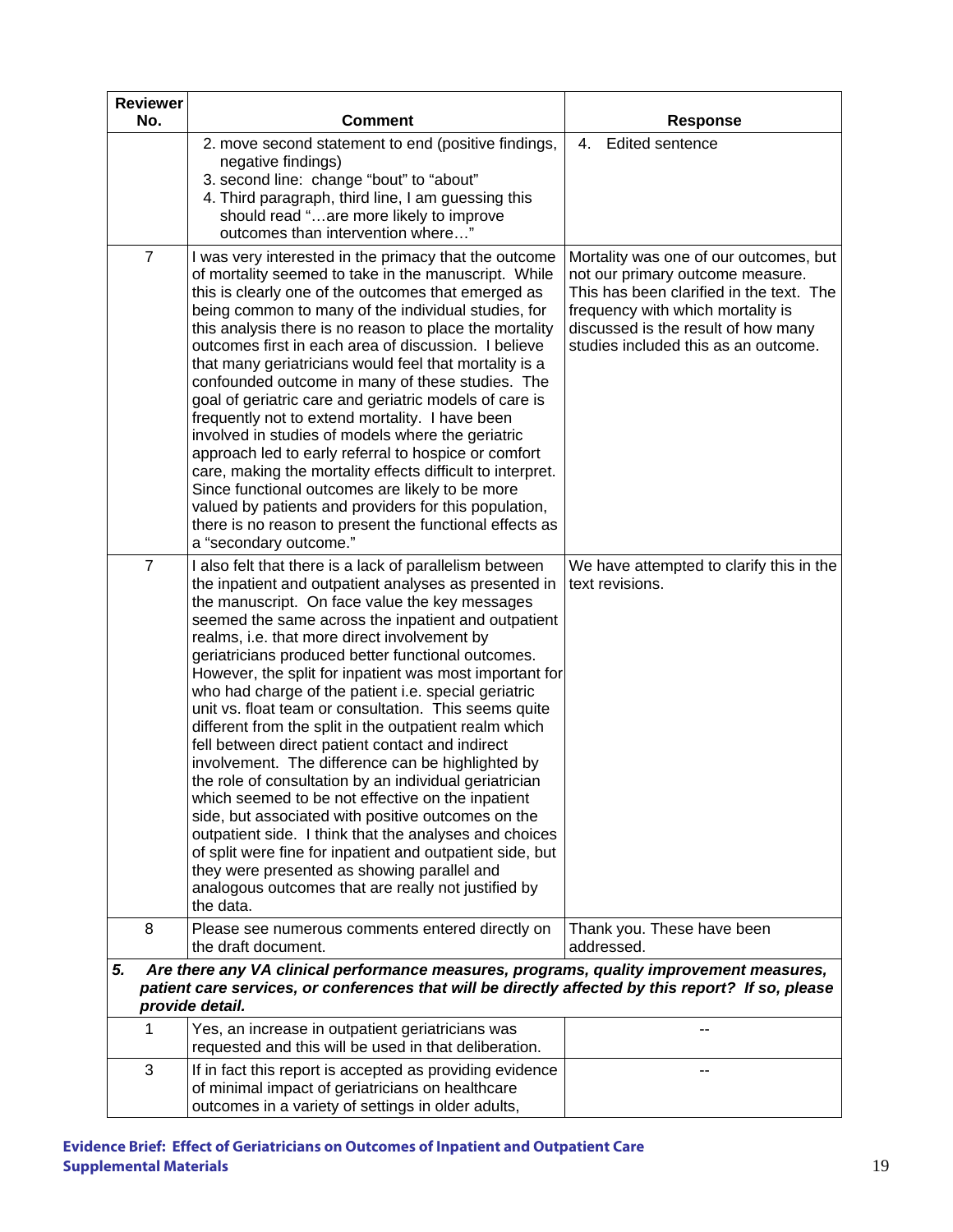| <b>Reviewer</b> |                                                                                                                                                                                                                                                                                                                                                                                                                                                                                                                                                                                                                                |                 |
|-----------------|--------------------------------------------------------------------------------------------------------------------------------------------------------------------------------------------------------------------------------------------------------------------------------------------------------------------------------------------------------------------------------------------------------------------------------------------------------------------------------------------------------------------------------------------------------------------------------------------------------------------------------|-----------------|
| No.             | Comment                                                                                                                                                                                                                                                                                                                                                                                                                                                                                                                                                                                                                        | <b>Response</b> |
|                 | ongoing initiatives to integrate geriatricians into<br>PACTs, implementation of geriatric emergency<br>departments, GEM and geriatric acute care units, etc.<br>may be scaled back or eliminated. This is particularly<br>problematic given that few of the studies have been<br>conducted in the VA and the metric of whether the<br>clinical care provided by geriatricians in these settings<br>decreases mortality is not the main outcome(s) of<br>interest. These analyses highlight the need for larger<br>scale, good quality randomized control trials to more<br>directly test the key questions proposed on page 2. |                 |
| 4               | Validates value of GEM Unit program in the VA<br>system. Supports further development of Acute Care<br>for the Elderly inpatient units in the VA as well as<br>outpatient geriatric consultation teams providing<br>direct patient contact.                                                                                                                                                                                                                                                                                                                                                                                    |                 |
| 6               | Ongoing discussion within the Healthcare Delivery<br>Committee of the NLC concerning recommendation<br>for growing geriatric inpatient and outpatient presence<br>in VAMCs.                                                                                                                                                                                                                                                                                                                                                                                                                                                    |                 |
| $\overline{7}$  | This seems to directly inform the role of geriatrics in<br>PACT models.                                                                                                                                                                                                                                                                                                                                                                                                                                                                                                                                                        |                 |
| 8               | Yes, big impact on workforce deployment in geriatric<br>settings.                                                                                                                                                                                                                                                                                                                                                                                                                                                                                                                                                              |                 |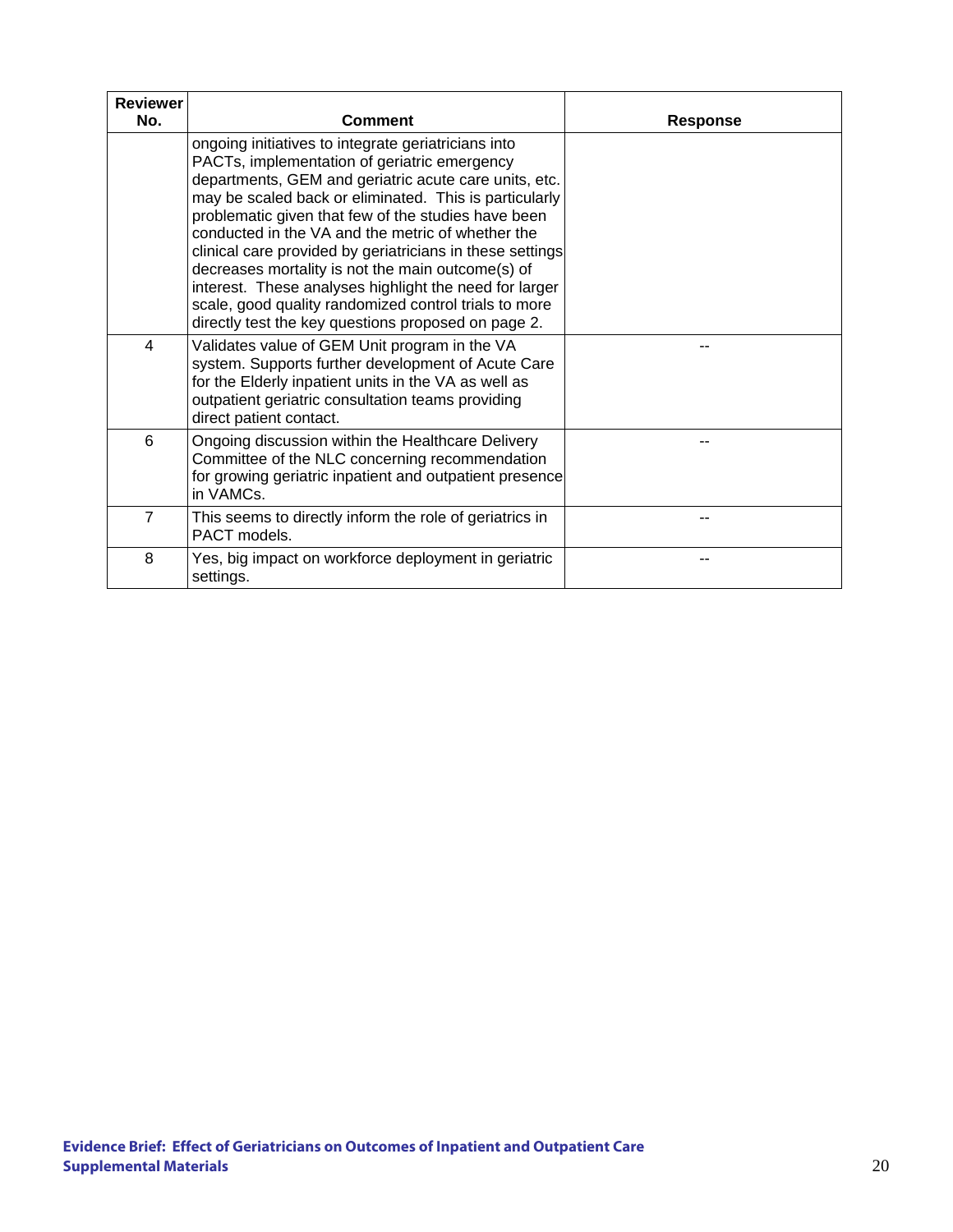| <b>Reviewer</b><br>No. |                | <b>Comment</b>                                                                                                                                                                                                                                                                                                                                                                                                                                                                                                                                                                                                                                                                                                                                                                                                                                                                                                                        | <b>Response</b>                                                                                                                                                                                                                                                                                                                                                                                                                                                                                                                                                                                                                              |  |
|------------------------|----------------|---------------------------------------------------------------------------------------------------------------------------------------------------------------------------------------------------------------------------------------------------------------------------------------------------------------------------------------------------------------------------------------------------------------------------------------------------------------------------------------------------------------------------------------------------------------------------------------------------------------------------------------------------------------------------------------------------------------------------------------------------------------------------------------------------------------------------------------------------------------------------------------------------------------------------------------|----------------------------------------------------------------------------------------------------------------------------------------------------------------------------------------------------------------------------------------------------------------------------------------------------------------------------------------------------------------------------------------------------------------------------------------------------------------------------------------------------------------------------------------------------------------------------------------------------------------------------------------------|--|
| 6.                     |                | Please provide any recommendations on how this report can be revised to more directly<br>address or assist implementation needs.                                                                                                                                                                                                                                                                                                                                                                                                                                                                                                                                                                                                                                                                                                                                                                                                      |                                                                                                                                                                                                                                                                                                                                                                                                                                                                                                                                                                                                                                              |  |
|                        | 1              | Has there been the opportunity to review surgical<br>inpatient care with and with geriatrics for same age<br>groups to see if the outcomes are improved with<br>geriatric care?                                                                                                                                                                                                                                                                                                                                                                                                                                                                                                                                                                                                                                                                                                                                                       | We did not separately evaluate studies<br>of surgical inpatient care. There are<br>some studies available that look at<br>specific orthopedic surgeries with and<br>without geriatric involvement, but these<br>were outside the scope of this Brief.                                                                                                                                                                                                                                                                                                                                                                                        |  |
|                        | 1              | And can we group by gender at all (since VA has<br>many more men and private sector many more<br>women in clinics ?)                                                                                                                                                                                                                                                                                                                                                                                                                                                                                                                                                                                                                                                                                                                                                                                                                  | Studies and systematic reviews do not<br>provide enough information to allow this<br>within the format of an Evidence Brief.                                                                                                                                                                                                                                                                                                                                                                                                                                                                                                                 |  |
|                        | $\overline{2}$ | It would be worth prospectively evaluating CGA<br>recommendations and determine how follow-through<br>affected outcome versus merely grouping all patients<br>who had the CGA together.                                                                                                                                                                                                                                                                                                                                                                                                                                                                                                                                                                                                                                                                                                                                               | Agree that this would be a useful area<br>for future research.                                                                                                                                                                                                                                                                                                                                                                                                                                                                                                                                                                               |  |
|                        | 3              | Many areas should be changed (also see attached<br>comments).<br>1. The title itself, "The value of geriatricians" should be<br>changed as geriatricians typically are part of larger<br>multidisciplinary teams and virtually none of the<br>studies quoted were designed to tease out the<br>contribution of the geriatrician per se to the outcomes.<br>Would recommend a more generic, broader title,<br>"impact of geriatric consultation and management on<br>health care outcomes in older adults" or something<br>along these lines.<br>2. Key message first bullet about mortality should be<br>moved to the third bullet with more emphasis on<br>functional outcomes, rather than mortality<br>3. The term effectiveness is used loosely without clear<br>definition.<br>4. Time points of downstream outcome measures are not<br>consistently defined (for example discussion about<br>inpatient geriatric teams page 7). | 1.<br>Title has been revised, but we do<br>include studies where geriatricians<br>are not part of the team and function<br>as individual specialists or primary<br>care providers, so we cannot have<br>the title be limited to specific models.<br>Bullets have been reorganized<br>2.<br>We have added the outcomes that<br>3.<br>we used to define effectiveness for<br>this review.<br>When they were provided and/or<br>4.<br>considered in a study or systematic<br>review they are reported. In the<br>Evidence Brief format, we are not<br>able to follow up with authors or<br>check other sources to obtain<br>additional details. |  |
|                        | 5              | Agree with summary findings as reported - use of<br>search strategy in #4 may yield additional pertinent<br>references.                                                                                                                                                                                                                                                                                                                                                                                                                                                                                                                                                                                                                                                                                                                                                                                                               |                                                                                                                                                                                                                                                                                                                                                                                                                                                                                                                                                                                                                                              |  |
|                        | 6              | None -- nice job.                                                                                                                                                                                                                                                                                                                                                                                                                                                                                                                                                                                                                                                                                                                                                                                                                                                                                                                     |                                                                                                                                                                                                                                                                                                                                                                                                                                                                                                                                                                                                                                              |  |
|                        | $\overline{7}$ | I would like to see more direct suggestions about<br>studies that could address current deficiencies in the<br>data.                                                                                                                                                                                                                                                                                                                                                                                                                                                                                                                                                                                                                                                                                                                                                                                                                  | Developing a future research needs<br>report would be interesting and could be<br>informed by this initial effort; however, it is<br>outside the scope of an Evidence Brief.                                                                                                                                                                                                                                                                                                                                                                                                                                                                 |  |
|                        | 8              | English language search may have limited valuable<br>data. The European Union based on their review of<br>literature has recently mandated geriatric specialty in<br>all its member nations and established very strict<br>guidelines regarding staffing by geriatricians at all<br>levels of clinical care.                                                                                                                                                                                                                                                                                                                                                                                                                                                                                                                                                                                                                          | Although we agree that the exclusion<br>of non-English language literature is a<br>limitation of this rapid review, we did<br>not have the resources to permit<br>translation.                                                                                                                                                                                                                                                                                                                                                                                                                                                               |  |
| 7.                     |                | Please provide us with contact details of any additional individuals/stakeholders who should<br>be made aware of this report.                                                                                                                                                                                                                                                                                                                                                                                                                                                                                                                                                                                                                                                                                                                                                                                                         |                                                                                                                                                                                                                                                                                                                                                                                                                                                                                                                                                                                                                                              |  |
|                        |                |                                                                                                                                                                                                                                                                                                                                                                                                                                                                                                                                                                                                                                                                                                                                                                                                                                                                                                                                       |                                                                                                                                                                                                                                                                                                                                                                                                                                                                                                                                                                                                                                              |  |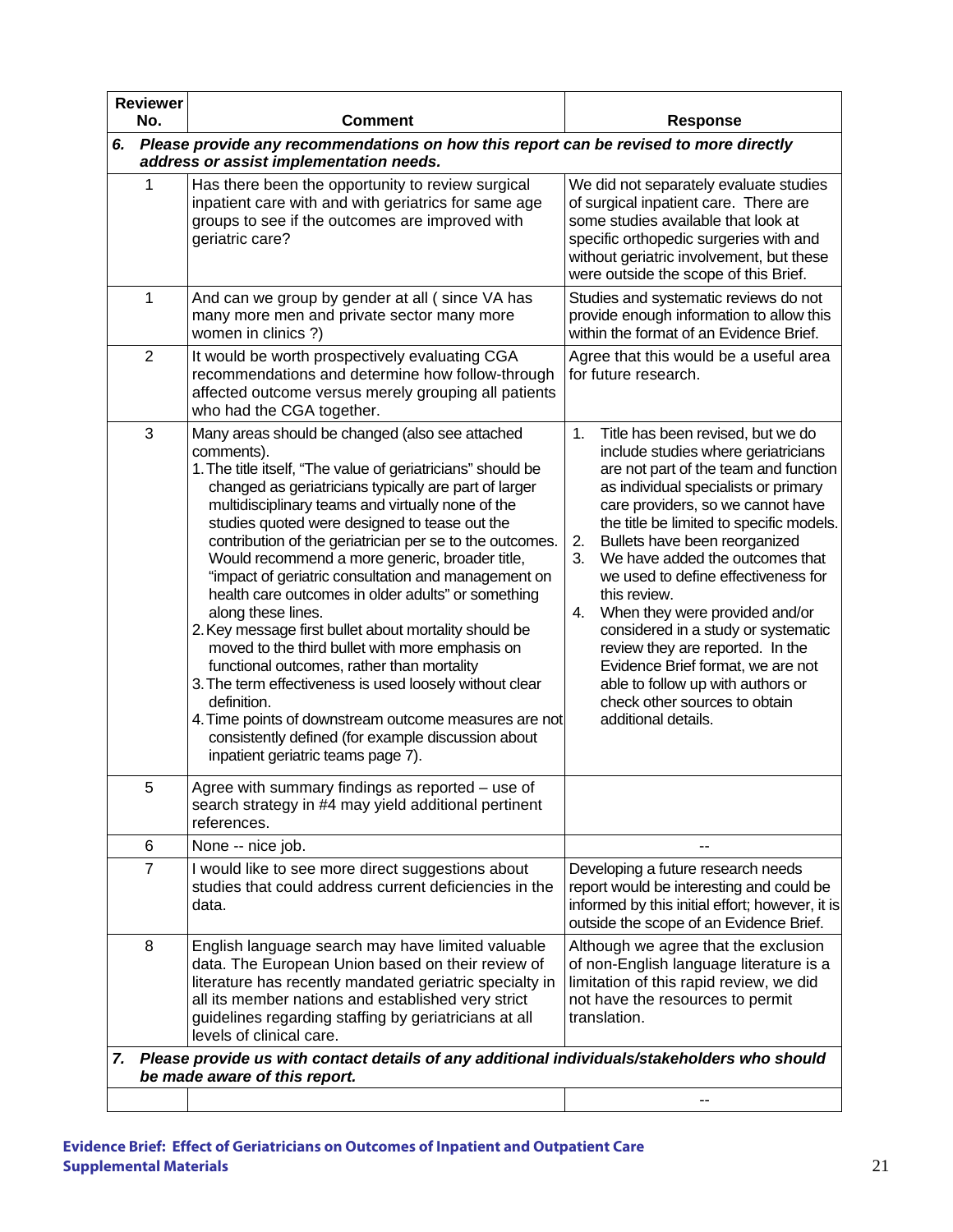# **LIST OF EXCLUDED STUDIES**

| <b>Excluded Trials</b> |                                                                                                                                                                                                                                                                       |                     |
|------------------------|-----------------------------------------------------------------------------------------------------------------------------------------------------------------------------------------------------------------------------------------------------------------------|---------------------|
|                        | 1 AARP, Academy of Managed Care P, American College of Clinical P, et al. Sound medication<br>therapy management programs. Case Manager. Jul-Aug 2006;17(4):47-50.                                                                                                    | Publication<br>type |
|                        | 2 Ahmed A, Allman RM, Kiefe CI, et al. Association of consultation between generalists and<br>cardiologists with quality and outcomes of heart failure care. Am Heart J. Jun 2003;145(6):1086-<br>1093.                                                               | Intervention        |
|                        | 3 Allard J, Hebert R, Rioux M, Asselin J, Voyer L. Efficacy of a clinical medication review on the<br>number of potentially inapprrropriate prescriptions prescribed for community - dwelling elderly<br>people. CMAJ. 2001;164(9):1291-1296.                         | Intervention        |
|                        | 4 Allen CM, Becker PM, McVey LJ, Saltz C, Feussner JR, Cohen HJ. A randomized, controlled<br>clinical trial of a geriatric consultation team. Compliance with recommendations. JAMA. May 16<br>1986;255(19):2617-2621.                                                | Outcome             |
|                        | 5 Applebaum R, Straker J, Mehdizadeh S, Warshaw G, Gothelf E. Using high-intensity care<br>management to integrate acute and long-term care services: substitute for large scale system<br>reform? Care Manag J. Spring 2002;3(3):113-119.                            | Setting             |
|                        | 6 Applegate WB, Miller ST, Graney MJ, Elam JT, Burns R, Akins DE. A randomized, controlled<br>trial of a geriatric assessment unit in a community rehabilitation hospital. N Engl J Med. May 31<br>1990;322(22):1572-1578.                                            | Population          |
|                        | 7 Arbaje AI, Maron DD, Yu Q, et al. The geriatric floating interdisciplinary transition team. J Am<br>Geriatr Soc. Feb 2010;58(2):364-370.                                                                                                                            | Outcome             |
|                        | 8 Asplund K, Gustafson Y, Jacobsson C, et al. Hospital care for the elderly with acute medical<br>illness. A randomised comparison of geriatric-based versus general wards [abstract]. 2000.                                                                          | Publication<br>type |
|                        | 9 Atkin NL, McInnes EC, Mira M, Kennedy P. GPs and geriatricians working together. Med J Aust.<br>Oct 20 1997;167(8):455-456.                                                                                                                                         | Outcome             |
|                        | 10 Bachman SS, Collard AF, Greenberg JN, et al. An innovative approach to geriatric acute care<br>delivery: the Choate-Symmes experience. Hosp Health Serv Adm. Nov 1987;32(4):509-520.                                                                               | Intervention        |
|                        | 11 Bakker FC, Robben SHM, Olde Rikkert MGM. Effects of hospital-wide interventions to improve<br>care for frail older inpatients: a systematic review. BMJ Qual Saf. Aug 2011;20(8):680-691.                                                                          | Intervention        |
|                        | 12 Barker WH, Williams TF, Zimmer JG, Van Buren C, Vincent SJ, Pickrel SG. Geriatric<br>consultation teams in acute hospitals: impact on back-up of elderly patients. J Am Geriatr Soc.<br>Jun 1985;33(6):422-428.                                                    | Intervention        |
|                        | 13 Barrick C, Karuza J, Levitt J. Impacting quality: assessment of a hospital-based geriatric acute<br>care unit. American Journal of Medical Quality. 1999;14(3):133-137.                                                                                            | Setting             |
|                        | 14 Baztan JJ, Gil L, Andres E, Vega E, Ruiperez I. [The community activity of a hospital geriatrics<br>service: a practical example of coordination between primary and specialized care]. Aten<br>Primaria. Oct 15 2000;26(6):374-382.                               | Foreign<br>language |
|                        | 15 Beck A, Scott J, Williams P, et al. A randomized trial of group outpatient visits for chronically ill<br>older HMO members: the Cooperative Health Care Clinic. J Am Geriatr Soc. May<br>1997;45(5):543-549.                                                       | Intervention        |
|                        | 16 Beland F, Bergman H, Lebel P, et al. A system of integrated care for older persons with<br>disabilities in Canada: results from a randomized controlled trial. Journals of Gerontology Series<br>A-Biological Sciences & Medical Sciences. Apr 2006;61(4):367-373. | Intervention        |
|                        | 17 Beland F, Bergman H, Lebel P, et al. Integrated services for frail elders (SIPA): a trial of a model<br>for Canada. Can J Aging. Spring 2006;25(1):25-42.                                                                                                          | Intervention        |
|                        | 18 Blain A, Dardalhon B, Jouaffre V, et al. [Multidisciplinary work of a mobile geriatric team]. Soins<br>Gerontol. Mar-Apr 2007(64):42.                                                                                                                              | Foreign<br>language |
|                        | 19 Blewett LA, Johnson K, McCarthy T, Lackner T, Brandt B. Improving geriatric transitional care<br>through inter-professional care teams. Journal of Evaluation in Clinical Practice. Feb<br>2010;16(1):57-63.                                                       | Setting             |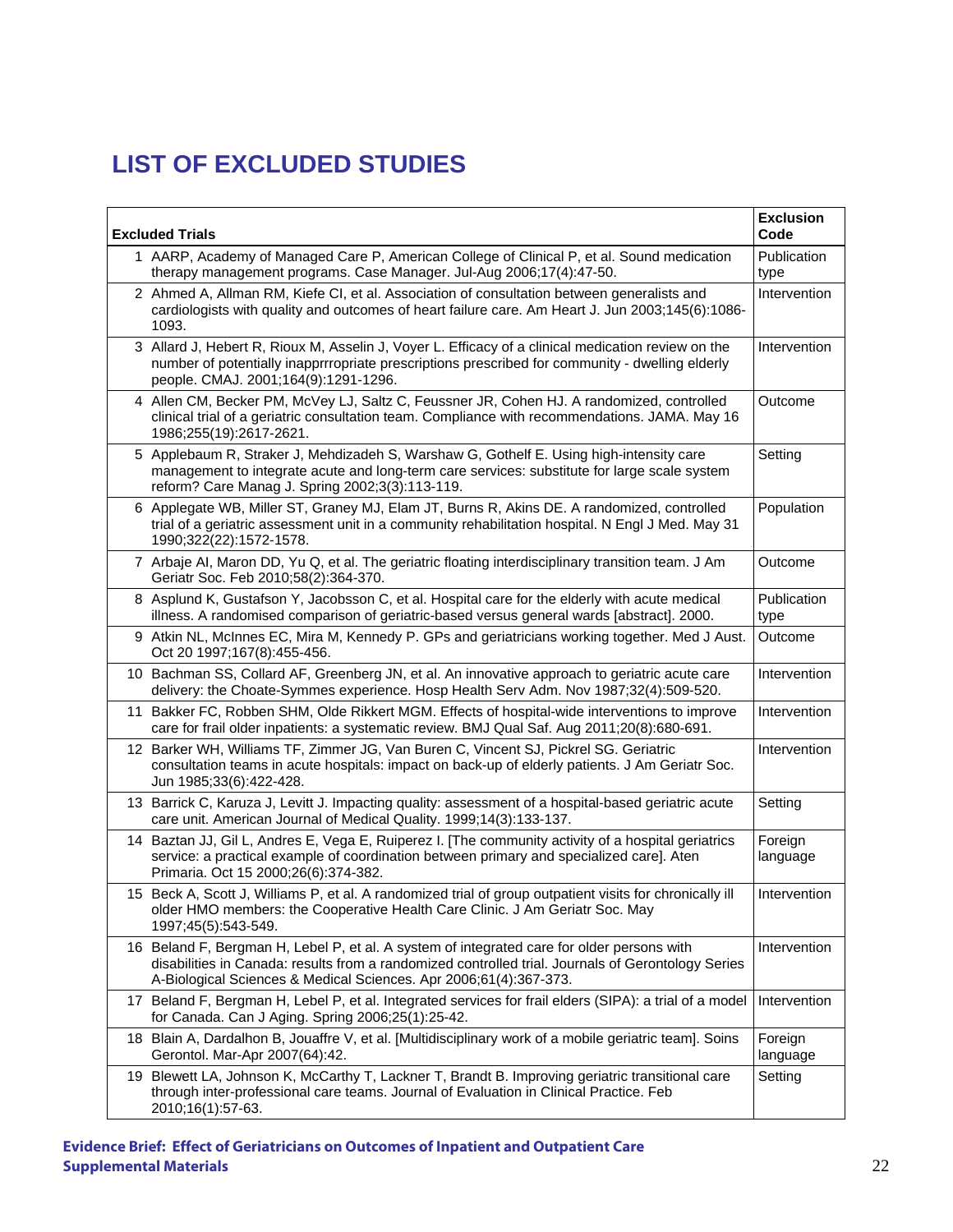| <b>Excluded Trials</b>                                                                                                                                                                                                                                                 | <b>Exclusion</b><br>Code                      |
|------------------------------------------------------------------------------------------------------------------------------------------------------------------------------------------------------------------------------------------------------------------------|-----------------------------------------------|
| 20 Borok GM, Reuben DB, Zendle LJ, et al. Rationale and design of a multi-center randomized trial<br>of comprehensive geriatric assessment consultation for hospitalized patients in an HMO. J Am<br>Geriatr Soc. May 1994;42(5):536-544.                              | Other:<br>Protocol only                       |
| 21 Boult C, Reider L, Leff B, et al. The effect of guided care teams on the use of health services:<br>results from a cluster-randomized controlled trial. Archives of internal medicine.<br>2011;171(5):460-466.                                                      | Intervention                                  |
| 22 Boyd CM, Shadmi E, Conwell LJ, et al. A pilot test of the effect of guided care on the quality of<br>primary care experiences for multimorbid older adults. J Gen Intern Med. May 2008;23(5):536-<br>542.                                                           | Intervention                                  |
| 23 Bula C, Waeber G. [General internal medicine and geriatrics in the acute care setting:<br>opportunities for collaboration]. Rev Med Suisse. Nov 8 2006;2(86):2540-2543.                                                                                             | Foreign<br>language                           |
| 24 Burns R, Nichols LO, Graney MJ, Cloar FT. Impact of continued geriatric outpatient<br>management on health outcomes of older veterans. Archives of internal medicine. Jun<br>1995;155(12):1313-1318.                                                                | Intervention                                  |
| 25 Buurman BM, Parlevliet JL, van Deelen BA, de Haan RJ, de Rooij SE. A randomised clinical trial<br>on a comprehensive geriatric assessment and intensive home follow-up after hospital discharge:<br>the Transitional Care Bridge. BMC Health Serv Res. 2010;10:296. | Other:<br>Protocol,<br>study not<br>completed |
| 26 Callahan CM, Weiner M, Counsell SR. Defining the domain of geriatric medicine in an urban<br>public health system affiliated with an academic medical center. J Am Geriatr Soc. Oct<br>2008;56(10):1802-1806.                                                       | Other:<br>Descriptive<br>study                |
| 27 Campbell KH, Sachs GA, Hemmerich JA, Smith SG, Stankus N, Dale W. Physician referral<br>decisions for older chronic kidney disease patients: a pilot study of geriatricians, internists, and<br>nephrologists. J Am Geriatr Soc. Feb 2010;58(2):392-395.            | Outcome                                       |
| 28 Campion EW, Jette A, Berkman B. An interdisciplinary geriatric consultation service: a controlled<br>trial. J Am Geriatr Soc. Dec 1983;31(12):792-796.                                                                                                              | Published<br>before 1985                      |
| 29 Campion EW. The merits of geriatric consultation. JAMA. May 1 1987;257(17):2336-2337.                                                                                                                                                                               | Publication<br>type                           |
| 30 Carlsen WR, Galluzzi KE, Forman LF, Cavalieri TA. Comprehensive geriatric assessment:<br>applications for community-residing, elderly people with mental retardation/developmental<br>disabilities. Ment Retard. Oct 1994;32(5):334-340.                            | Setting                                       |
| 31 Cefalu CA, Colbourne G, Duffy M, Johnson E, Lestter M, Wright J. A university-affiliated<br>community hospital inpatient geriatrics program functioning in an administrative and educational<br>capacity. J Am Geriatr Soc. Mar 1997;45(3):355-360.                 | No<br>comparator                              |
| 32 Cefalu CA. Adhering to inpatient geriatric consultation recommendations. J Fam Pract. Mar<br>1996;42(3):259-263.                                                                                                                                                    | Intervention                                  |
| 33 Cefalu CA. Preoperative geriatric assessment. J Am Geriatr Soc. Mar 1996;44(3):333.                                                                                                                                                                                 | Publication<br>type                           |
| 34 Challis D, Clarkson P, Williamson J, et al. The value of specialist clinical assessment of older<br>people prior to entry to care homes. Age and ageing. Jan 2004;33(1):25-34.                                                                                      | Intervention                                  |
| 35 Champion G, Henschke P, Harris R, et al. The Geriatric Assessment Research Project: a<br>randomised study. [abstract]. Aust NZ J Med Suppl. 1987;17(1):111.                                                                                                         | Publication<br>type                           |
| 36 Chesney TR, Alvarado BE, Garcia A. A mild dementia knowledge transfer program to improve<br>knowledge and confidence in primary care. J Am Geriatr Soc. May 2011;59(5):942-944.                                                                                     | Outcome                                       |
| 37 Chin MH, Wang JC, Zhang JX, Sachs GA, Lang RM. Differences among geriatricians, general<br>internists, and cardiologists in the care of patients with heart failure: a cautionary tale of quality<br>assessment. J Am Geriatr Soc. Nov 1998;46(11):1349-1354.       | Population                                    |
| 38 Cho CY, Alessi CA, Cho M, et al. The association between chronic illness and functional change<br>among participants in a comprehensive geriatric assessment program. J Am Geriatr Soc. Jun<br>1998;46(6):677-682.                                                  | No<br>comparator                              |
| 39 Chun AK. When is it the right time to ask for a geriatrician? Mt Sinai J Med. Jul-Aug<br>2011;78(4):485-488.                                                                                                                                                        | Other: Non-<br><b>SR</b>                      |
| 40 Clarkson P, Brand C, Hughes J, Challis D. Integrating assessments of older people: examining<br>evidence and impact from a randomised controlled trial. Age Ageing. May 2011;40(3):388-391.                                                                         | Intervention                                  |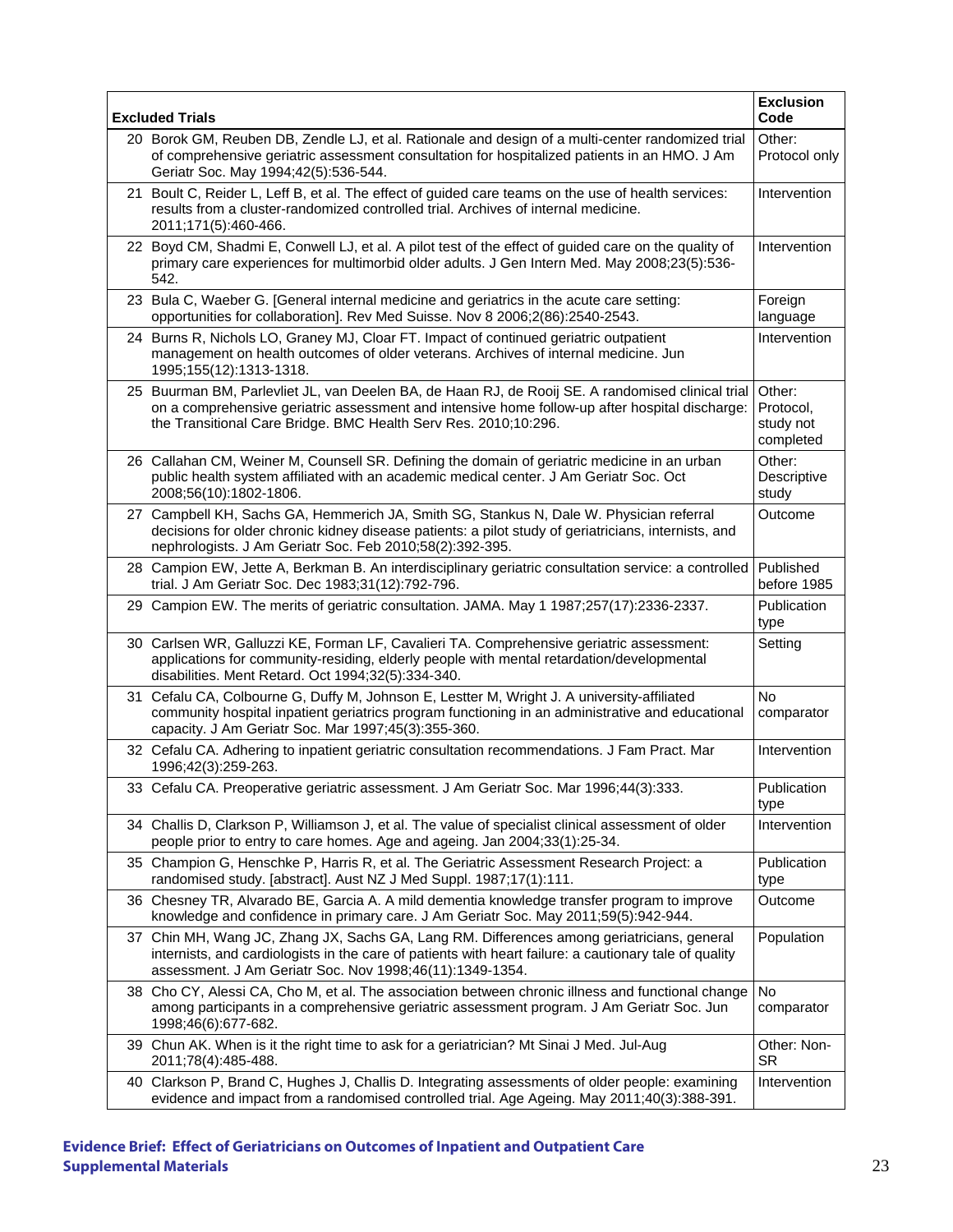|    | <b>Excluded Trials</b>                                                                                                                                                                                                                                               | <b>Exclusion</b><br>Code                |
|----|----------------------------------------------------------------------------------------------------------------------------------------------------------------------------------------------------------------------------------------------------------------------|-----------------------------------------|
|    | 41 Clarkson P, Venables D, Hughes J, Burns A, Challis D. Integrated specialist assessment of<br>older people and predictors of care-home admission. Psychol Med. Jul 2006;36(7):1011-1021.                                                                           | Intervention                            |
|    | 42 Coast J, Peters TJ, Inglis A. Factors associated with inappropriate emergency hospital<br>admission in the UK. Int J Qual Health Care. Feb 1996;8(1):31-39.                                                                                                       | Intervention                            |
|    | 43 Collard AF, Bachman SS, Beatrice DF. Acute care delivery for the geriatric patient: an<br>innovative approach. QRB Qual Rev Bull. Jun 1985;11(6):180-185.                                                                                                         | Intervention                            |
|    | 44 Conroy S, Ferguson C, Woodard J, Banerjee J. Interface geriatrics: evidence-based care for frail<br>older people with medical crises. Br J Hosp Med (Lond). Feb 2010;71(2):98-101.                                                                                | Other: Non-<br>SR.                      |
|    | 45 Corbett HM, Lim WK, Davis SJ, Elkins AM. Care coordination in the Emergency Department:<br>improving outcomes for older patients. Aust Health Rev. Feb 2005;29(1):43-50.                                                                                          | Intervention                            |
|    | 46 Cordato NJ, Saha S, Price MA. Geriatric interventions: the evidence base for comprehensive<br>health care services for older people. Australian Health Review. May 2005;29(2):151-155.                                                                            | Publication<br>type                     |
|    | 47 Couderc AL, Bailly-Agaledes C, Camalet J, et al. [Adaptations of psychotropic drugs in patients<br>aged 75 years and older in a departement of geriatric internal medecine: report of 100 cases].<br>Geriatr Psychol Neuropsychiatr Vieil. Jun 2011;9(2):163-170. | Foreign<br>language                     |
|    | 48 Counsell SR, Callahan CM, Buttar AB, Clark DO, Frank KI. Geriatric Resources for Assessment<br>and Care of Elders (GRACE): a new model of primary care for low-income seniors. J Am Geriatr<br>Soc. 2006;54(7):1136-1141.                                         | Outcome                                 |
|    | 49 Covinsky KE, King JT, Jr., Quinn LM, et al. Do acute care for elders units increase hospital<br>costs? A cost analysis using the hospital perspective. Journal of the American Geriatrics<br>Society. 1997;45(6):729-734.                                         | Intervention                            |
|    | 50 Cravens DD, Mehr DR, Campbell JD, Armer J, Kruse RL, Rubenstein LZ. Home-based<br>comprehensive assessment of rural elderly persons: the CARE project. J Rural Health.<br>2005;21(4):322-328.                                                                     | <b>No</b><br>comparator                 |
|    | 51 Crotty M, Halbert J, Rowett D, et al. An outreach geriatric medication advisory service in<br>residential aged care: a randomised controlled trial of case conferencing. Age & Ageing. Nov<br>2004;33(6):612-617.                                                 | Setting                                 |
|    | 52 Cunliffe AL, Gladman JR, Husbands SL, Miller P, Dewey ME, Harwood RH. Sooner and<br>healthier: a randomised controlled trial and interview study of an early discharge rehabilitation<br>service for older people. Age Ageing. May 2004;33(3):246-252.            | Intervention                            |
|    | 53 Dapp U, Anders JA, von Renteln-Kruse W, et al. A randomized trial of effects of health risk<br>appraisal combined with group sessions or home visits on preventive behaviors in older adults. J<br>Gerontol A Biol Sci Med Sci. May 2011;66(5):591-598.           | Intervention                            |
|    | 54 De Jonge E, Taler G. Is there a doctor in the house? Caring. Aug 2002;21(8):26-29.                                                                                                                                                                                | Population                              |
|    | 55 de Vries OJ, Peeters GM, Elders PJ, et al. Multifactorial intervention to reduce falls in older<br>people at high risk of recurrent falls: a randomized controlled trial. Arch Intern Med. Jul 12<br>2010;170(13):1110-1117.                                      | Population                              |
|    | 56 Duncan G, Caird FI. Collaboration between geriatricians and general surgeons. Health Bull<br>(Edinb). Mar 1992;50(2):163-167.                                                                                                                                     | No<br>comparator                        |
| 57 | Eagle DJ, Guyatt GH, Patterson C, Turpie I, Sackett B, Singer J. Effectiveness of a geriatric day<br>hospital. CMAJ. Mar 15 1991;144(6):699-704.                                                                                                                     | Intervention                            |
|    | 58 Edmans J, Conroy S, Harwood R, et al. Acute medical unit comprehensive geriatric assessment<br>intervention study (AMIGOS). Trials. 2011;12:200.                                                                                                                  | Other:<br>Protocol only                 |
|    | 59 Elkan R, Kendrick D, Dewey M, et al. Effectiveness of home based support for older people:<br>systematic review and meta-analysis. BMJ. 2001;323(7315):719-725.                                                                                                   | Intervention                            |
|    | 60 Elliot JR, Wilkinson TJ, Hanger HC, et al. The added effectiveness of early geriatrician<br>involvement on acute orthopaedic wards to orthogeriatric rehabilitation. N Z Med J. Mar 8<br>1996;109(1017):72-73.                                                    | Population                              |
|    | 61 Ellis G, Langhorne P. Comprehensive geriatric assessment for older hospital patients. Br Med<br>Bull. 2004;71:45-59.                                                                                                                                              | Other:<br>Review has<br>been<br>updated |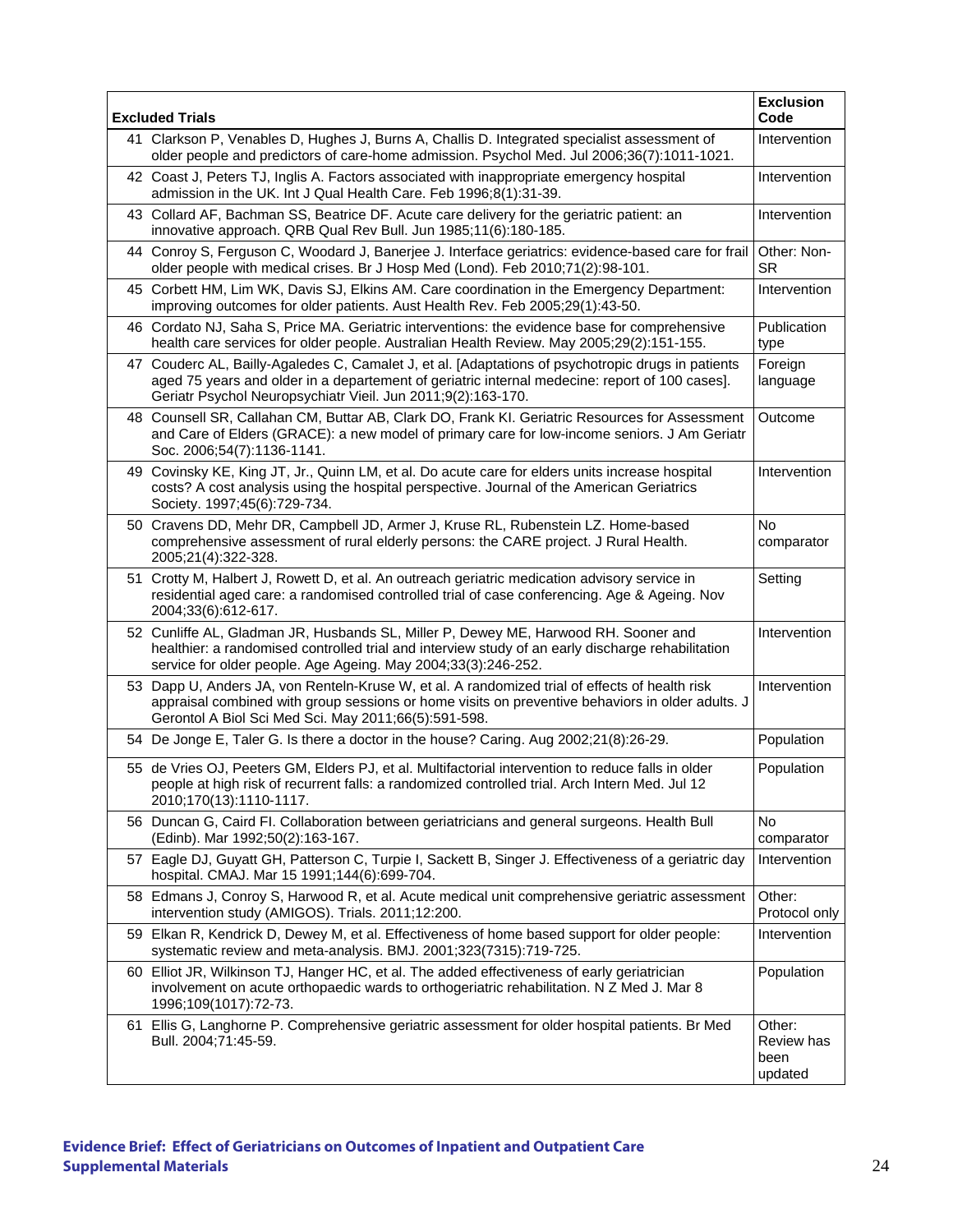| <b>Excluded Trials</b>                                                                                                                                                                                                                                                                                 | <b>Exclusion</b><br>Code |
|--------------------------------------------------------------------------------------------------------------------------------------------------------------------------------------------------------------------------------------------------------------------------------------------------------|--------------------------|
| 62 Enguidanos SM, Gibbs NE, Simmons WJ, et al. Kaiser Permanente community partners project:<br>improving geriatric care management practices. J Am Geriatr Soc. May 2003;51(5):710-714.                                                                                                               | Outcome                  |
| 63 Evans DJ, Oakey S, Almdahl S, Davoren B. Goal attainment scaling in a geriatric day hospital.<br>Team and program benefits. Can Fam Physician. Apr 1999;45:954-960.                                                                                                                                 | Intervention             |
| 64 Fairhall N, Aggar C, Kurrle SE, et al. Frailty Intervention Trial (FIT). BMC Geriatrics. 2008;8:27.                                                                                                                                                                                                 | Other:<br>Protocol only  |
| 65 Fisher A, Davis M, Rubenach S, Sivakumaran S, Smith P, Budge M. Outcomes for Older<br>Patients With Hip Fractures: The Impact of Orthopedic and Geriatric Medicine Cocare. Journal<br>of Orthopaedic Trauma March. 2006;20(3):172-180.                                                              | Population               |
| 66 Fletcher AE, Jones DA, Bulpitt CJ, Tulloch AJ. The MRC trial of assessment and management<br>of older people in the community: objectives, design and interventions [ISRCTN23494848]. BMC<br>Health Serv Res. Oct 25 2002;2(1):21.                                                                  | Other:<br>Protocol only  |
| 67 Foley KT, Szabo E, Whitelaw N. Can geriatricians maintain separate consultative and primary<br>care roles? J Am Geriatr Soc. Sep 1995;43(9):1065.                                                                                                                                                   | Publication<br>type      |
| 68 Forster A, Young J, Lambley R, Langhorne P. Medical day hospital care for the elderly versus<br>alternative forms of care [Systematic Review]. Cochrane Database of Systematic Reviews.<br>$2009(1)$ .                                                                                              | Population               |
| 69 Friedman G, Brodsky J, Bentur N, Ben-Yehuda A, Stern Z, Isaacs B. Evaluation of a geriatric<br>consultation unit in an acute university hospital. Aging (Milano). Jun 1995;7(3):234-236.                                                                                                            | Outcome                  |
| 70 Ganz DA, Fung CH, Sinsky CA, Wu S, Reuben DB. Key elements of high-quality primary care<br>for vulnerable elders. Journal of General Internal Medicine. Dec 2008;23(12):2018-2023.                                                                                                                  | Intervention             |
| 71 Gilchrist WJ, Newman RJ, Hamblen DL, Williams BO. Prospective randomised study of an<br>orthopaedic geriatric inpatient service. BMJ. Oct 29 1988;297(6656):1116-1118.                                                                                                                              | Population               |
| 72 Gold S, Bergman H. A geriatric consultation team in the emergency department. J Am Geriatr<br>Soc. Jun 1997;45(6):764-767.                                                                                                                                                                          | <b>No</b><br>comparator  |
| 73 Gonzalez-Montalvo JI, Alarcon T, Mauleon JL, Gil-Garay E, Gotor P, Martin-Vega A. The<br>orthogeriatric unit for acute patients: a new model of care that improves efficiency in the<br>management of patients with hip fracture. Hip Int. Apr-Jun 2010;20(2):229-235.                              | Population               |
| 74 Hackstaff L, Davis C, Katz L. The case for integrating behavior change, client-centered practice<br>and other evidence-based models into geriatric care management. Soc Work Health Care.<br>2004;38(3):1-19.                                                                                       | Intervention             |
| 75 Hastings SN, Heflin MT. A systematic review of interventions to improve outcomes for elders<br>discharged from the emergency department. Acad Emerg Med. Oct 2005;12(10):978-986.                                                                                                                   | Intervention             |
| 76 Hebert R, Raiche M, Dubois M-F, et al. Impact of PRISMA, a coordination-type integrated<br>service delivery system for frail older people in Quebec (Canada): A quasi-experimental study.<br>Journals of Gerontology Series B-Psychological Sciences & Social Sciences. Jan<br>2010;65B(1):107-118. | Intervention             |
| 77 Henschke P. The Geriatric Assessment Research Project: a randomised study [abstract]. Proc<br>Annu Conf Aust Assoc Gerontol. 1986;21(77).                                                                                                                                                           | Publication<br>type      |
| 78 Hershfield NB. Effect of a geriatric consultation service on the management of patients in an<br>acute care hospital. CMAJ. Jul 1 1987;137(1):12-13.                                                                                                                                                | Publication<br>type      |
| 79 Hinkka K, Karppi SL, Pohjolainen T, Rantanen T, Puukka P, Tilvis R. Network-based geriatric<br>rehabilitation for frail elderly people: feasibility and effects on subjective health and pain at one<br>year. J Rehabil Med. Jul 2007;39(6):473-478.                                                | Population               |
| 80 Huber M, Kennard A. Functional and mental status outcomes of clients discharged from acute<br>gerontological versus medical/surgical units. J Gerontol Nurs. Jul 1991;17(7):20-24.                                                                                                                  | Intervention             |
| 81 Hui E, Lum CM, Woo J, Or KH, Kay RL. Outcomes of elderly stroke patients. Day hospital<br>versus conventional medical management. Stroke. Sep 1995;26(9):1616-1619.                                                                                                                                 | Population               |
| 82 Jayadevappa R, Chhatre S, Weiner M, Raziano DB. Health resource utilization and medical<br>care cost of acute care elderly unit patients. Value in Health. 2006;9(3):186-192.                                                                                                                       | Intervention             |
| 83 Kafetz K, O'Farrell J, Parry A, et al. Age-related geriatric medicine: relevance of special skills of<br>geriatric medicine to elderly people admitted to hospital as medical emergencies. J R Soc Med.<br>Nov 1995;88(11):629-633.                                                                 | Intervention             |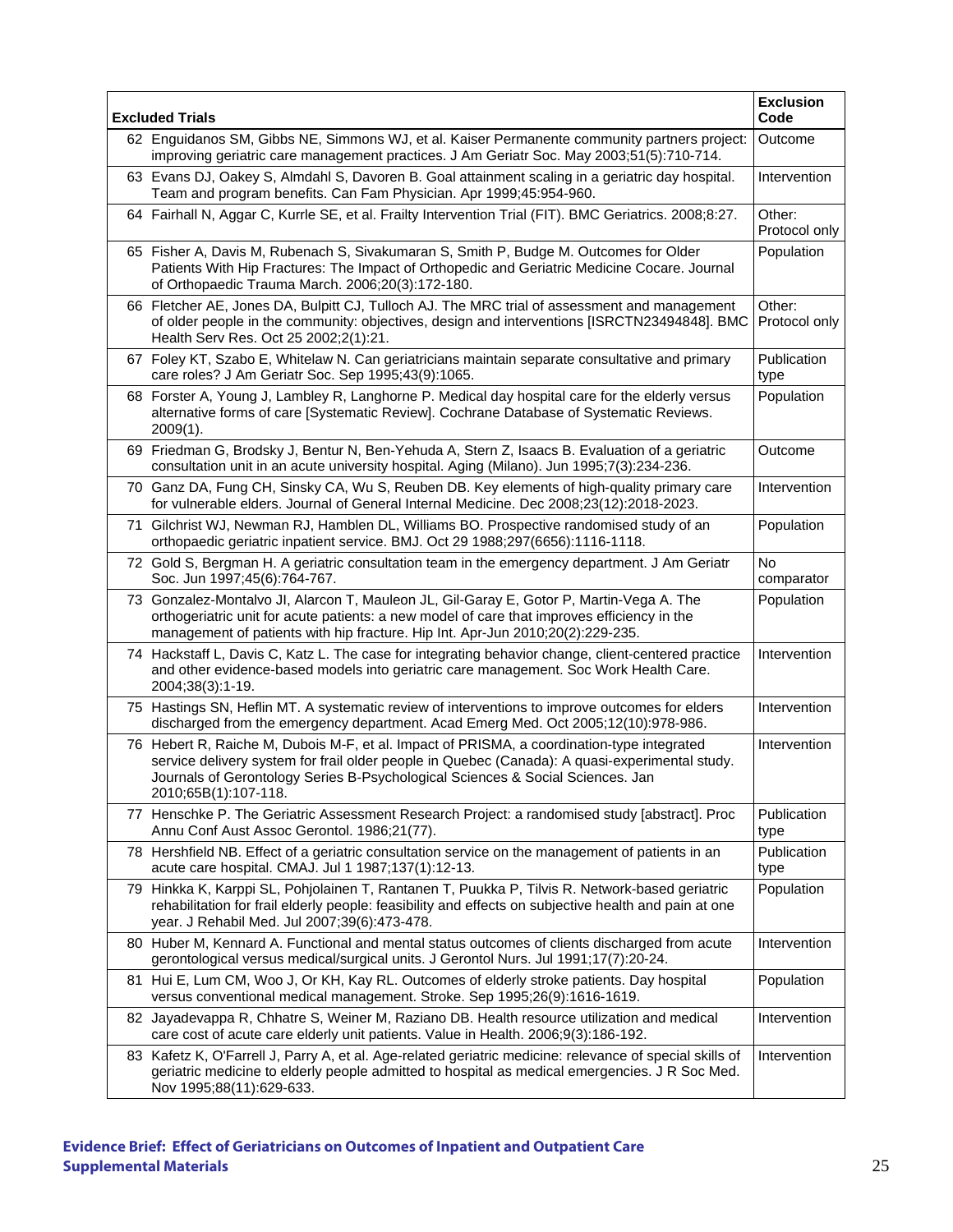| <b>Excluded Trials</b> |                                                                                                                                                                                                                                                                                             | <b>Exclusion</b><br>Code |
|------------------------|---------------------------------------------------------------------------------------------------------------------------------------------------------------------------------------------------------------------------------------------------------------------------------------------|--------------------------|
|                        | 84 Kafetz K. How effective are acute geriatric wards at admitting geriatric patients? Clin Med. Aug<br>2010;10(4):420-421.                                                                                                                                                                  | Intervention             |
|                        | 85 Kagan SH. Revisiting interdisciplinary teamwork in geriatric acute care. Geriatr Nurs. Mar 4<br>2010;31(2):133-136.                                                                                                                                                                      | Publication<br>type      |
|                        | 86 Karppi P. Effects of a geriatric inpatient unit on elderly home care patients: a controlled trial.<br>Aging (Milan, Italy). Jun 1995;7(3):207-211.                                                                                                                                       | Setting                  |
|                        | 87 Kay G, MacTavish M, Moffatt C, Lau G. Development and evaluation of a geriatric assessment<br>unit in a community hospital. Perspectives. 1992;16(3):2-9.                                                                                                                                | Population               |
|                        | 88 Keeler EB, Robalino DA, Frank JC, Hirsch SH, Maly RC, Reuben DB. Cost-effectiveness of<br>outpatient geriatric assessment with an intervention to increase adherence. Med Care. Dec<br>1999;37(12):1199-1206.                                                                            | Publication<br>type      |
|                        | 89 Kehusmaa S, Autti-Ramo I, Valaste M, Hinkka K, Rissanen P. Economic evaluation of a geriatric<br>rehabilitation programme: a randomized controlled trial. J Rehabil Med. Nov 2010;42(10):949-<br>955.                                                                                    | Outcome                  |
|                        | 90 Kelley-Gillespie N. Mobile medical care units: an innovative use of Medicare funding. J Health<br>Soc Policy. 2005;20(2):33-48.                                                                                                                                                          | Intervention             |
|                        | 91 Kimber J, Silver CP. Home visiting by a geriatric department. J R Coll Gen Pract. Jan<br>1981;31(222):41-44.                                                                                                                                                                             | <b>No</b><br>comparator  |
|                        | 92 Kravitz RL, Reuben DB, Davis JW, et al. Geriatric home assessment after hospital discharge. J<br>Am Geriatr Soc. Dec 1994;42(12):1229-1234.                                                                                                                                              | <b>No</b><br>comparator  |
|                        | 93 Lampela P, Hartikainen S, Lavikainen P, Sulkava R, Huupponen R. Effects of medication<br>assessment as part of a comprehensive geriatric assessment on drug use over a 1-year period:<br>a population-based intervention study. Drugs Aging. Jun 1 2010;27(6):507-521.                   | Intervention             |
|                        | 94 Landefeld CS, Palmer RM, Kresevic DM, Fortinsky RH, Kowal J. A randomized trial of care in a<br>hospital medical unit especially designed to improve the functional outcomes of acutely ill older<br>patients. N Engl J Med. May 18 1995;332(20):1338-1344.                              | Intervention             |
|                        | 95 Landefeld CS. Care of hospitalized older patients: opportunities for hospital-based physicians. J<br>Hosp Med. Jan 2006;1(1):42-47.                                                                                                                                                      | Intervention             |
|                        | 96 Lang VJ, Clark NS, Medina-Walpole A, McCann R. Hazards of hospitalization: hospitalists and<br>geriatricians educating medical students about delirium and falls in geriatric inpatients. Gerontol<br>Geriatr Educ. 2008;28(4):94-104.                                                   | Intervention             |
|                        | 97 Ledesert B, Lombrail P, Yeni P, Carbon C, Brodin M. The impact of a comprehensive multi-<br>dimensional geriatric assessment programme on duration of stay in a French acute medical<br>ward. Age & Ageing. 1994;23(3):223-227.                                                          | Intervention             |
|                        | 98 Lichtenstein H, Winograd CH. Geriatric consultation: a functional approach. J Am Geriatr Soc.<br>May 1984;32(5):356-361.                                                                                                                                                                 | No<br>comparator         |
|                        | 99 Lundstrom M, Edlund A, Karlsson S, Brannstrom B, Bucht G, Gustafson Y. A multifactorial<br>intervention program reduces the duration of delirium, length of hospitalization, and mortality in<br>delirious patients. Journal of the American Geriatrics Society. Apr 2005;53(4):622-628. | Intervention             |
|                        | 100 MacLean DS. Outcome and cost of family physicians' care--pilot study of three diagnosis-related<br>groups in elderly inpatients. J Am Board Fam Pract. Nov-Dec 1993;6(6):588-593.                                                                                                       | Intervention             |
|                        | 101 MacLennan WJ, Chapman BJ, Smith M, Prescott RJ, Wang JX. Co-ordinating geriatric and<br>general medical services; experience of a geriatric assessment ward in the Royal Infirmary of<br>Edinburgh. Scott Med J. Jun 1992;37(3):80-82.                                                  | <b>No</b><br>comparator  |
|                        | 102 Maly RC, Leake B, Frank JC, DiMatteo MR, Reuben DB. Implementation of consultative<br>geriatric recommendations: the role of patient-primary care physician concordance. J Am Geriatr<br>Soc. Aug 2002;50(8):1372-1380.                                                                 | No<br>comparator         |
|                        | 103 Marcantonio ER, Flacker JM, Wright RJ, Resnick NM. Reducing delirium after hip fracture: a<br>randomized trial. J Am Geriatr Soc. May 2001;49(5):516-522.                                                                                                                               | Population               |
|                        | 104 Martin F, Oyewole A, Moloney A. A randomized controlled trial of a high support hospital<br>discharge team for elderly people. Age Ageing. May 1994;23(3):228-234.                                                                                                                      | Intervention             |
|                        | 105 Martinez Lozano MD, Guzman Quilo C, Primeras Consultas Study G. Management of<br>suspected Alzheimer's disease patients by specialist physicians at the first visit in Spain: First<br>Consultation Study. Expert Rev Neurother. May 2011;11(5):657-663.                                | Population               |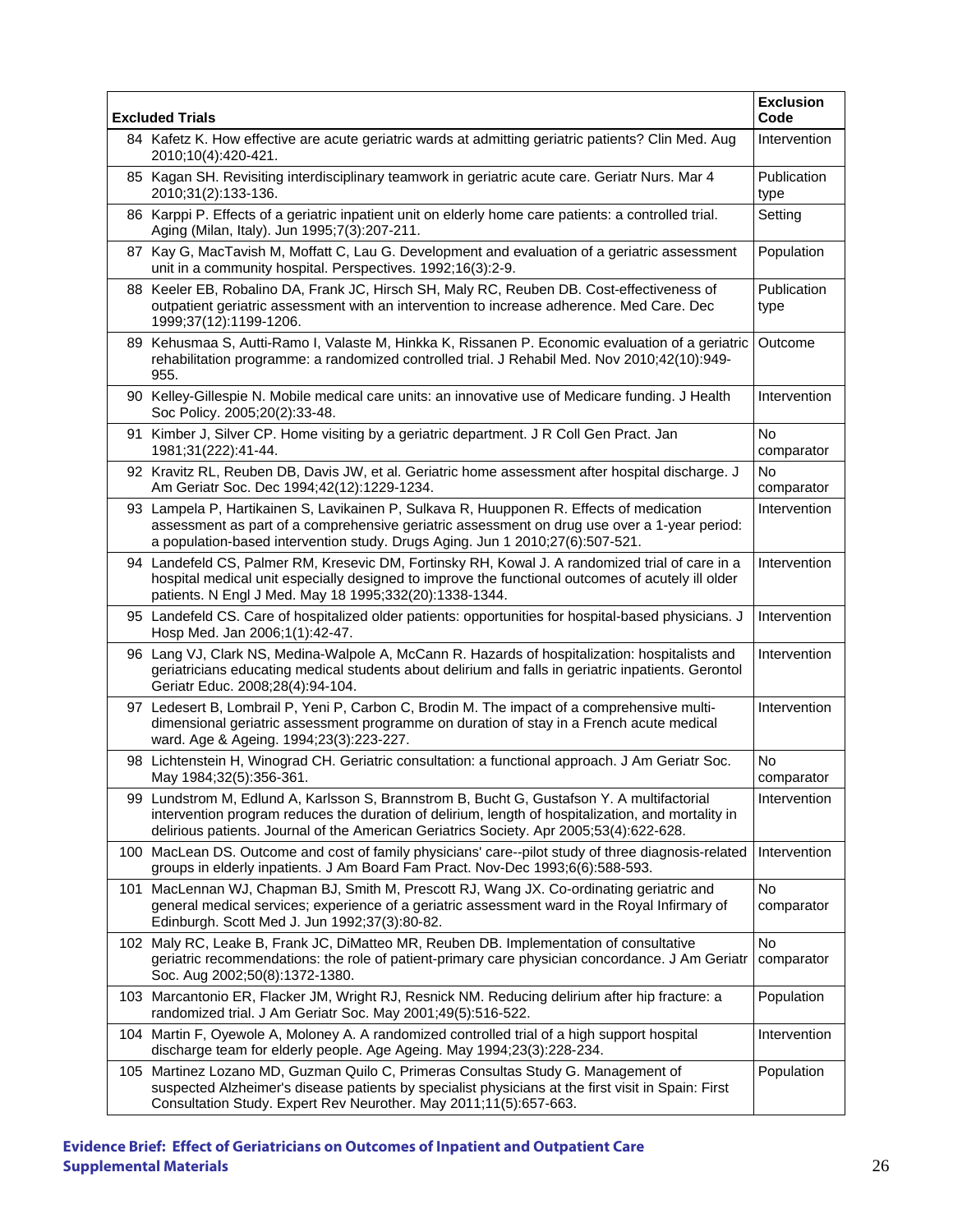| <b>Excluded Trials</b> |                                                                                                                                                                                                                                                                                                          | <b>Exclusion</b><br>Code                                     |
|------------------------|----------------------------------------------------------------------------------------------------------------------------------------------------------------------------------------------------------------------------------------------------------------------------------------------------------|--------------------------------------------------------------|
|                        | 106 Masters S, Halbert J, Crotty M, Cheney F. What are the first quality reports from the Transition<br>Care Program in Australia telling us? Australas J Ageing. 2008;27(2):97-102.                                                                                                                     | No<br>comparator                                             |
| 107                    | McCusker J, Dendukuri N, Tousignant P, Verdon J, Poulin de Courval L, Belzile E. Rapid two-<br>stage emergency department intervention for seniors: impact on continuity of care. Acad Emerg<br>Med. Mar 2003;10(3):233-243.                                                                             | Intervention                                                 |
|                        | 108 McCusker J, Verdon J. Do geriatric interventions reduce emergency department visits: a<br>systematic review. Journals of Gerontology Series A - Biological Sciences and Medical<br>Sciences. 2006;61(1):53-62.                                                                                       | Intervention                                                 |
|                        | 109 McInnes E, Mira M, Atkin N, Kennedy P, Cullen J. Can GP input into discharge planning result in<br>better outcomes for the frail aged: results from a randomized controlled trial. Fam Pract. Jun<br>1999;16(3):289-293.                                                                             | Intervention                                                 |
|                        | 110 Mehta SS, Siegler EL, Henderson CR, Jr., Reid MC. Acute pain management in hospitalized<br>patients with cognitive impairment: a study of provider practices and treatment outcomes. Pain<br>Med. Oct 2010;11(10):1516-1524.                                                                         | <b>No</b><br>comparator                                      |
| 111                    | Meissner P, Andolsek K, Mears PA, Fletcher B. Maximizing the functional status of geriatric<br>patients in an acute community hospital setting. Gerontologist. 1989;29(4):524-528.                                                                                                                       | Intervention                                                 |
|                        | 112 Melis RJ, Adang E, Teerenstra S, et al. Cost-effectiveness of a multidisciplinary intervention<br>model for community-dwelling frail older people. J Gerontol A Biol Sci Med Sci. Mar<br>2008;63(3):275-282.                                                                                         | Setting                                                      |
|                        | 113 Melis RJ, van Eijken MI, Teerenstra S, et al. A randomized study of a multidisciplinary program<br>to intervene on geriatric syndromes in vulnerable older people who live at home (Dutch<br>EASYcare Study). J Gerontol A Biol Sci Med Sci. Mar 2008;63(3):283-290.                                 | Intervention                                                 |
|                        | 114 Merel SE, McCormick W. Geriatricians and hospitalists: opportunities for partnership. J Am<br>Geriatr Soc. Sep 2010;58(9):1803-1805.                                                                                                                                                                 | Publication<br>type                                          |
|                        | 115 Mesteig M, Helbostad JL, Sletvold O, Rosstad T, Saltvedt I. Unwanted incidents during<br>transition of geriatric patients from hospital to home: a prospective observational study. BMC<br>Health Serv Res. 2010;10:1.                                                                               | No<br>comparator                                             |
|                        | 116 Mion LC, Palmer RM, Meldon SW, et al. Case finding and referral model for emergency<br>department elders: a randomized clinical trial. Ann Emerg Med. Jan 2003;41(1):57-68.                                                                                                                          | Intervention                                                 |
|                        | 117 Mulder J, Groenier KH, Dekker JJ, Berendsen AJ, Schuling J. Is there a need for a GP<br>consultant at a university hospital? BMC Fam Pract. 2008;9:55.                                                                                                                                               | Outcome                                                      |
|                        | 118 National Institutes of Health Consensus Development Conference Statement: geriatric<br>assessment methods for clinical decision-making. Journal of the American Geriatrics Society.<br>Apr 1988;36(4):342-347.                                                                                       | Publication<br>type                                          |
| 119                    | Naylor MD, Brooten D, Campbell R, et al. Comprehensive discharge planning and home follow-<br>up of hospitalized elders: a randomized clinical trial. JAMA. 1999;281(7):613-620.                                                                                                                         | Intervention                                                 |
|                        | 120 Nikolaus T, Detterbeck H, Gartner U, et al. [Diagnostic house call within the scope of inpatient<br>geriatric assessment]. Z Gerontol Geriatr. Jan-Feb 1995;28(1):14-18.                                                                                                                             | Foreign<br>language                                          |
| 121                    | Nikolaus T, Specht-Leible N, Bach M, Oster P, Schlierf G. A randomized trial of comprehensive<br>geriatric assessment and home intervention in the care of hospitalized patients. Age Ageing. Oct<br>1999;28(6):543-550.                                                                                 | Intervention                                                 |
|                        | 122 Nikolaus T, Specht-Leible N, Bach M, Wittmann-Jennewein C, Oster P, Schlierf G. Effectiveness<br>of hospital-based geriatric evaluation and management and home intervention team (GEM-HIT).<br>Rationale and design of a 5-year randomized trial. Z Gerontol Geriatr. Jan-Feb 1995;28(1):47-<br>53. | Other:<br>Protocol only                                      |
|                        | 123 O'Donnell JC, Toseland RW. Does geriatric evaluation and management improve the health<br>behavior of older veterans in psychological distress? J Aging Health. Nov 1997;9(4):473-497.                                                                                                               | Other:<br>Primary<br>reports are<br>covered by<br><b>SRs</b> |
|                        | 124 O'Reilly J, Lowson K, Young J, Forster A, Green J, Small N. A cost effectiveness analysis within<br>a randomised controlled trial of post-acute care of older people in a community hospital. BMJ.<br>Jul 29 2006;333(7561):228.                                                                     | Intervention                                                 |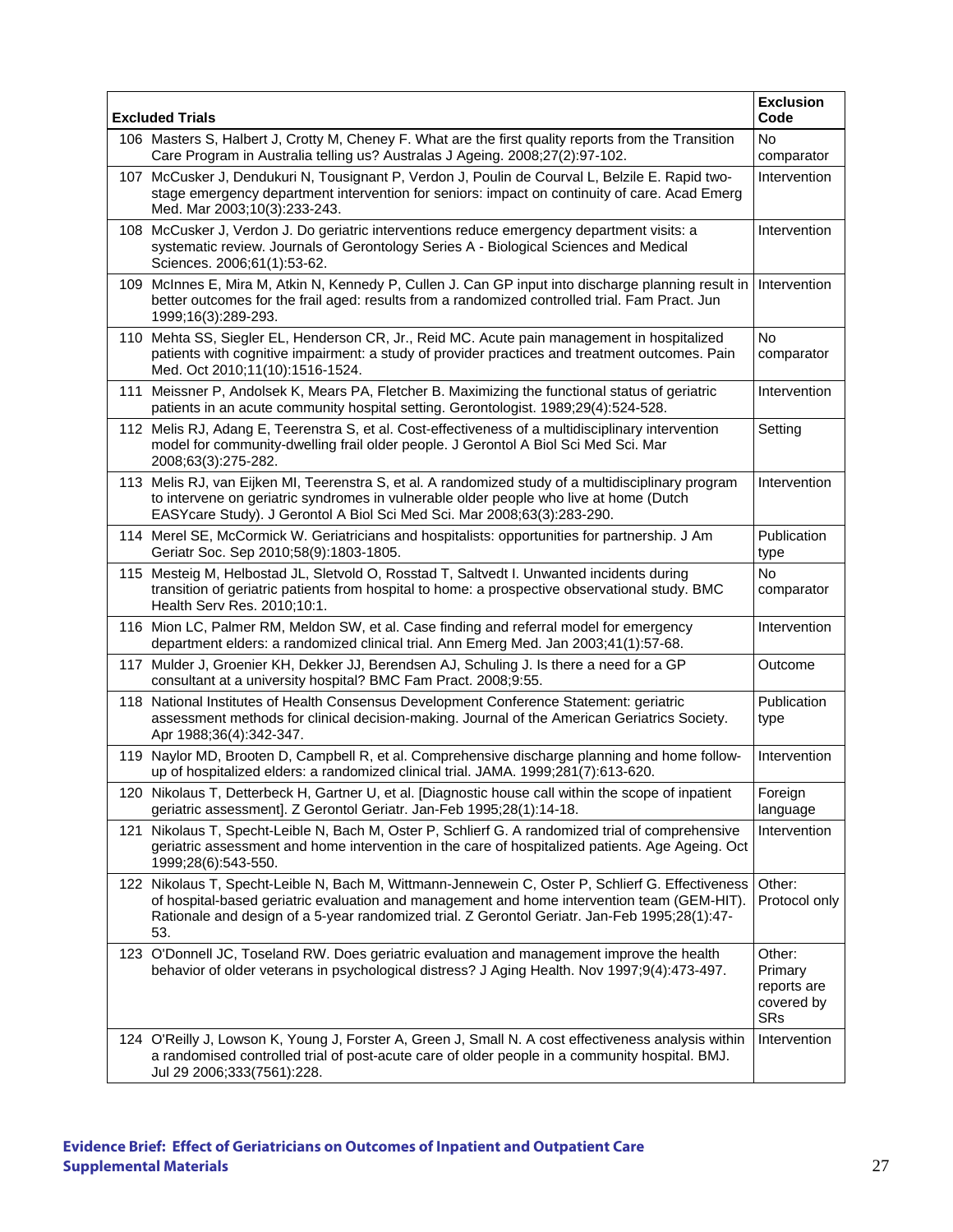| <b>Excluded Trials</b> |                                                                                                                                                                                                                                                                                                         | <b>Exclusion</b><br>Code         |
|------------------------|---------------------------------------------------------------------------------------------------------------------------------------------------------------------------------------------------------------------------------------------------------------------------------------------------------|----------------------------------|
|                        | 125 Parker SG, Oliver P, Pennington M, et al. Rehabilitation of older patients: day hospital compared<br>with rehabilitation at home. Clinical outcomes. Age Ageing. Sep 2011;40(5):557-562.                                                                                                            | Intervention                     |
|                        | 126 Parsons M, Senior H, Kerse N, et al. Should care managers for older adults be located in<br>primary care? A randomized controlled trial. J Am Geriatr Soc. Jan 2012;60(1):86-92.                                                                                                                    | Intervention                     |
| 127 -                  | Peeters GMEE, de Vries OJ, Elders PJM, Pluijm SMF, Bouter LM, Lips P. Prevention of fall<br>incidents in patients with a high risk of falling: design of a randomised controlled trial with an<br>economic evaluation of the effect of multidisciplinary transmural care. BMC Geriatrics.<br>2007;7:15. | Other:<br>Protocol only          |
|                        | 128 Phelan EA, Williams B, LaCroix AZ, Grothaus L, LoGerfo JP, Wagner EH. Effects of provider<br>practice on functional independence in older adults. Journal of the American Geriatrics Society.<br>Aug 2004;52(8):1233-1239.                                                                          | Intervention                     |
|                        | 129 Pitkala KH, Laurila JV, Strandberg TE, Kautiainen H, Sintonen H, Tilvis RS. Multicomponent<br>geriatric intervention for elderly inpatients with delirium: effects on costs and health-related<br>quality of life. J Gerontol A Biol Sci Med Sci. Jan 2008;63(1):56-61.                             | Population                       |
|                        | 130 Pope G, Wall N, Peters CM, et al. Specialist medication review does not benefit short-term<br>outcomes and net costs in continuing-care patients. Age Ageing. May 2011;40(3):307-312.                                                                                                               | Setting                          |
| 131                    | Popplewell PY, Henschke PJ. What is the value of a Geriatric Assessment Unit in a teaching<br>hospital? A comparative study of the management of elderly inpatients. Aust Health Rev. May<br>1983;6(2):23-25.                                                                                           | Published<br>before 1985         |
|                        | 132 Powell C, Montgomery P. The age study: the admission of geriatric patients through emergency.<br>Age & Ageing. 1990;19(Suppl):21-22.                                                                                                                                                                | Publication<br>type              |
|                        | 133 Raj V, Parulekar M, Steel RK. Geriatric medicine in the intensive care unit. J Am Geriatr Soc.<br>Aug 2011;59(8):1570-1571.                                                                                                                                                                         | Publication<br>type              |
|                        | 134 Reuben DB, Maly RC, Hirsch SH, et al. Physician implementation of and patient adherence to<br>recommendations from comprehensive geriatric assessment. Am J Med. Apr 1996;100(4):444-<br>451.                                                                                                       | Outcome                          |
|                        | 135 Reuben DB. Organizational interventions to improve health outcomes of older persons. Med<br>Care. May 2002;40(5):416-428.                                                                                                                                                                           | Other: Mixed<br>interventions    |
|                        | 136 Rikala M, Korhonen MJ, Sulkava R, Hartikainen S. The effects of medication assessment on<br>psychotropic drug use in the community-dwelling elderly. Int Psychogeriatr. Apr 2011;23(3):473-<br>484.                                                                                                 | Intervention                     |
|                        | 137 Riley CG. A geriatric assessment unit: the first twelve months. N Z Med J. Nov 27<br>1974;80(528):435-442.                                                                                                                                                                                          | Published<br>before 1985         |
|                        | 138 Rizza P, Bianco A, Pavia M, Angelillo IF. Preventable hospitalization and access to primary<br>health care in an area of Southern Italy. BMC Health Serv Res. 2007;7:134.                                                                                                                           | Intervention                     |
|                        | 139 Rockwood K, Howlett S, Stadnyk K, Carver D, Powell C, Stolee P. Responsiveness of goal<br>attainment scaling in a randomized controlled trial of comprehensive geriatric assessment. J Clin   Psychome-<br>Epidemiol. Aug 2003;56(8):736-743.                                                       | Other:<br>tric study of<br>scale |
|                        | 140 Roller PD, Allman RM. Comprehensive geriatric assessment in Medicare managed care: the<br>geriatrician's calling card. Am J Med. Apr 1996;100(4):383-385.                                                                                                                                           | Publication<br>type              |
|                        | 141 Romeis JC, Schey HM, Marion GS, Keith JF, Jr. Extending the extenders. Compromise for the<br>geriatric specialization-manpower debate. J Am Geriatr Soc. Aug 1985;33(8):559-565.                                                                                                                    | Intervention                     |
|                        | 142 Rozzini R, Sabatini T, Trabucchi M. Hospital organization: general internal medical and<br>geriatrics wards. J Gerontol A Biol Sci Med Sci. Apr 2005;60(4):535.                                                                                                                                     | No<br>comparator                 |
|                        | 143 Rubenstein LZ. Documenting impacts of geriatric consultation. J Am Geriatr Soc. Aug<br>1987;35(8):829-830.                                                                                                                                                                                          | Publication<br>type              |
|                        | 144 Rubin CD, Sizemore MT, Loftis PA, Adams-Huet B, Anderson RJ. The effect of geriatric<br>evaluation and management on Medicare reimbursement in a large public hospital: a<br>randomized clinical trial. Journal of the American Geriatrics Society. Oct 1992;40(10):989-995.                        | Intervention                     |
|                        | 145 Saad M, Harisingani R, Katinas L. Impact of geriatric consultation on the number of medications<br>in hospitalized older patients. Consult Pharm. Jan 2012;27(1):42-48.                                                                                                                             | No<br>comparator                 |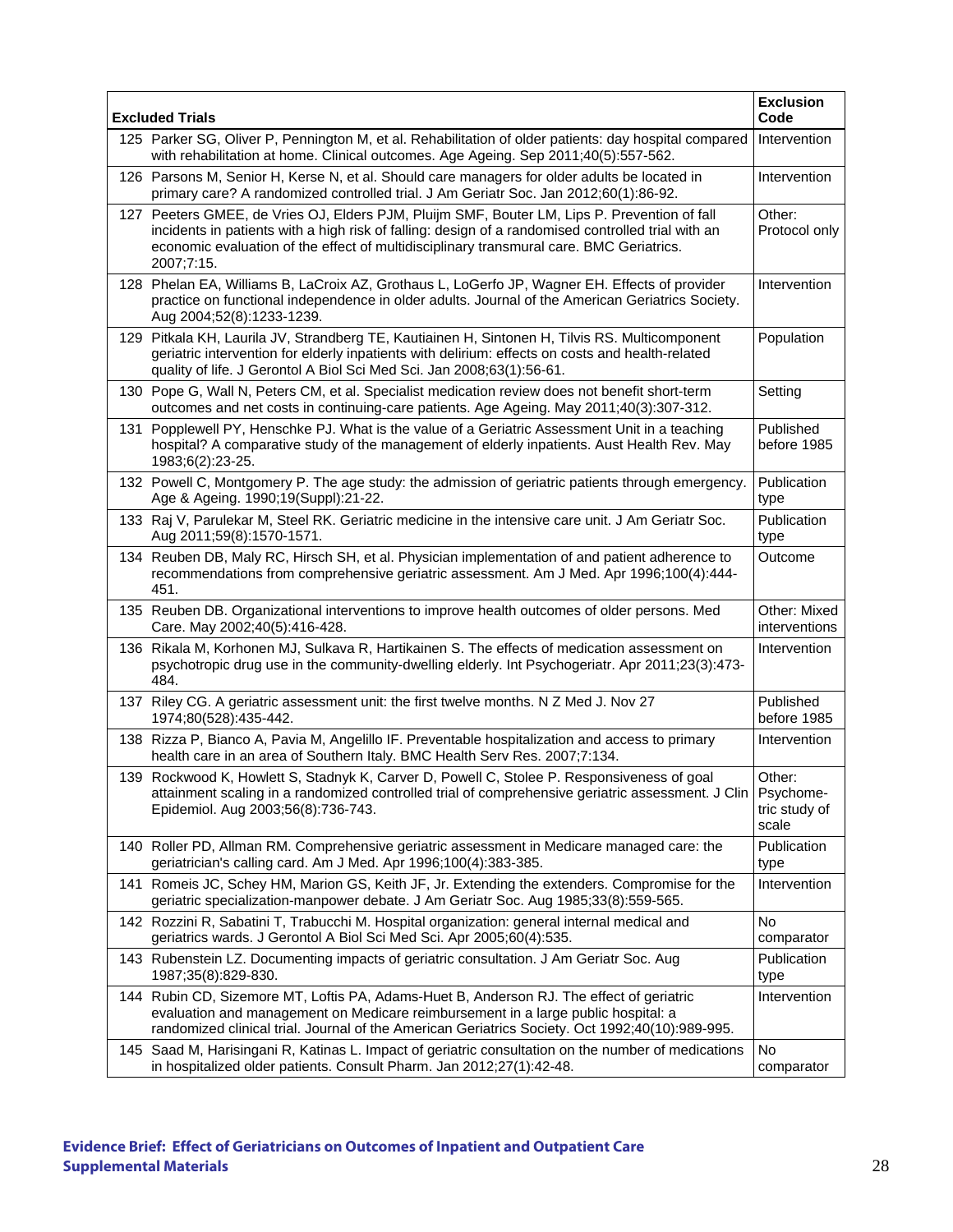| <b>Excluded Trials</b>                                                                                                                                                                                                                                                                                                                  | <b>Exclusion</b><br>Code                |
|-----------------------------------------------------------------------------------------------------------------------------------------------------------------------------------------------------------------------------------------------------------------------------------------------------------------------------------------|-----------------------------------------|
| 146 Sahadevan S, Earnest A, Koh YL, Lee KM, Soh CH, Ding YY. Improving the diagnosis related<br>grouping model's ability to explain length of stay of elderly medical inpatients by incorporating<br>function-linked variables. Ann Acad Med Singapore. Sep 2004;33(5):614-622.                                                         | <b>No</b><br>comparator                 |
| 147 Scott I. Optimising care of the hospitalised elderly: a literature review and suggestions for future<br>research. Australian and New Zealand Journal of Medicine. 1999;29(2):254-264.                                                                                                                                               | Publication<br>type                     |
| 148 Scott IA. Care of older people in acute care hospitals: do we know how? Med J Aust. Nov 1<br>1999;171(9):485-488.                                                                                                                                                                                                                   | Publication<br>type                     |
| 149 Shaw FE, Bond J, Richardson DA, et al. Multifactorial intervention after a fall in older people with<br>cognitive impairment and dementia presenting to the accident and emergency department:<br>randomised controlled trial. BMJ. Jan 11 2003;326(7380):73.                                                                       | Intervention                            |
| 150 Shyu YI, Liang J, Wu CC, et al. Two-year effects of interdisciplinary intervention for hip fracture<br>in older Taiwanese. J Am Geriatr Soc. Jun 2010;58(6):1081-1089.                                                                                                                                                              | Intervention                            |
| 151 Silliman RA, McGarvey ST, Raymond PM, Fretwell MD. The Senior Care Study. Does inpatient<br>interdisciplinary geriatric assessment help the family caregivers of acutely ill older patients? J<br>Am Geriatr Soc. Apr 1990;38(4):461-466.                                                                                           | Outcome                                 |
| 152 Siu AL, Morishita L, Blaustein J. Comprehensive geriatric assessment in a day hospital. Journal<br>of the American Geriatrics Society. Oct 1994;42(10):1094-1099.                                                                                                                                                                   | <b>No</b><br>comparator                 |
| 153 Somme D, Andrieux N, Guerot E, et al. Loss of autonomy among elderly patients after a stay in<br>a medical intensive care unit (ICU): a randomized study of the benefit of transfer to a geriatric<br>ward. Arch Gerontol Geriatr. May-Jun 2010;50(3):e36-40.                                                                       | Intervention                            |
| 154 Sonu IS, High KP, Clayton CP, Woolard NF, Hazzard WR. An evaluation of geriatrics activities<br>within internal medicine subspecialties. Am J Med. Nov 2006;119(11):995-1000.                                                                                                                                                       | Intervention                            |
| 155 Spinewine A, Swine C, Dhillon S, et al. Effect of a collaborative approach on the quality of<br>prescribing for geriatric inpatients: a randomized, controlled trial. Journal of the American<br>Geriatrics Society. May 2007;55(5):658-665.                                                                                        | Intervention                            |
| 156 Steel K, Hays A. A consultation service in geriatric medicine at a university hospital. JAMA. Apr<br>10 1981;245(14):1410-1411.                                                                                                                                                                                                     | Publication<br>type                     |
| 157 Stenvall M, Olofsson B, Nyberg L, Lundstrom M, Gustafson Y. Improved performance in<br>activities of daily living and mobility after a multidisciplinary postoperative rehabilitation in older<br>people with femoral neck fracture: a randomized controlled trial with 1-year follow-up. J Rehabil<br>Med. Apr 2007;39(3):232-238. | Population                              |
| 158 Stewart DA, Burns JM, Beard K, et al. The roles of general and geriatric medicine in the<br>provision of acute medical care for elderly patients. Health Bull (Edinb). May 1992;50(3):259-<br>266.                                                                                                                                  | No.<br>comparator                       |
| 159 Stock RD, Reece D, Cesario L. Developing a comprehensive interdisciplinary senior healthcare<br>practice. Journal of the American Geriatrics Society. Dec 2004;52(12):2128-2133.                                                                                                                                                    | <b>No</b><br>comparator                 |
| 160 Stuck AE, Egger M, Hammer A, Minder CE, Beck JC. Home visits to prevent nursing home<br>admission and functional decline in elderly people: systematic review and meta-regression<br>analysis. JAMA. 2002;287(8):1022-1028.                                                                                                         | Other:<br>Review has<br>been<br>updated |
| 161 Stuck AE, Kharicha K, Dapp U, et al. The PRO-AGE study: an international randomised<br>controlled study of health risk appraisal for older persons based in general practice. BMC Med<br>Res Methodol. 2007;7:2.                                                                                                                    | Intervention                            |
| 162 Stuck AE, Siu AL, Wieland GD, Adams J, Rubenstein LZ. Comprehensive geriatric assessment:<br>a meta-analysis of controlled trials. Lancet. Oct 23 1993;342(8878):1032-1036.                                                                                                                                                         | Other:<br>Review has<br>been<br>updated |
| 163 Stuck AE, Zwahlen HG, Neuenschwander BE, Meyer Schweizer RA, Bauen G, Beck JC.<br>Methodologic challenges of randomized controlled studies on in-home comprehensive geriatric<br>assessment: the EIGER project. Evaluation of In-Home Geriatric Health Visits in Elderly<br>Residents. Aging (Milano). Jun 1995;7(3):218-223.       | Other:<br>Method<br>article             |
| 164 Templeton VH. Dementia care: an outpatient, community-based, multi-disciplinary approach. N<br>C Med J. Jan-Feb 2005;66(1):64-66.                                                                                                                                                                                                   | Publication<br>type                     |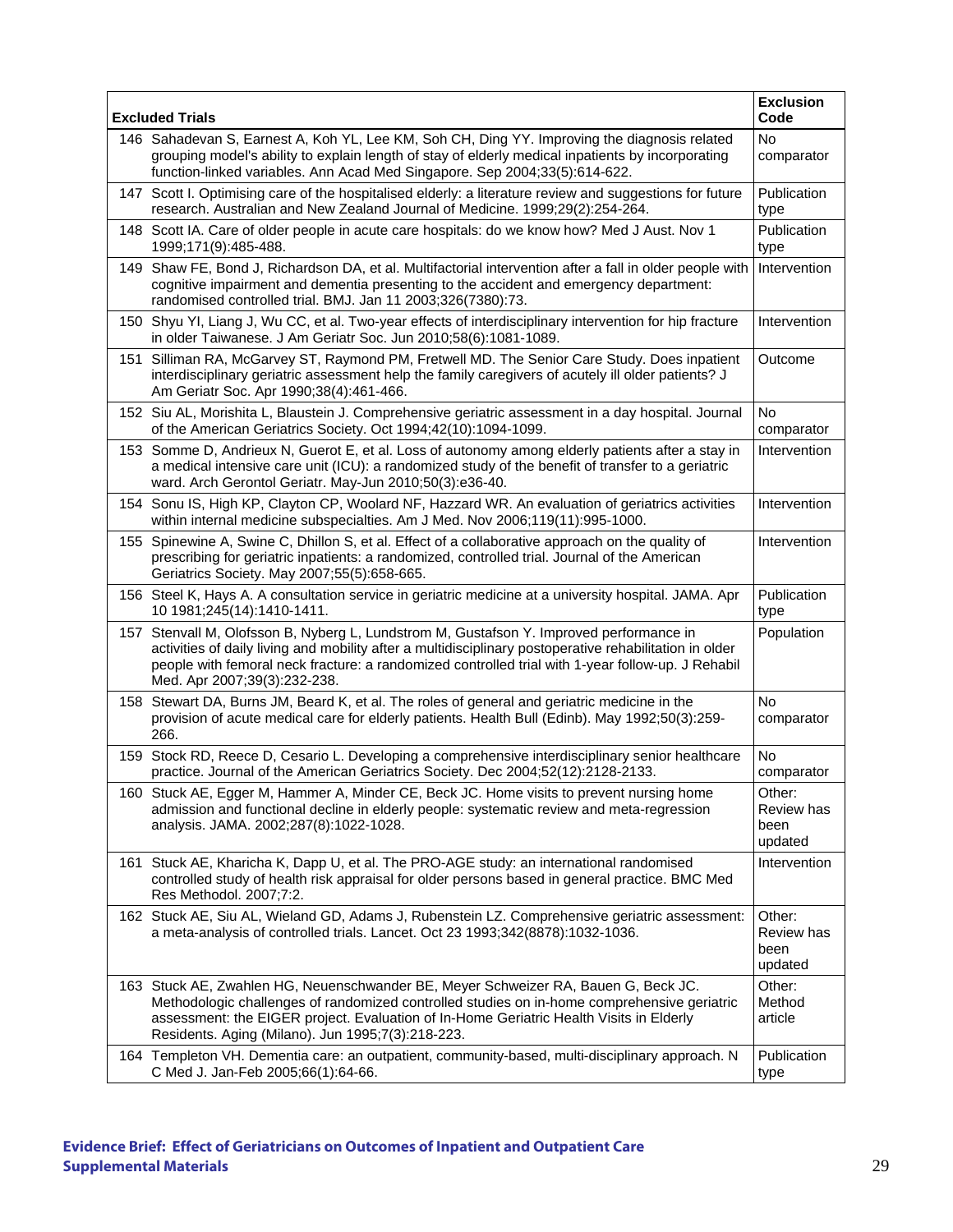| <b>Excluded Trials</b> |                                                                                                                                                                                                                                                                                                            | <b>Exclusion</b><br>Code                |
|------------------------|------------------------------------------------------------------------------------------------------------------------------------------------------------------------------------------------------------------------------------------------------------------------------------------------------------|-----------------------------------------|
|                        | 165 Thomas DR, Brahan R, Haywood BP. Inpatient community-based geriatric assessment reduces<br>subsequent mortality. J Am Geriatr Soc. Feb 1993;41(2):101-104.                                                                                                                                             | Intervention                            |
|                        | 166 Todd M, Crawford V, Stout RW. Differences between "geriatric" and "medical" patients aged 75<br>and over. Ulster Med J. Apr 1993;62(1):4-10.                                                                                                                                                           | <b>No</b><br>comparator                 |
|                        | 167 Torres C, Ciocon JO, Galindo D, Ciocon DG. Clinical approach to urinary incontinence: a<br>comparison between internists and geriatricians. Int Urol Nephrol. 2001;33(3):549-552.                                                                                                                      | Outcome                                 |
|                        | 168 Trentini M, Semeraro S, Rossi E, et al. A multicenter randomized trial of comprehensive geriatric<br>assessment and management: experimental design, baseline data, and six-month preliminary<br>results. Aging (Milano). Jun 1995;7(3):224-233.                                                       | Other:<br>Review has<br>been<br>updated |
|                        | 169 Tucker MA, Davison JG, Ogle SJ. Day hospital rehabilitation--effectiveness and cost in the<br>elderly: a randomised controlled trial. Br Med J (Clin Res Ed). Nov 3 1984;289(6453):1209-<br>1212.                                                                                                      | Intervention                            |
|                        | 170 Twomey C, Crowley MJ, Delaney L, Hyland CM. Patient throughput in an acute geriatric unit. Ir<br>Med J. Jul-Aug 1995;88(4):126-128.                                                                                                                                                                    | No<br>comparator                        |
|                        | 171 Van Craen K, Braes T, Wellens N, et al. The effectiveness of inpatient geriatric evaluation and<br>management units: a systematic review and meta-analysis. Journal of the American Geriatrics<br>Society. Jan 2010;58(1):83-92.                                                                       | Intervention                            |
|                        | 172 Vidan Astiz MT, Sanchez Garcia E, Alonso Armesto M, et al. [Functional decline during<br>hospitalization in elderly patients. Benefits of admission to the geriatrics service]. Rev Esp<br>Geriatr Gerontol. May-Jun 2008;43(3):133-138.                                                               | Foreign<br>language                     |
|                        | 173 Vidan M, Serra JA, Moreno C, Riquelme G, Ortiz J. Efficacy of a comprehensive geriatric<br>intervention in older patients hospitalized for hip fracture: a randomized, controlled trial. J Am<br>Geriatr Soc. Sep 2005;53(9):1476-1482.                                                                | Population                              |
| 174                    | Vind AB, Andersen HE, Pedersen KD, Joergensen T, Schwarz P. Effect of a program of<br>multifactorial fall prevention on health-related quality of life, functional ability, fear of falling and<br>psychological well-being. A randomized controlled trial. Aging Clin Exp Res. Jun<br>2010;22(3):249-254. | Intervention                            |
|                        | 175 von Sternberg T, Hepburn K, Cibuzar P, et al. Post-hospital sub-acute care: an example of a<br>managed care model. J Am Geriatr Soc. Jan 1997;45(1):87-91.                                                                                                                                             | Setting                                 |
|                        | 176 Wald H, Huddleston J, Kramer A. Is there a geriatrician in the house? Geriatric care approaches<br>in hospitalist programs. J Hosp Med. Jan 2006;1(1):29-35.                                                                                                                                           | Intervention                            |
| 177                    | Wald HL, Glasheen JJ, Guerrasio J, Youngwerth JM, Cumbler EU. Evaluation of a hospitalist-<br>run acute care for the elderly service. J Hosp Med. Jul-Aug 2011;6(6):313-321.                                                                                                                               | Intervention                            |
|                        | 178 Warshaw G. Geriatrics in the family practice center. Fam Med. Jan 1998;30(1):10-11.                                                                                                                                                                                                                    | Publication<br>type                     |
|                        | 179 Warshaw G. Providing quality primary care to older adults. J Am Board Fam Med. May-Jun<br>2009;22(3):239-241.                                                                                                                                                                                          | Intervention                            |
|                        | 180 Warshaw GA, Modawal A, Kues J, et al. Community physician education in geriatrics: applying<br>the assessing care of vulnerable elders model with a multisite primary care group. J Am Geriatr<br>Soc. Sep 2010;58(9):1780-1785.                                                                       | Intervention                            |
|                        | 181 Wasserman MR, Holthaus KM, Cosgrove K. The MedWise Center--an innovation in primary<br>care geriatrics. Continuum. Jan-Feb 1998;18(1):18-23.                                                                                                                                                           | <b>No</b><br>comparator                 |
|                        | 182 Wenger NS, Roth CP, Shekelle PG, et al. A practice-based intervention to improve primary care<br>for falls, urinary incontinence, and dementia. Journal of the American Geriatrics Society. Mar<br>2009;57(3):547-555.                                                                                 | Intervention                            |
|                        | 183 Whinney C, Michota F. Surgical comanagement: a natural evolution of hospitalist practice. J<br>Hosp Med. Sep 2008;3(5):394-397.                                                                                                                                                                        | Intervention                            |
|                        | 184 Whitehead CH, Harding S, Giles LC, Crotty M. Establishment of and first 20 months of operating<br>an outreach geriatric clinic in a regional centre. Rural Remote Health. 2006;6(1):444.                                                                                                               | No<br>comparator                        |
|                        | 185 Wilhelmson K, Duner A, Eklund K, et al. Design of a randomized controlled study of a multi-<br>professional and multidimensional intervention targeting frail elderly people. BMC Geriatr.<br>2011;11:24.                                                                                              | Intervention                            |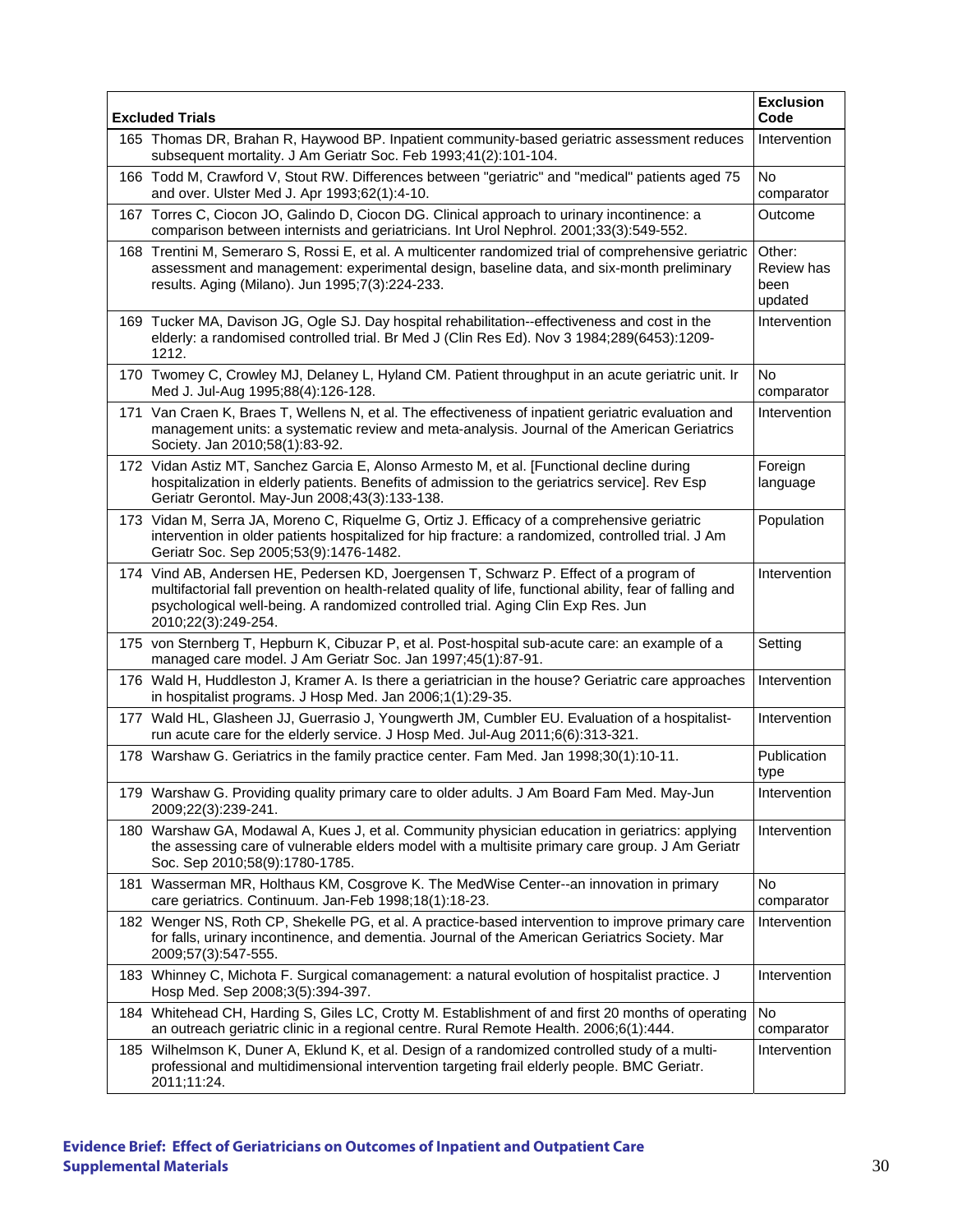| <b>Excluded Trials</b> |                                                                                                                                                                                                                 | <b>Exclusion</b><br>Code |
|------------------------|-----------------------------------------------------------------------------------------------------------------------------------------------------------------------------------------------------------------|--------------------------|
| 186.                   | Willett RM, Boling PA, Meyers ME, Hoban JD, Lawson SR, Schlesinger JB. Professional<br>development in geriatrics for community-based generalist faculty. J Am Geriatr Soc. Feb<br>2007;55(2):300-304.           | Intervention             |
| 187                    | Williams ME, Pulliam CC, Hunter R, et al. The short-term effect of interdisciplinary medication<br>review on function and cost in ambulatory elderly people. J Am Geriatr Soc. Jan 2004;52(1):93-<br>98.        | Intervention             |
| 188                    | Winograd CH, Gerety MB, Brown E, Kolodny V. Targeting the hospitalized elderly for geriatric<br>consultation. J Am Geriatr Soc. Dec 1988;36(12):1113-1119.                                                      | Outcome                  |
| 189                    | Winograd CH, Stearns C. Inpatient geriatric consultation. Challenges and benefits. J Am Geriatr<br>Soc. Aug 1990;38(8):926-932.                                                                                 | Publication<br>type      |
| 190                    | Wong R, Chittock D, Malean N, Wilbur K. Discharge outcomes of older medical in-patients in a<br>specialized acute care for elders unit compared with non-specialized units. Can J Geriatr.<br>2006:9(3):96-101. | Intervention             |
|                        | 191 Xakellis GC. Who provides care to Medicare beneficiaries and what settings do they use? J Am<br>Board Fam Pract. Sep-Oct 2004;17(5):384-387.                                                                | Outcome                  |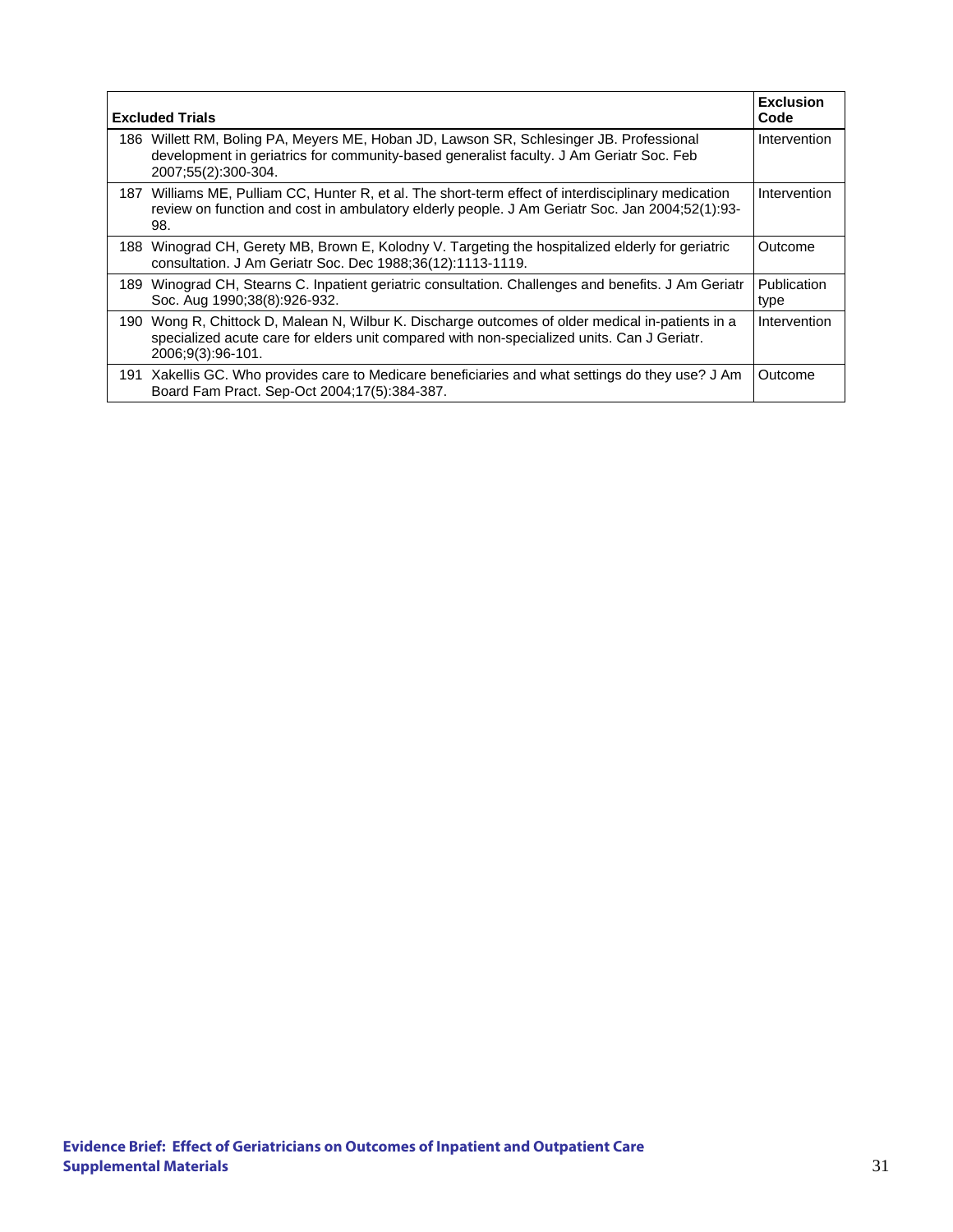#### **REFERENCES**

- 1. Bachmann S, Finger C, Huss A, Egger M, Stuck AE, Clough-Gorr KM. Inpatient rehabilitation specifically designed for geriatric patients: systematic review and metaanalysis of randomised controlled trials. *BMJ.* 2010;340:c1718.
- 2. Baztan JJ, Suarez-Garcia FM, Lopez-Arrieta J, Rodriguez-Manas L, Rodriguez-Artalejo F. Effectiveness of acute geriatric units on functional decline, living at home, and case fatality among older patients admitted to hospital for acute medical disorders: metaanalysis. *BMJ.* 2009;338(b50).
- 3. Conroy S, Stevens T, Parker S, Gladman J. A systematic review of comprehensive geriatric assessment to improve outcomes for frail older people being rapidly discharged from acute hospital: 'interface geriatrics'. *Age and Ageing.* 2011;40(4):436-443.
- 4. Day P, Rasmussen P. *What is the evidence for the effectiveness of specialist geriatric services in acute, post-acute and sub-acute settings? A critical appraisal of the literature.* Christchurch: New Zealand Health Technology Assessment (NZHTA);2004. 1465-1858.
- 5. Ellis G, Whitehead M, A., O'Neill D, Langhorne P, Robinson D. Comprehensive geriatric assessment for older adults admitted to hospital [Systematic Review]. *Cochrane Database of Systematic Reviews.* 2011:DOI: 10.1002/14651858.CD14006211.pub14651852.
- 6. Beswick AD, Rees K, Dieppe P, et al. Complex interventions to improve physical function and maintain independent living in elderly people: a systematic review and meta-analysis. *Lancet.* Mar 1 2008;371(9614):725-735.
- 7. Byles JE. A thorough going over: evidence for health assessments for older persons (Structured abstract). *Australian and New Zealand Journal of Public Health.*  2000;24(2):117-123.
- 8. Eklund K, Wilhelmson K. Outcomes of coordinated and integrated interventions targeting frail elderly people: a systematic review of randomised controlled trials. *Health & Social Care in the Community.* Sep 2009;17(5):447-458.
- 9. Huss A, Stuck AE, Rubenstein LZ, Egger M, Clough-Gorr KM. Multidimensional preventive home visit programs for community-dwelling older adults: a systematic review and meta-analysis of randomized controlled trials. *Journals of Gerontology Series A-Biological Sciences & Medical Sciences.* 2008;63(3):298-307.
- 10. Kuo H-K, Scandrett KG, Dave J, Mitchell SL. The influence of outpatient comprehensive geriatric assessment on survival: a meta-analysis. *Archives of Gerontology & Geriatrics.*  Nov-Dec 2004;39(3):245-254.
- 11. Bula CJ, Berod AC, Stuck AE, et al. Effectiveness of preventive in-home geriatric assessment in well functioning, community-dwelling older people: secondary analysis of a randomized trial. *J Am Geriatr Soc.* Apr 1999;47(4):389-395.
- 12. Counsell SR, Callahan CM, Tu W, Stump TE, Arling GW. Cost analysis of the Geriatric Resources for Assessment and Care of Elders care management intervention. *J Am Geriatr Soc.* Aug 2009;57(8):1420-1426.
- 13. Counsell SR, Callahan CM, Clark DO, et al. Geriatric care management for low-income seniors: a randomized controlled trial. *JAMA.* Dec 12 2007;298(22):2623-2633.
- 14. Eloniemi-Sulkava U, Saarenheimo M, Laakkonen M-L, et al. Family care as collaboration: effectiveness of a multicomponent support program for elderly couples with dementia. Randomized controlled intervention study. *Journal of the American Geriatrics Society.* Dec 2009;57(12):2200-2208.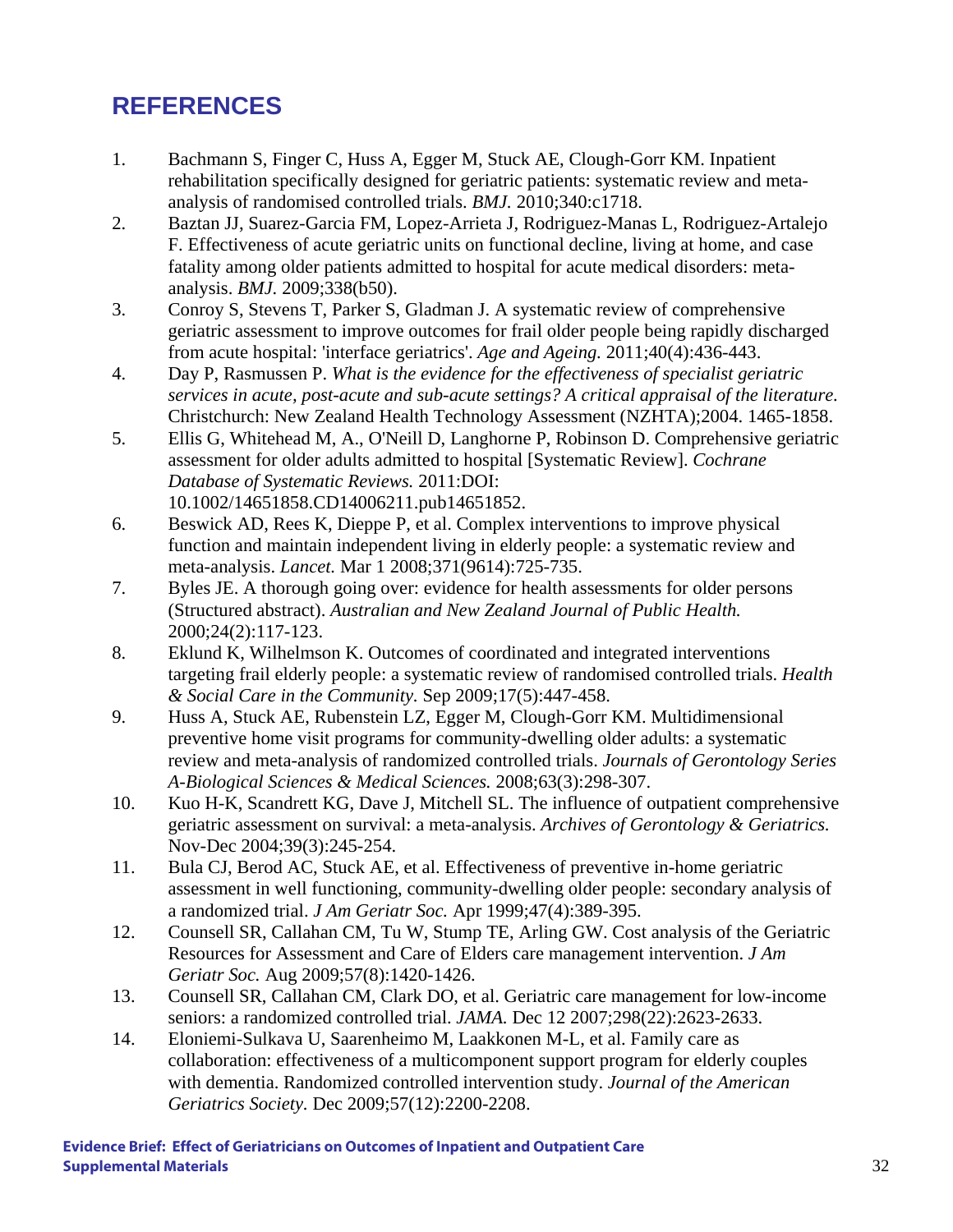- 15. Fallon WF, Jr., Rader E, Zyzanski S, et al. Geriatric outcomes are improved by a geriatric trauma consultation service. *J Trauma.* Nov 2006;61(5):1040-1046.
- 16. Gayton D, Wood-Dauphinee S, de Lorimer M, Tousignant P, Hanley J. Trial of a geriatric consultation team in an acute care hospital. *J Am Geriatr Soc.* Aug 1987;35(8):726-736.
- 17. Germain M, Knoeffel F, Wieland D, Rubenstein LZ. A geriatric assessment and intervention team for hospital inpatients awaiting transfer to a geriatric unit: a randomized trial. *Aging (Milano).* Feb 1995;7(1):55-60.
- 18. Hogan DB, Fox RA. A prospective controlled trial of a geriatric consultation team in an acute-care hospital. *Age & Ageing.* 1990;19(2):107-113.
- 19. Kerski D, Drinka T, Carnes M, Golob K, Craig WA. Post-geriatric evaluation unit follow-up: team versus nonteam. *J Gerontol.* Mar 1987;42(2):191-195.
- 20. Legrain S, Tubach F, Bonnet-Zamponi D, et al. A new multimodal geriatric dischargeplanning intervention to prevent emergency visits and rehospitalizations of older adults: the optimization of medication in AGEd multicenter randomized controlled trial. *J Am Geriatr Soc.* Nov 2011;59(11):2017-2028.
- 21. Li CM, Chen CY, Li CY, Wang WD, Wu SC. The effectiveness of a comprehensive geriatric assessment intervention program for frailty in community-dwelling older people: a randomized, controlled trial. *Arch Gerontol Geriatr.* Feb 2010;50 Suppl 1:S39- 42.
- 22. McLean KA, Austin CA, Neal KR, Channer KS. Integration between general and geriatric medicine: a needs related policy. *J R Coll Physicians Lond.* Sep-Oct 1994;28(5):415-418.
- 23. Monteserin R, Brotons C, Moral I, et al. Effectiveness of a geriatric intervention in primary care: a randomized clinical trial. *Fam Pract.* Jun 2010;27(3):239-245.
- 24. Phelan EA, Balderson B, Levine M, et al. Delivering effective primary care to older adults: a randomized, controlled trial of the senior resource team at group health cooperative. *J Am Geriatr Soc.* Nov 2007;55(11):1748-1756.
- 25. Phelan EA, Genshaft S, Williams B, LoGerfo JP, Wagner EH. A comparison of how generalists and fellowship-trained geriatricians provide "geriatric" care. *J Am Geriatr Soc.* Oct 2008;56(10):1807-1811.
- 26. Rubenstein LZ, Alessi CA, Josephson KR, Trinidad Hoyl M, Harker JO, Pietruszka FM. A randomized trial of a screening, case finding, and referral system for older veterans in primary care. *J Am Geriatr Soc.* Feb 2007;55(2):166-174.
- 27. Schmader KE, Hanlon JT, Pieper CF, et al. Effects of geriatric evaluation and management on adverse drug reactions and suboptimal prescribing in the frail elderly. *Am J Med.* Mar 15 2004;116(6):394-401.
- 28. Slaets JP, Kauffmann RH, Duivenvoorden HJ, Pelemans W, Schudel WJ. A randomized trial of geriatric liaison intervention in elderly medical inpatients. *Psychosom Med.* Nov-Dec 1997;59(6):585-591.
- 29. Avila-Beltran R, Garcia-Mayo E, Gutierrez-Robledo LM, Avila-Funes JA. Geriatric medical consultation is associated with less prescription of potentially inappropriate medications. *J Am Geriatr Soc.* Sep 2008;56(9):1778-1779.
- 30. Egger SS, Bachmann A, Hubmann N, Schlienger RG, Krahenbuhl S. Prevalence of potentially inappropriate medication use in elderly patients: comparison between general medical and geriatric wards. *Drugs Aging.* 2006;23(10):823-837.